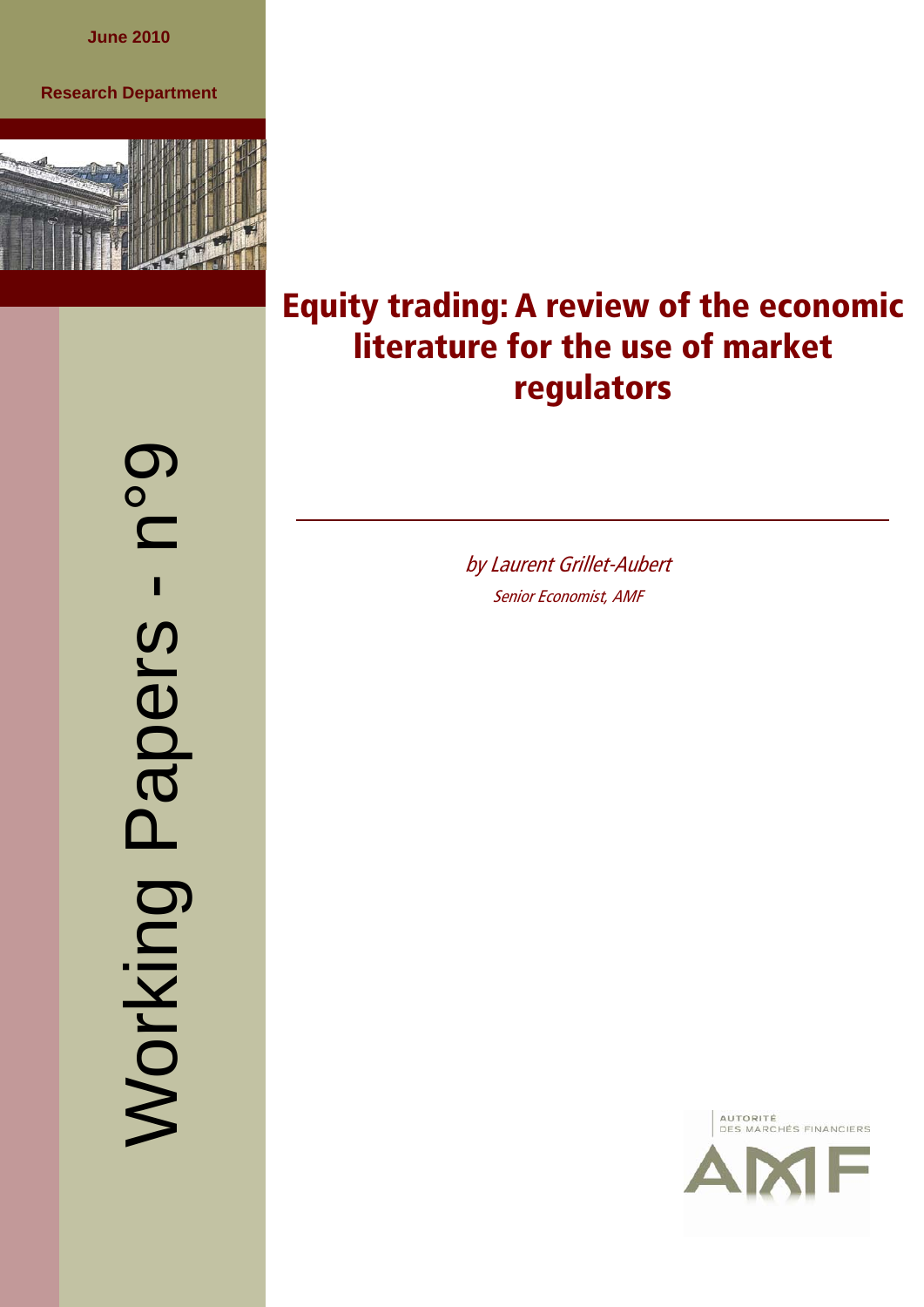*Note — The* Working Papers *series is coordinated by the Research Department of the Autorité des marchés financiers (AMF). It contains research carried out in-house or by outside researchers from the academic world with whom the AMF cooperates on a regular basis, notably through the Scientific Advisory Board.* 

*Articles in* Working Papers *express the personal views of their authors, which are not necessarily those of the AMF.*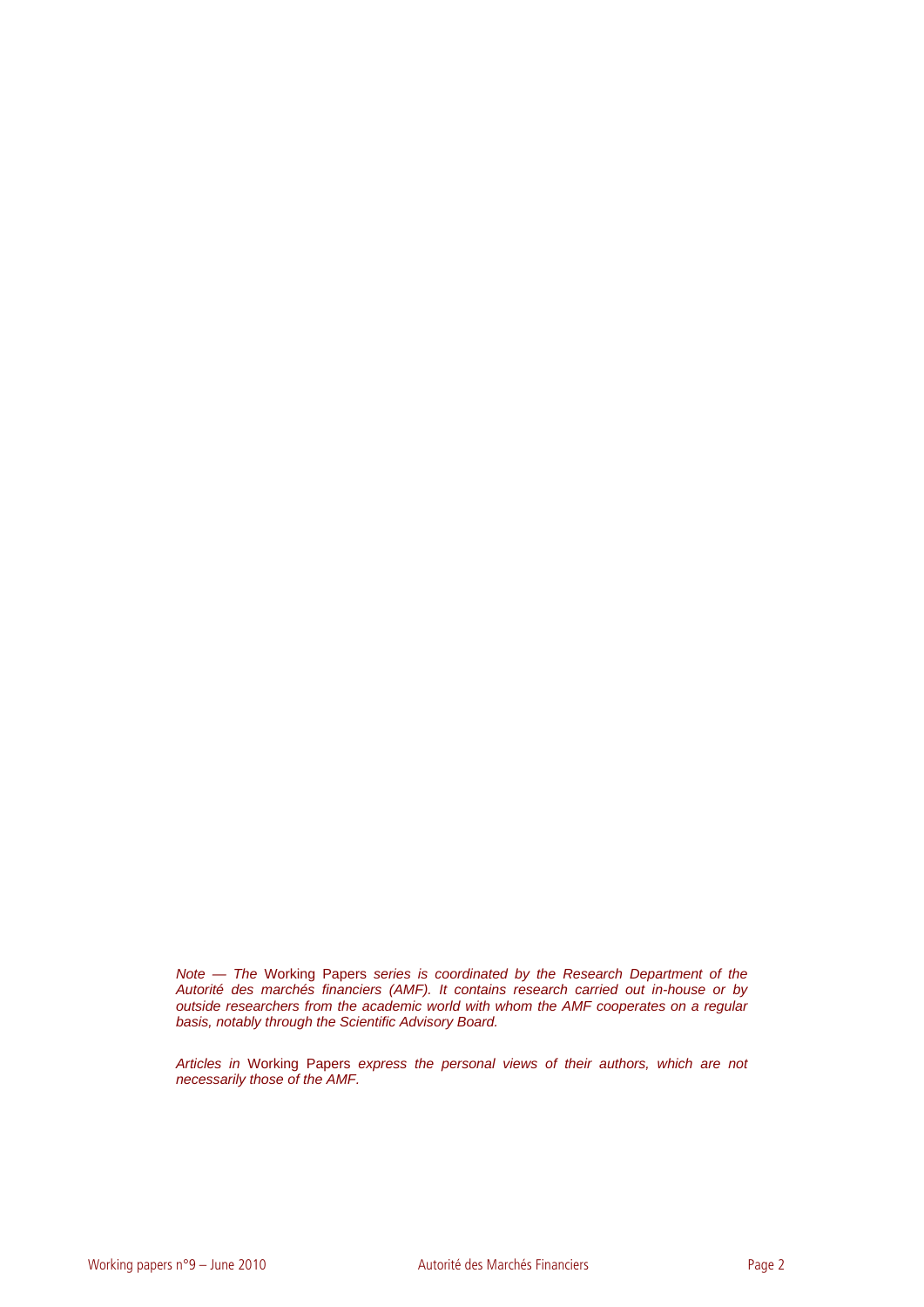## **EXECUTIVE SUMMARY**

In the United States, as in Europe, regulatory frameworks supporting competition between stock trading venues were introduced in late 2007. As their effect on how these markets work is under review, various short term (financial crisis) and structural developments (such as the increase in high frequency trading) require to perform a fundamental assessment the issues at stake.

Academic research on market microstructure, focusing specifically on the effects that market organisational characteristics have on their operation, is therefore quite helpful. Providing both theoretical and substantial empirical insights, it defines and measures useful indicators to evaluate the service rendered to the economy by secondary stock markets. It underscores the importance of considering "implicit" costs related to market liquidity in addition to direct ("implicit") trading costs (commissions, taxes, etc.). It also suggests evaluating the quality of the price formation process and the use of information asymmetries by market operators in order to derive strategic views on markets that are useful to the regulator. In the past, particularly in the United States, this line of research has significantly contributed to guiding policy making by financial regulators. Its contributions and limitations should therefore be reassessed in the present environment, particularly in Europe. The research provides three main lessons:

• In Europe, the expected benefits of the directive's implementation are significant. As a result of market fragmentation and competition that it introduces between trading service providers, explicit transaction costs, and several dimensions of liquidity have improved. This conclusion is robust to the volatility regime and therefore largely strips out the effect of the economic crisis. A noticeable decline can be seen in the quoted spread for blue chip securities. This decline demonstrates the markets' increased ability to provide liquidity. The lower cost of liquidity effectively consumed (effective spreads) confirms this perception, less dramatically than in the United States, however, and less than for quoted spreads. These conclusions call for some qualification, however. Firstly, the analysis of the change in the depth indicators (quantities available on the market) has yet to be completed. Secondly, the costs of impact appear to have increased, likely due to the sharp drop in the average transaction size. Thirdly, the benefit of fragmentation on liquidity is strongly influenced by the ability of "best execution" requirements to constrain operators to effectively consolidate the market, which could explain the reduced benefit of the European directive on Markets in Financial Instruments (MIF directive, or MiFID) for liquidity in Europe. Finally, there must be a deeper examination of the impacts of an increased level of high-frequency trading (HFT) on liquidity (see below).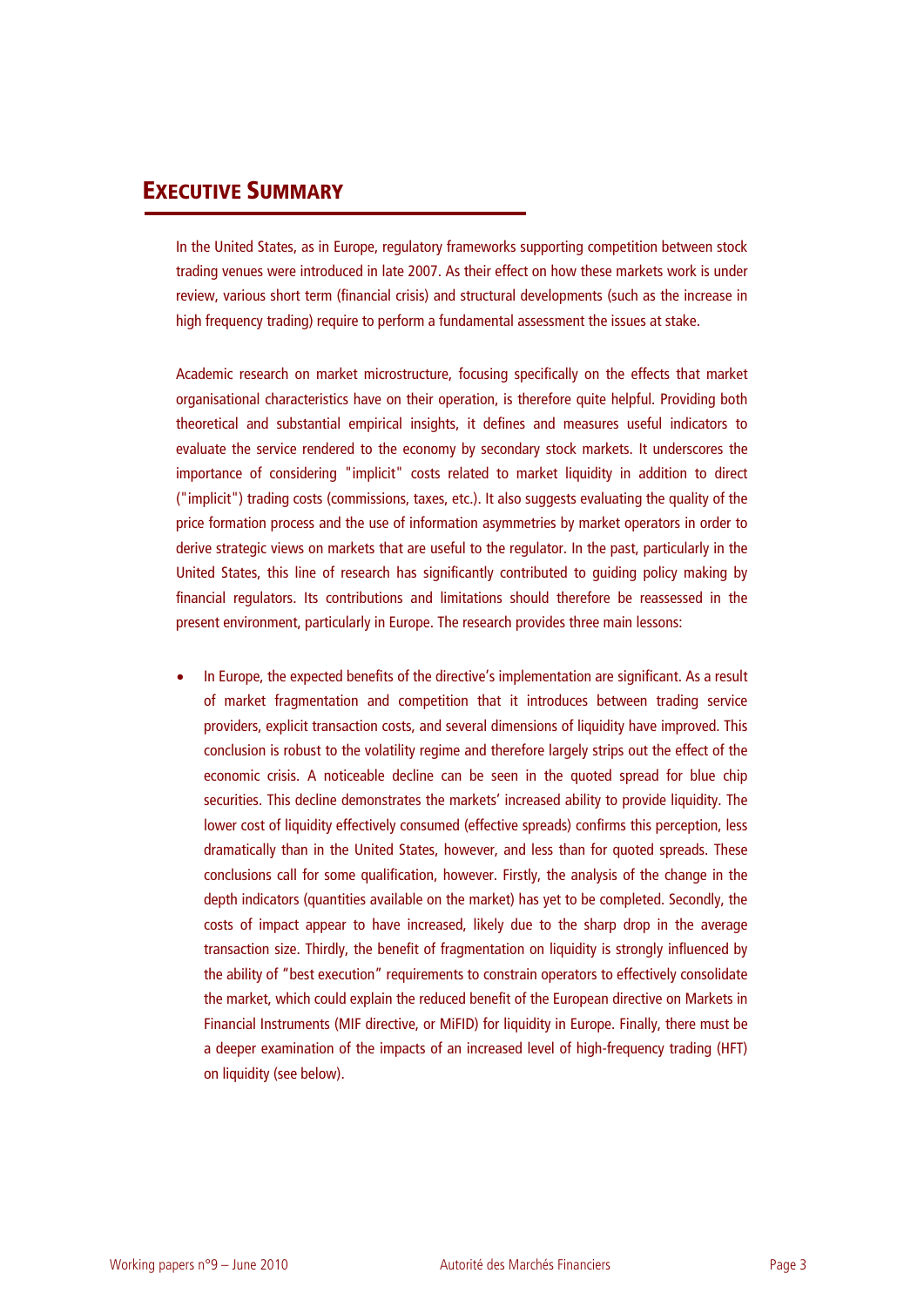- Assessing the impact of liquidity fragmentation, across trading venues using variable degrees of pre-trade transparency, on the process of public price formation is at the heart of issues surrounding revisions to the MiFID. The findings of studies prior to the directive's implementation underscore the ambivalence of the effects of transparency on liquidity and thus stress the need for fine tuning the degree of market transparency. These findings, however, are not revisited in the recent context of the proliferation of dark pools. In fact, literature on the subject focuses on showing the ability of new trading technologies to improve price formation. The result is a lack of analysis for this need for regulators. This lack might reveal weaknesses in analysis tools when evaluating the market's efficiency and the quality of price formation, as this involves comparing observed prices with inherently unobservable market prices (which would prevail in the absence of inefficiency sources). Statistically, it also highlights the difficulty of measuring reduced pre-trade transparency, which takes many forms in different venues. In addition, it would be worthwhile to evaluate the OTC market's contribution to public price formation (and liquidity), an issue that has not been fully addressed in literature on the equity markets.
- The development of algorithmic trading, and more specifically high frequency trading, now at the root of most blue chip orders, has introduced radical changes to market structure. These changes include not only trading and market access infrastructures, but also the pricing of trading services and the type of services offered, which has moved toward providing data processing tailored specifically to this type of player. Finally, these changes have direct (in the case of algorithmic trading) and indirect (in the case of high frequency trading) implications on the nature and quality of services provided by market intermediaries. The social utility of this type of trading has been questioned in the media and in the political forum. However, it is premature to perform a cost-benefit analysis at a time when data access and processing is costly and much of the information remains confidential, particularly information relating to implemented strategies and their profitability. Early empirical studies show the benefits of algorithmic trading for liquidity (on the NYSE) and for the price formation process (on Deutsche Börse).

But a number of risks have been identified, which must still be assessed. These include:

– Fair market access and competition among those involved. Although it has yet to be properly documented, several factors suggest that the benefits of the lower cost of liquidity have been unevenly distributed among the different participants in the market. The question rests not only on this, but also on the extent to which parties themselves benefit from information asymmetries that they use strategically. In other words, in a situation where the profitability of high frequency strategies has yet to be determined, questions are raised about the access that final investors (institutional investors,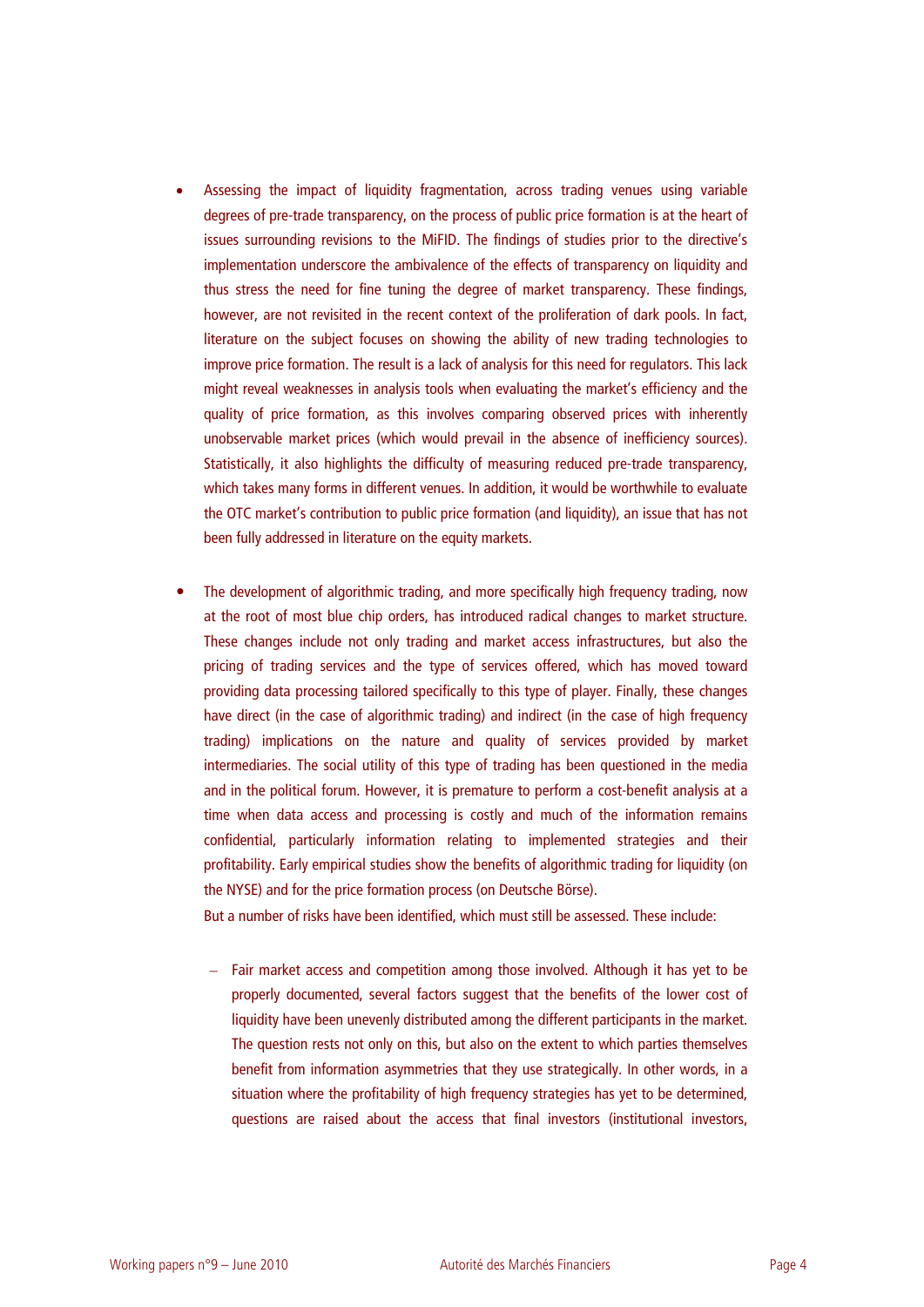individuals, etc.) have to these trading techniques and about their ability to create competition among those implementing such strategies.

- Fluctuations in market prices, possibly of a systemic nature. Market liquidity experiences natural fluctuations, which alternate liquidity supply and consumption. The literature provides theoretical explanations regarding the impact of algorithmic trading on these daily liquidity cycles. The events of May 6, observations of market regulations, and more generally market changes in recent years, as measured in various studies (ex. Khandani and Lo (2008), Angel, Harris, and Spatt (2010)) highlight the importance of conducting further analyses, particularly empirical ones, of the dynamics at work.
- Market integrity and methods of market surveillance. There are several reasons for the increased risk for market integrity, including increased interaction between different markets, liquidity fragmentation among various venues, the proliferation and complexity of market structures, and the increased ability to automate manipulative or abusive strategies. In market surveillance, they are represented by the difficulty of interpreting algorithmic strategies because the significant amount of information and the greater number of very short term orders, which are often not meant to be executed. Trade-offs between innovation and competition in market structures and the means required to monitor them can thus have structural impacts. At a finer level, the question posed by O'Hara (2010) – and implicitly by Hasbrouck and Saar (2009) – has to do with the need to clarify the line between permissible and prohibited practices in the new market environment.

The analysis of these risks will have implications for financial regulations. The potential magnitude of the issues is evidenced by the consolidated order trail that the SEC wants to establish in the United States, whose cost is estimated at several billion dollars. In terms of both general orientations and in the specific formulation of market rules, microstructure research will make a valuable contribution. However, without underestimating related costs, this environment encourages regulators to adopt a strategic view of its available and desired resources, especially in terms of data and analysis of stock market order flow and transactions. The remainder of this document is intended to fuel discussion on the issue by showing the benefits and limitations of the primary indicators proposed in the literature (Part I), suggesting some general conclusions from the literature (Part II), describing recent market developments in algorithmic and high frequency trading (Part III), and more closely examining the benefit of analysing the risks confronting regulators and the research needs to be addressed against this background (Part IV).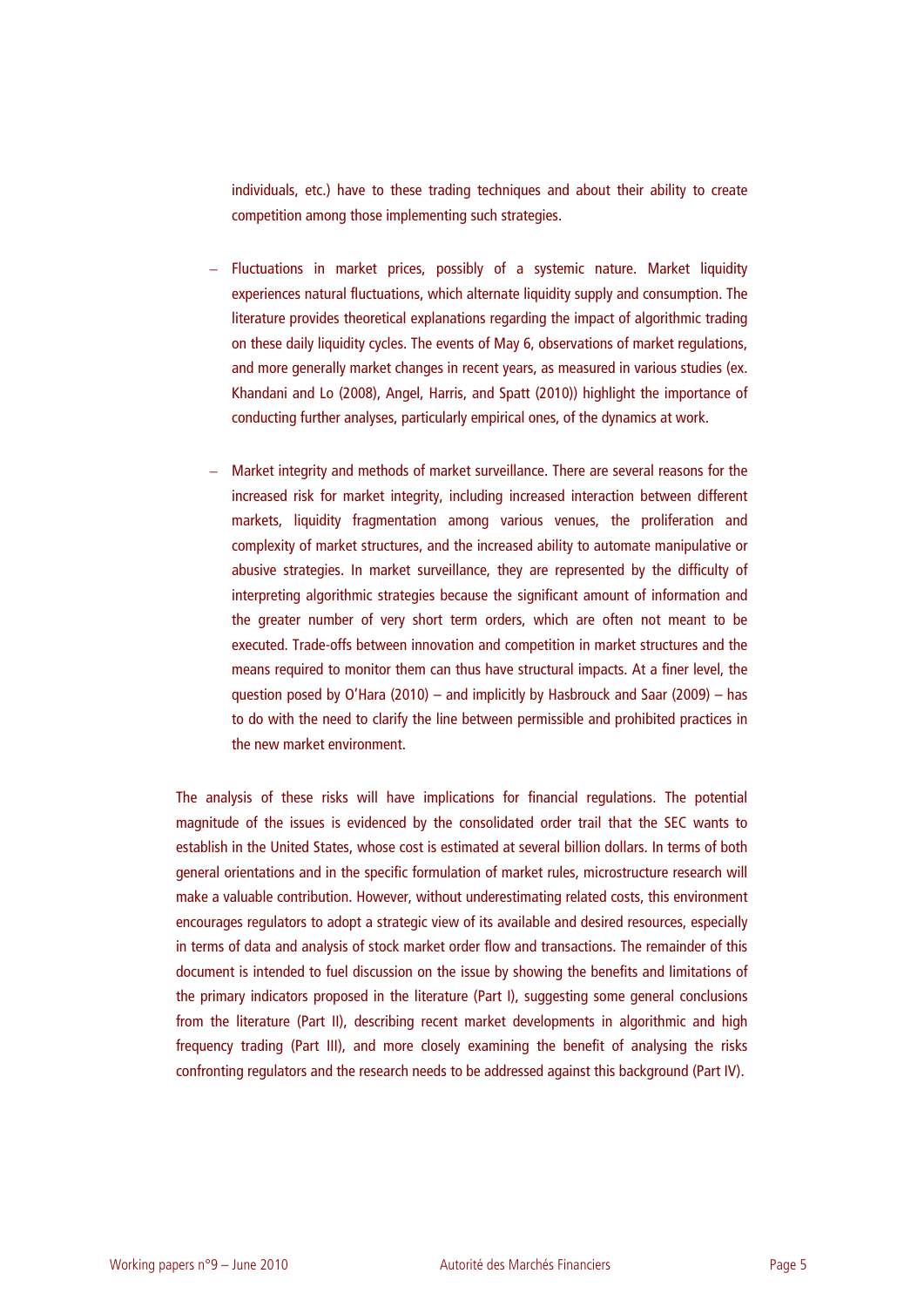# **SOMMAIRE**

|                                                                                                                                           | 7               |
|-------------------------------------------------------------------------------------------------------------------------------------------|-----------------|
| 1.1. Preliminary remarks on the effect of microstructure research on market regulators                                                    | $\overline{7}$  |
| I.2. Three Key Indicators: Liquidity, fragmentation, and price formation quality                                                          | $\bf 8$         |
| Liquidity: A complete concept and useful indicators<br>1.2.1                                                                              | ${\bf 8}$       |
| I.2.1.1 The concept of liquidity: Scope and limitations                                                                                   | $\bf 8$         |
| I.2.1.2 Post-MiFID measures of liquidity                                                                                                  | 10 <sup>1</sup> |
| I.2.1.3 Interpretive limits                                                                                                               | 15              |
| Fragmentation: Easy to measure, hard to analyse<br>1.2.2                                                                                  | 17              |
| I.2.2.1 Fragmentation: Scope and limitations                                                                                              | 17              |
| I.2.2.2 Measures of fragmentation                                                                                                         | 18              |
| Price formation efficiency is measured rather crudely<br>1.2.3                                                                            | 21              |
| I.2.3.1 Incomplete research on relevant concepts                                                                                          | 21<br>22        |
| I.2.3.2 Measures of market efficiency                                                                                                     |                 |
|                                                                                                                                           | 23              |
| II.1. Fragmentation and consolidation: two contrasting market trends                                                                      | 23              |
| II.1.1 Consolidation of order flows: a natural trend                                                                                      | 23              |
| Fragmentation does have advantages, however<br>II.1.2                                                                                     | 24              |
| II.2. Dark pools and arbitrage between transparency and liquidity                                                                         | 29<br>29        |
| II.2.1 Dark pools: a concept calling for clarification                                                                                    | 30              |
| II.2.2 Research's contribution is not cut and dry<br>II.2.3 The effects of opacity on liquidity and price formation need to be reassessed | 32              |
|                                                                                                                                           |                 |
| III. THE DEVELOPMENT OF ALGORITHMIC AND HIGH-FREQUENCY TRADING IS CENTRAL TO MARKET TRENDS                                                | 34              |
| III.1. The chief characteristics of HFT                                                                                                   | 34<br>34        |
| III.1.1 The notion of HFT: scope and limits<br>III.1.1.1 Definition                                                                       | 34              |
| <b>III.1.1.2 Limits</b>                                                                                                                   | 35              |
| III.1.2 Prevalence of HFT                                                                                                                 | 37              |
| III.1.3 HFT operators and strategies                                                                                                      | 38              |
| III.1.3.1 The three main types of HFT strategies                                                                                          | 38              |
| III.1.3.2 HFT operators are highly diverse                                                                                                | 40              |
| III.1.3.3 The profitability of HFT                                                                                                        | 41              |
| III.2. The impact of the HFT on market structure                                                                                          | 42              |
| III.2.1 Interactions with market structure                                                                                                | 42              |
| III.2.1.1 Factors favourable to the development of HFT                                                                                    | 42              |
| III.2.1.2 The effects of HFT on market structure                                                                                          | 44              |
| III.2.1.3 Effects of HFT on competition between market and operators                                                                      | 49              |
| III.2.2 Assessing the effects of HFT on market quality                                                                                    | 50              |
| III.2.2.1 The benefits in terms of liquidity still have to be assessed in Europe                                                          | 50              |
| III.2.2.2 Benefits in terms of price formation are generally clearer                                                                      | 53              |
| III.2.2.3 Open questions on the effects in terms of collective well-being                                                                 | 54              |
|                                                                                                                                           | 57              |
| Risks to market quality and financial system efficiency<br>IV.1.                                                                          | 57              |
| IV.1.1 Market quality has not worsened, but requires more in-depth analysis                                                               | 57              |
| IV.1.2 Organising fragmentation requires specific rules                                                                                   | 58              |
| Risks to fair access<br>IV.2.                                                                                                             | 62              |
| IV.3.<br>Risks to operational resiliency of equity markets                                                                                | 63              |
| IV.4.<br>Risks to market integrity and surveillance                                                                                       | 65              |
|                                                                                                                                           | .67             |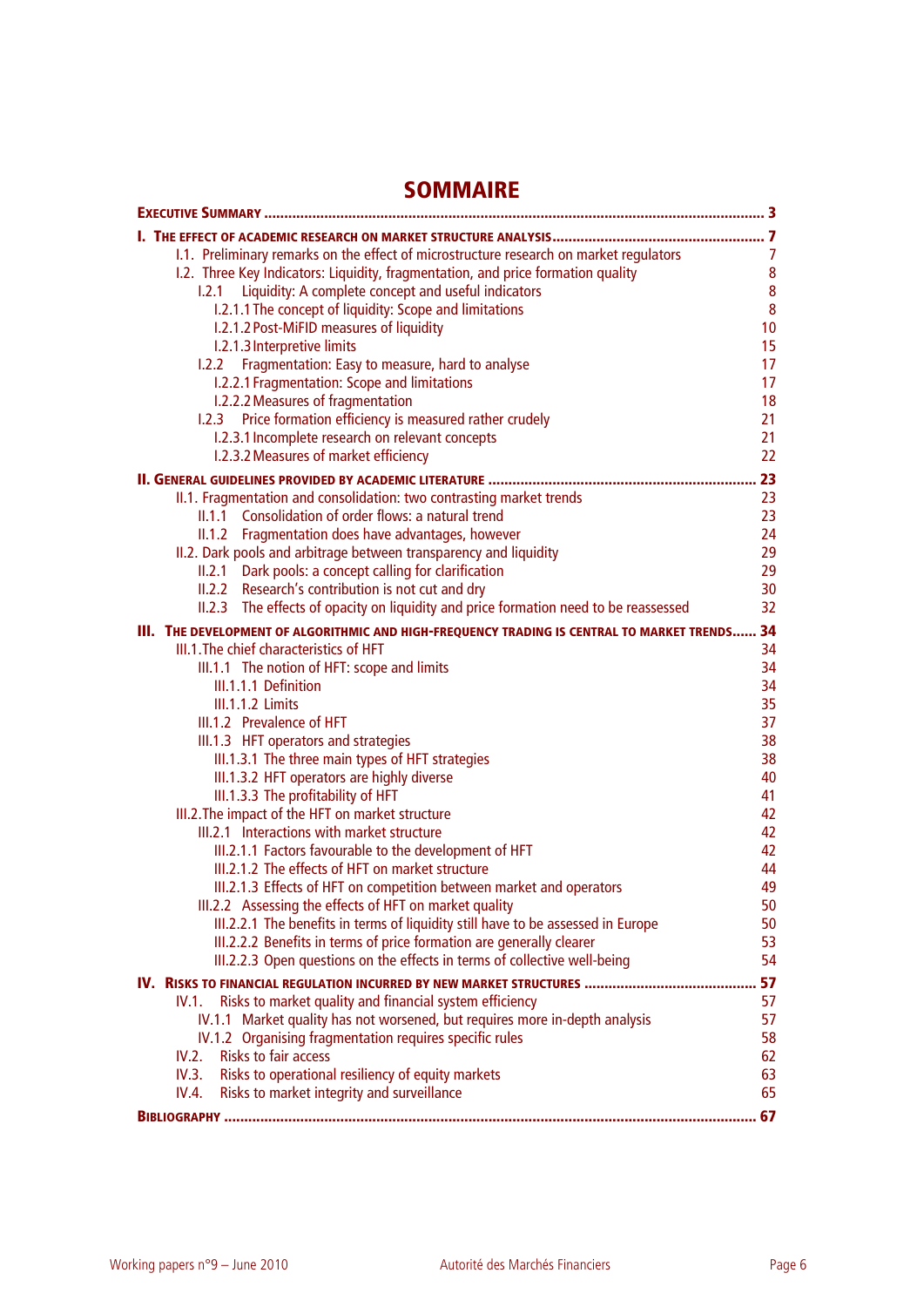## **I. THE EFFECT OF ACADEMIC RESEARCH ON MARKET STRUCTURE ANALYSIS**

## **I.1. Preliminary remarks on the effect of microstructure research on market regulators**

Academic "microstructure" research of the markets has highlighted the need to theoretically and empirically analyse different organisational and regulatory (structural) characteristics of secondary markets. Theoretically speaking, the foundations for a traditional analysis of how the markets are working – Walrasian *tâtonnement* (or trial and error) and assumptions of underlying pure and perfect competition  $-$  are undermined by a solid analysis of financial markets<sup>1</sup>. The shortcomings of conventional theory then lead to consider continuous time, returning to the traditional assumptions of consistency, product atomicity (trading services), and a lack of friction (cost and informational transparency). Models thus take into account complex interactions and various external factors that are specific to markets. Empirically, in an environment where seemingly minor changes to trade conditions can have significant impacts on traded volumes<sup>2</sup>, the approach focuses mainly on assessing the importance of the "technical" characteristics of trading methods, measuring (as much as possible) the effect of changes that affect them individually. Also, circumstances for testing "all things being equal" assumptions<sup>3</sup> (a change affecting one market segment but not another, etc.) pave the way for these empirical approaches. These are called "natural experiments".

Due to its strong empirical content, this line of research has contributed a great deal to public debate in the United States, with the establishment of the National Market System in the late 1970s, thus interconnecting stock markets. Academic researchers have therefore made strategic recommendations to market regulators. This academic trend has had a significant influence on financial regulation, documented here by two simple observations:

<sup>1</sup> Biais, Glosten & Spatt (2005).

<sup>2</sup> Biais, Glosten & Spatt (2005) state: "For example, in 2002 and 2003, roughly 360 billion shares traded on the NYSE alone. A transaction cost charge of only 5 cents implies a corresponding flow of USD18bn. This represents an important friction with respect to the allocation of capital. Large transaction costs increase the cost of capital for corporations and reduce the efficiency of portfolio allocation for investors, thus lowering economic efficiency and welfare". A significant amount of literature fueling international financial and economic journals concurs.

<sup>&</sup>lt;sup>3</sup> Lacking an experimental field, the authors are especially interested in structural changes that can be observed in isolation, such as when they occur in one market segment, but not across the board.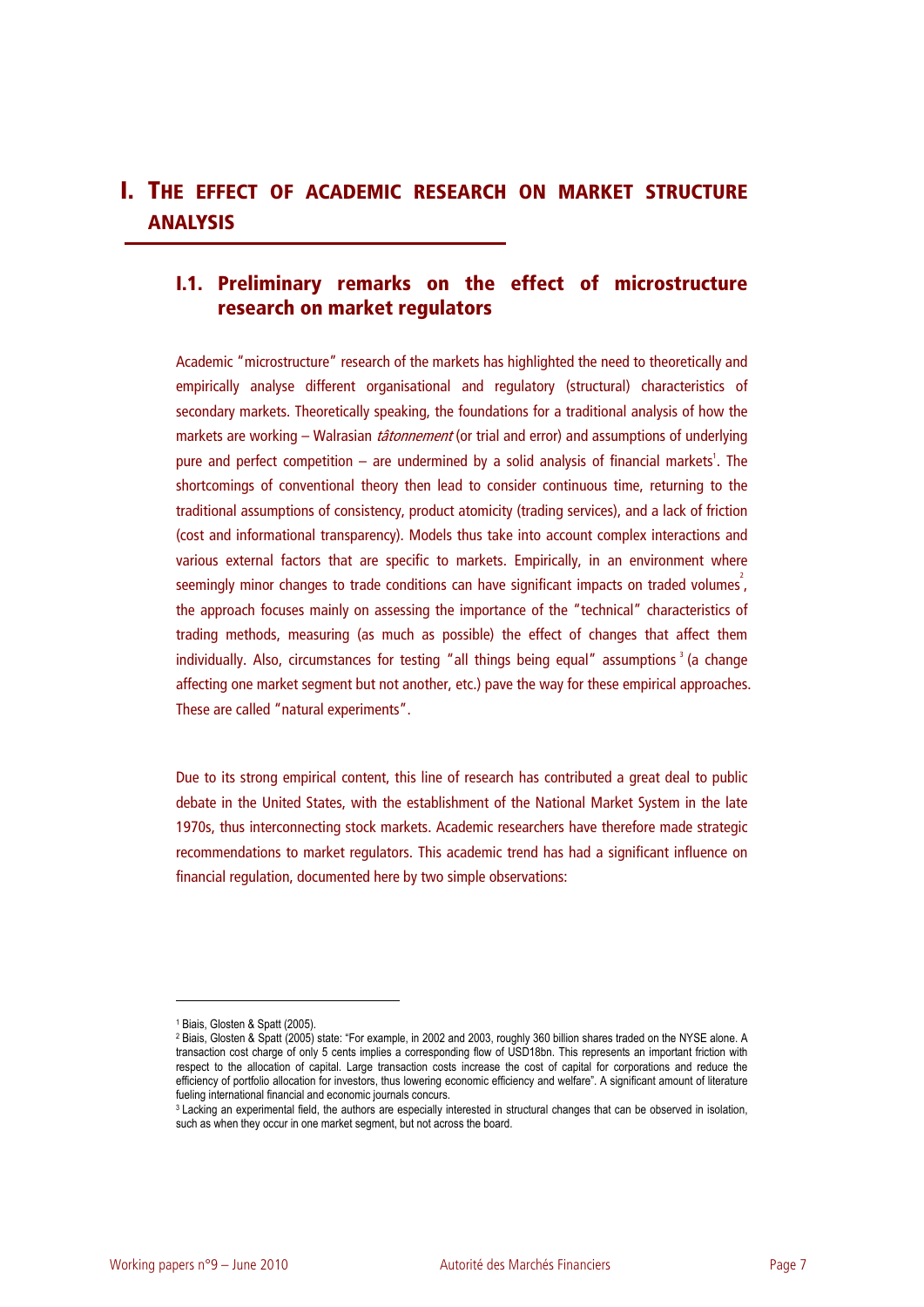- Nasdaq's reform in the 1990s the SEC's ATS regulation to open up competition from ECNs – was largely the result of a publication in the Journal of Finance identifying the presence of collusion between dealers<sup>4</sup>;
- In the past, the SEC has relied heavily on academics, specifically:
	- Lawrence Harris, *Chief Economist* and Director of the Office of Economic Analysis, from 2002 to 2004, who greatly inspired the *NMS Regulation* which, like the MiFID, is intended to promote competition between trading venues and the use of automated transactions (gradually phasing out the floor);
	- Chester Spatt, *Chief Economist* from 2004 to 2007;
	- . Erik Sirri, Chief Economist from 1996 to 1999 and again from 2006 to late April 2009, successively Director of the Division of Market Regulation and Director of Division of Trading and Markets.

The extent to which current work on the impact of dark pools and high frequency trading on market structures<sup>5</sup> will involve the academic world has yet to be observed.

## **I.2. Three Key Indicators: Liquidity, fragmentation, and price formation quality**

### I.2.1 Liquidity: A complete concept and useful indicators

### I.2.1.1 The concept of liquidity: Scope and limitations

The concept of liquidity has been developed and clarified through academic research. Intuitively, it evaluates the ability of agents to immediately perform transactions on the market. Fundamentally, it therefore represents a synthetic measure of the financial service provided to investors and an assessment of the quality of the contribution that secondary markets make to efficiently funding the economy. This indicator, however, is highly sensitive to the specifics of how markets are organised and regulated (which is also the main premise in microstructure research). Also, in practice, specifying an indicator is complicated because it has to take multiple dimensions into account<sup>6</sup>:

<sup>4</sup> Christie, Harris and Schultz (1994) and Christie and Schultz (1994). 5 On 13 January 2010, the structure of securities markets. more specifically on the following topics: "Market Quality Metrics"; "Fairness of Market Structure"; "High Frequency Trading"; "Co-Location" and "Dark Liquidity" (http://www.sec.gov/news/press/2010/2010-8.htm).<br><sup>6</sup> For example, see Hasbrouck & Schwartz (1988).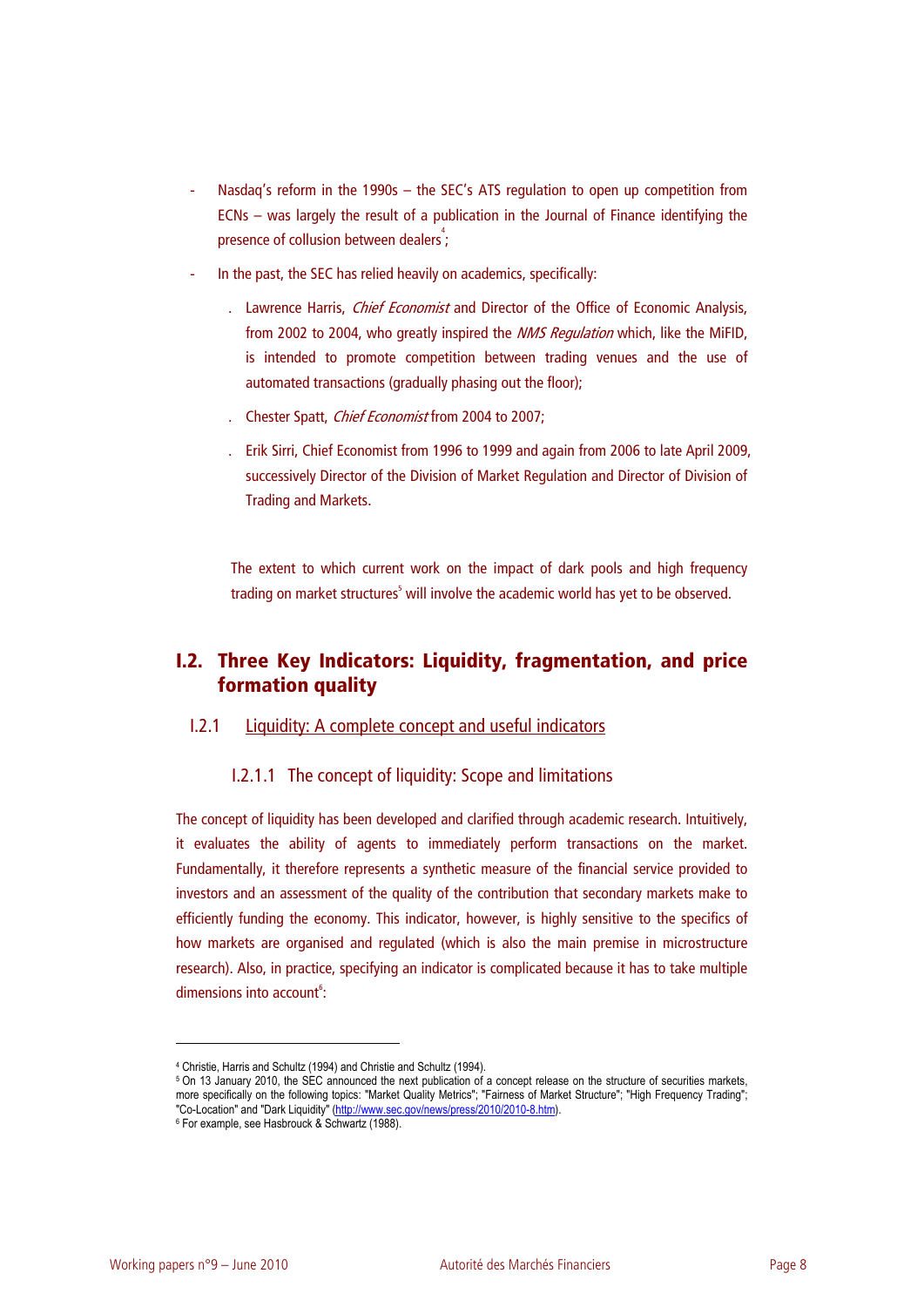- **Immediacy**, meaning the time required to complete transactions. This corresponds to the speed at which orders are likely to be executed. Immediacy obviously decreases as the size of orders increases. For small quantities, it is often estimated using various indicators, including the duration between two consecutive transactions, the duration between the time of the transactions and the preceding order, etc.
- **Tightness** of the market, measured by the cost of a round trip (purchase-sale). There are generally three types of indicators for this:
- The quoted spread, which measures the cost incurred by an investor when buying and immediately selling a quantity (number of) shares available at better prices (best limits) at both the time of purchase and the time of sale<sup>7</sup>:

(best limit at sale – best limit at purchase)  $Quoted spread = \frac{(best limit at sale - best limit at purchase mid - point of spread)}{mid - point of spread}$ 

The effective spread, which measures the cost incurred by a liquidity consuming investor, who is performing a transaction immediately, affecting a quoted price on the market. It is expressed as the difference between the price of the transaction and the midpoint of the spread of purchase and sales prices immediately prior to the transaction<sup>8</sup>:

Effective spread =  $2 \times \frac{\text{transaction price} - \text{mid} - \text{point}}{\text{mid} - \text{point of spread}}$ 

The realised spread represents the difference between transaction price and the price prevailing in the absence of information inconsistencies (fundamental asset value), and therefore decreases in the presence of informed investors:

Realised spread =  $2 \times \frac{\text{transaction price} - \text{fundamental price}}{\text{mid} - \text{point of spread}}$ 

<sup>7</sup> Note: In order-driven markets, the quoted spread corresponds to the best limits offered for purchase and sale. In dealership markets, each dealer must display a price spread at the time of purchase and sale, for a minimum quantity. The consolidated market spread, or inside bid-ask spread, is then based on the best bid price and the best asking price, with these prices typically coming from different dealers.

<sup>8</sup> Note:

<sup>-</sup> Book-based transactions are, at best, two best limits. The effective spread must therefore be greater than or equal to the quoted spread.

<sup>-</sup> A transaction performed at the midpoint has an effectively nil spread.

<sup>-</sup> Applications on Euronext are performed within the spread of best purchase and sales prices in the book. The effective spread must then be less than or equal to the quoted spread.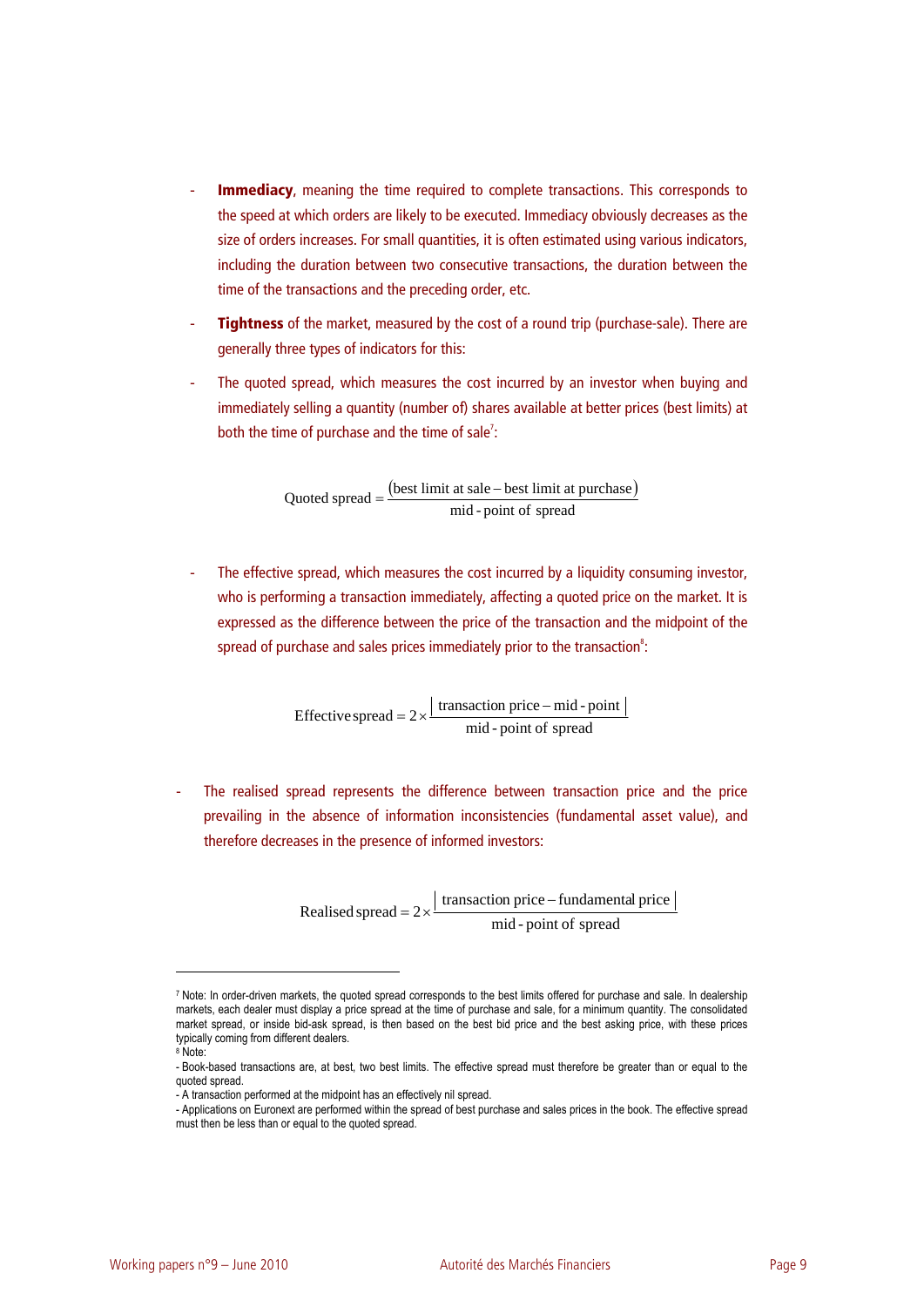In practice, because the fundamental share value is not directly observable, it is usually estimated by the midpoint shortly after the transaction<sup>9</sup> (after dissipating the transaction's potential impacts). A lower spread is then interpreted as a greater ability of the market to offer liquidity in a volatile environment. Also, the difference between realised spread and effective spread represents an opportunity cost or adverse selection cost<sup>10</sup>, resulting from the fact that the others involved in the transaction use an informational advantage but do not pay for it.

- **Price resilience** measures the speed at which shocks are absorbed by the market (speed at which market prices incorporate pertinent information to return to their fundamental/efficient value). In other words, it indicates the speed at which transitory price variations due to market inefficiencies (temporary imbalances between buy and sell orders, etc.) are corrected (by the arrival of new orders).
- **Market depth**, which means the amount available on the market for immediately executing at a given price (ex. at the best limits). By extension, it means a market's ability to absorb large-scale transactions without significantly impacting prices. This measure relates to the average size and the total number of executed transactions to the extent that it reflects the fact that large-scale orders must be fragmented. It is also affected by sidedness, or the imbalance between quantities available for purchase and sale.

### I.2.1.2 Post-MiFID measures of liquidity

Based on the above, synthetic liquidity indicators can be calculated. Their relevance is obviously based on the choice and specification of underlying indicators and, more fundamentally, the inability to directly observe relevant variables. This specifically relates to the impact measurements that refer to a "fundamental price" concept (incorporating all useful information in an efficient market). In addition, for composite indicators, the relative weight of the indicators (and the interactions between them) is obviously crucial.

<sup>9</sup> With a "fundamental price" considered to be equal to the midpoint 5 minutes after the transaction, this definition, like the definition for effective spread, matches what SEC provides in its 600 rule. These indicators are part of the monthly reporting by U.S. markets on their execution (requirement of the SEC's 605 rule). Although Hendershott, Menkveld and Jones (2010) provide this specification, the literature has used others (Venkataraman refers to the midpoint occurring 30 minutes after the transaction, and others use the session closing price).<br><sup>10</sup> The concept of adverse selection characterises a risk related to the presence of informational asymmetries, namely that

uninformed agents benefit from market information on the level of asset prices without paying for it. The occurrence of this risk translates into a reduced incentive for informed agents to reveal information they have when operating on the market, thereby lowering the quality of the price formation process. In practice, this phenomenon is embodied particularly in deteriorated conditions for performing large orders that provide information to the market and cannot be performed instantly (impact cost), and by wider spreads. Fewer informed agents leads to a development of opaque market structures (hidden orders, dark pools, etc.). Hendershott, Jones and Menkveld (2010) show that adverse selection has decreased on the NYSE between 2001 and 2006.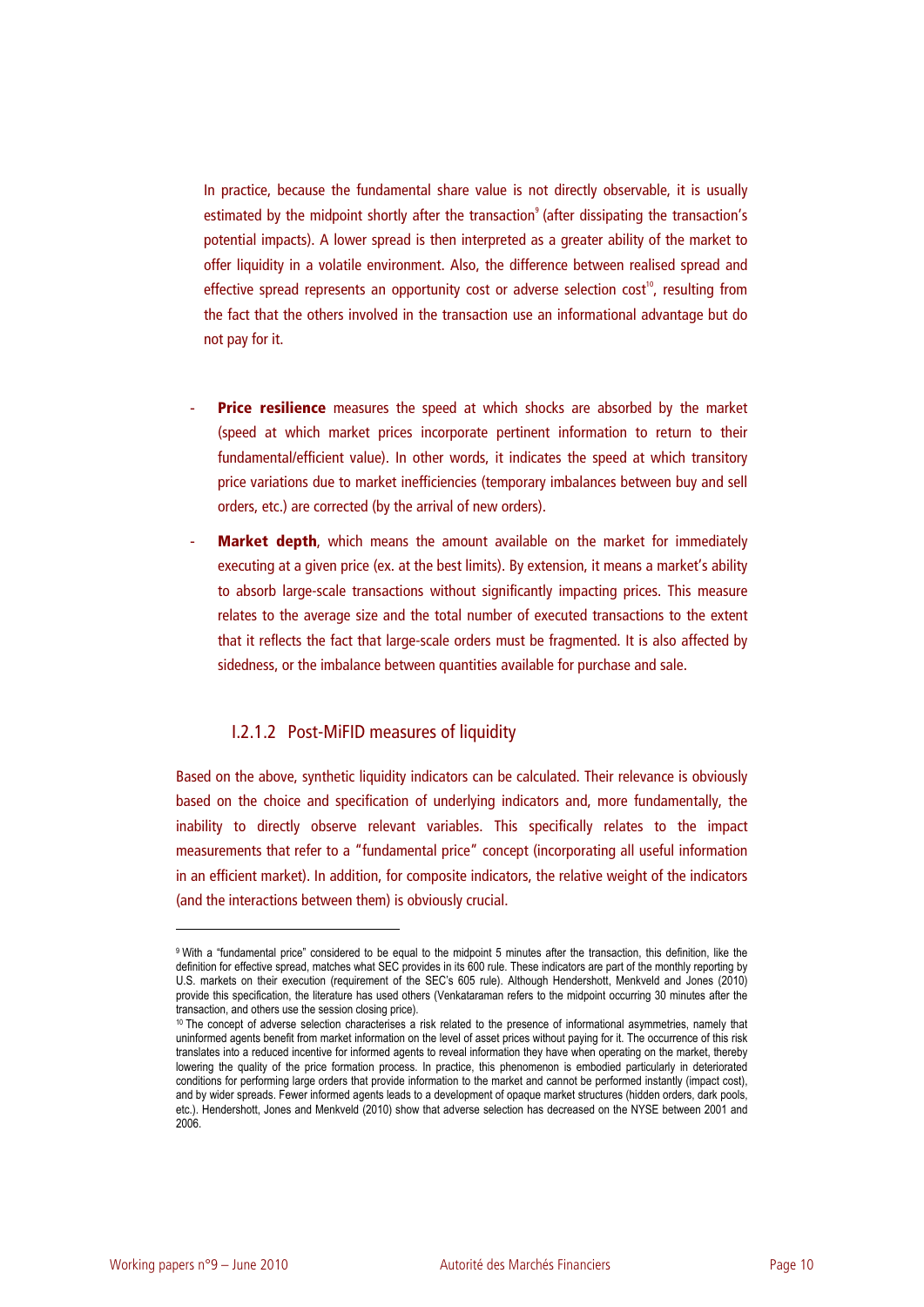It results in a certain discrepancy between interpretations, according to sources.

Different market sources claim to provide a significant improvement in liquidity since the MiFID went into effect:

- TABB Group notes a significant drop in effective spread for blue chip securities<sup>11</sup> between September 2005 and September 2009, most specifically since the introduction of the MiFID.
- NYSE Euronext<sup>12</sup> establishes a similar conclusion based on statistics concerning the depth of order book best limits for CAC40 securities (see figure 1 below). The market shows a 53% increase in the number of available titles at the order book's best limits between September 2008 and September 2009. The same source, however, qualifies this  $\alpha$ conclusion<sup>13</sup>, noting a stability in the average spread weighted by the volumes of CAC40 and AEX securities. These liquidity indicators provide useful guidance, but they are still quite sketchy. Specifically, they account for a single market, without regard for consolidated liquidity – through multiple trading venues – for the relevant securities.
- In the United States, Goldman Sachs (see figure 3 below) provides an original indicator effective spread adjusted for depth and volatility – with surprisingly low volatility. This indicator clearly shows a long-term trend toward an increase in liquidity. Without methodological precision (an exact calculation) and additional statistics (sampling, data frequency), it is difficult for us to judge the reads of these findings.



<sup>11</sup> TABB Pinpoint report, 'Effective Spreads in European Equities' from early February 2010 cited by The Trade on 10 February 2010.<br><sup>12</sup> Impact of market fragmentation on liquidity, The Trade, October-December 2009.

<sup>&</sup>lt;sup>13</sup> L. Fournier presentation at the OEE conference "MiFID 2 ans après, Premier bilan de la concurrence entre les marchés" on Nov. 9, 2009 (http://www.oee.fr/html\_f/publi02.htm).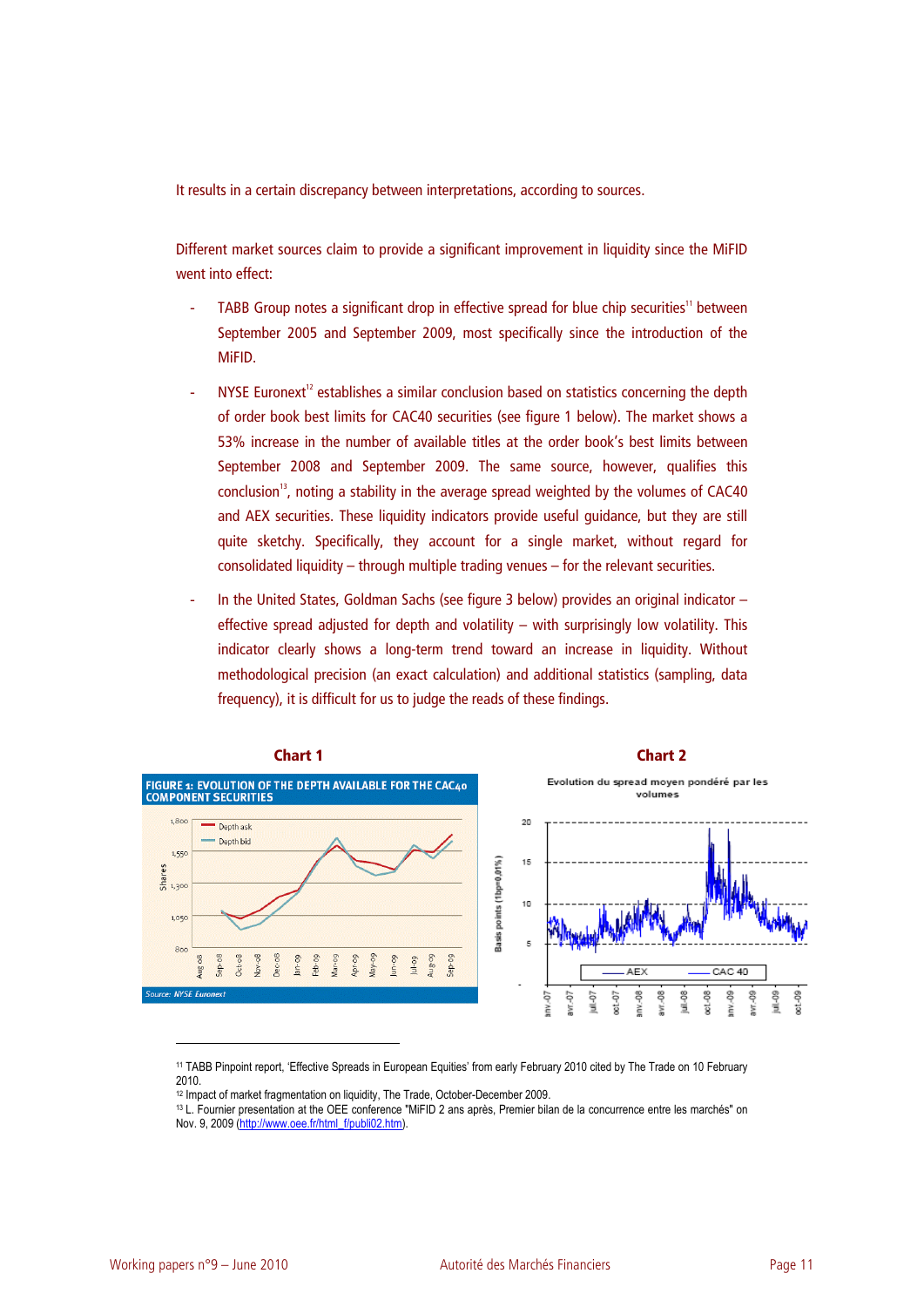

### **Chart 3 - Effective spreads adjusted for depth and volatility (VIX) based on securities in the Russell 3000 index**

Source: Goldman Sachs

Other analyses seem to provide more transparency or to be more complete, which reach more nuanced conclusions, namely that liquidity does not show a drastic improvement post-MiFID.

A study by the Bank of France, which led to a publication by Idier, Jardet and Le Fol (2009), puts forward (see figure below) a synthetic liquidity index based on four underlying indicators:

- the daily average quoted spread (tightness),
- the daily average duration (in seconds) between two transactions (immediacy or delay),
- the number of transactions required to trade a million euros being the number of daily transactions divided by the daily volume of trades, or the inverse of the average transaction size for a given day (depth),
- the relative variation of the quoted spread consecutive to the occurrence of a transaction in order to measure the impact of transactions on the quoted spread (resilience or Amihud),

and uses the Reuters database (Datascope Tick History), which consolidates market information on the relevant trading venues.

This indicator – called an illiquidity indicator since high levels reflect a reduced liquidity – measured for securities in the Euro STOXX 50 index<sup>14</sup>, has varied as follows:

<sup>14</sup> The cited publication considers four securities – Lehman Brothers (NYSE), AIG (NYSE), Dexia (Euronext Paris) and BNP-Paribas (Euronext Paris). The synthetic indicator was compiled after the publication for Bank of France's tracking needs.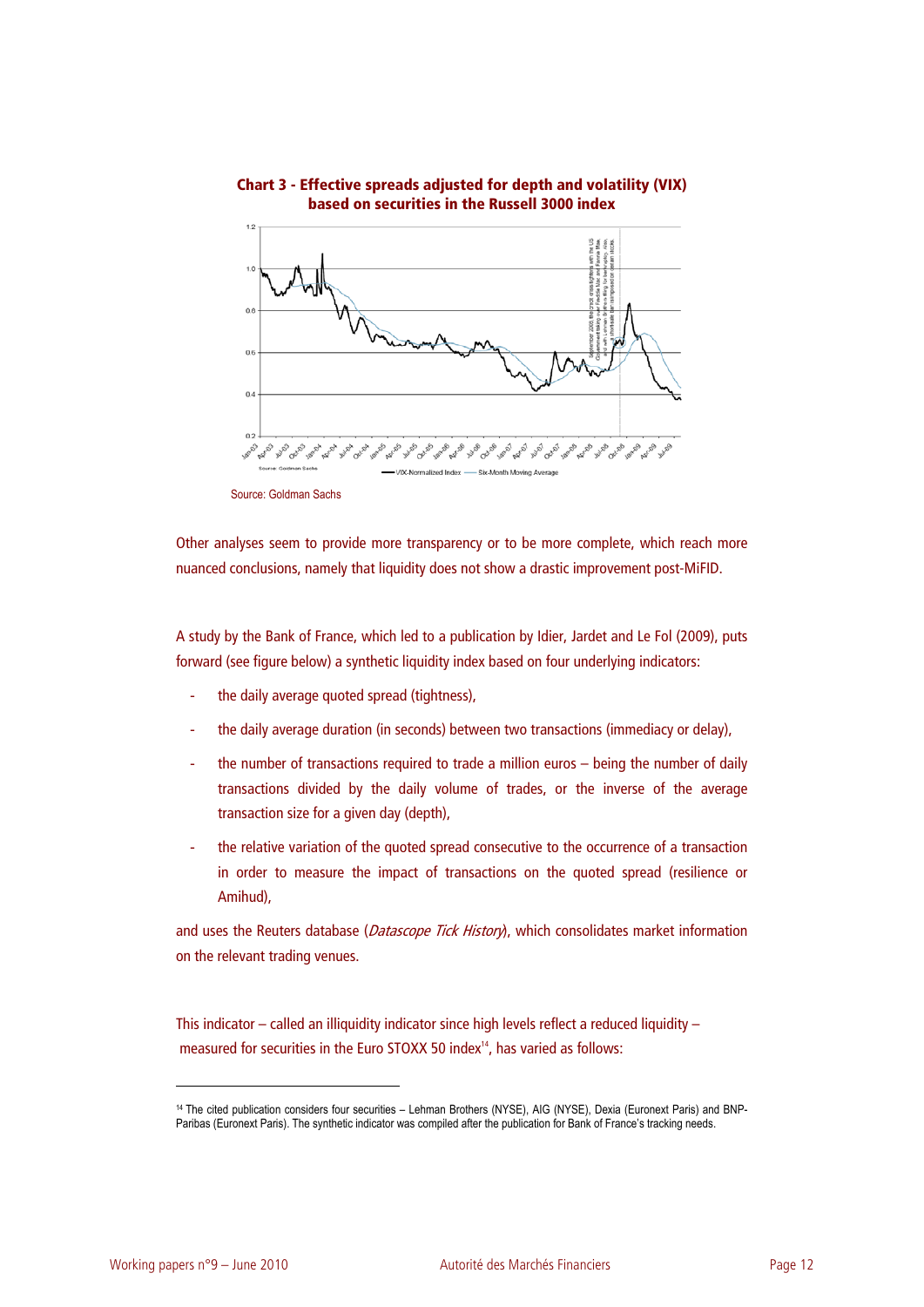



Source: Bank of France – Department of Monetary and Financial Studies - Economics Research Centre

This data is interpreted based on the choice of underlying indicators (the choice itself being limited to available data), which deserves a discussion of the potential biases affecting each of them and by the equal weighting of the index components<sup>15</sup>. It shows, however, that once the impact of the economic crisis has partially dissipated in early 2009, liquidity levels remained the same as what was observed at the start of the period (from 2000 to mid-2003), which is must lower than before the MiFID took effect. More specifically, the authors note:

- "If trading frequency remains stable and quoting spreads go down, the impact of trading (Amihud) continues to be significant, especially as those in the market continue their trend of splitting their orders based on an illiquidity that is perceived as being relatively strong" and "Given the uncertainty (…) in terms of illiquidity perceived by agents (…), transaction volumes [remain] (…), still far from their level prior to the economic crisis";
- In the second half of 2009, "stock market illiquidity continued to normalise. The correction of the 12-month aggregate illiquidity index is about 40%, still far from precrisis levels."

CFA (2009) suggests a nominal half-spread analysis<sup>16</sup> using 44 securities that factor into the DJ STOXX 50 index (see figure below). Because it accounts only for daily close indicators and considers only one dimension of liquidity (tightness), analysis of this indicator is rudimentary and

<sup>&</sup>lt;sup>15</sup> According to the authors, some techniques (factorial models) could prevent having to use an arbitrary weighting.<br><sup>16</sup> Daily series of the measured difference in euro cents between the best purchase price and sales pri express a distance in relation to the spread midpoint, this indicator is divided by two.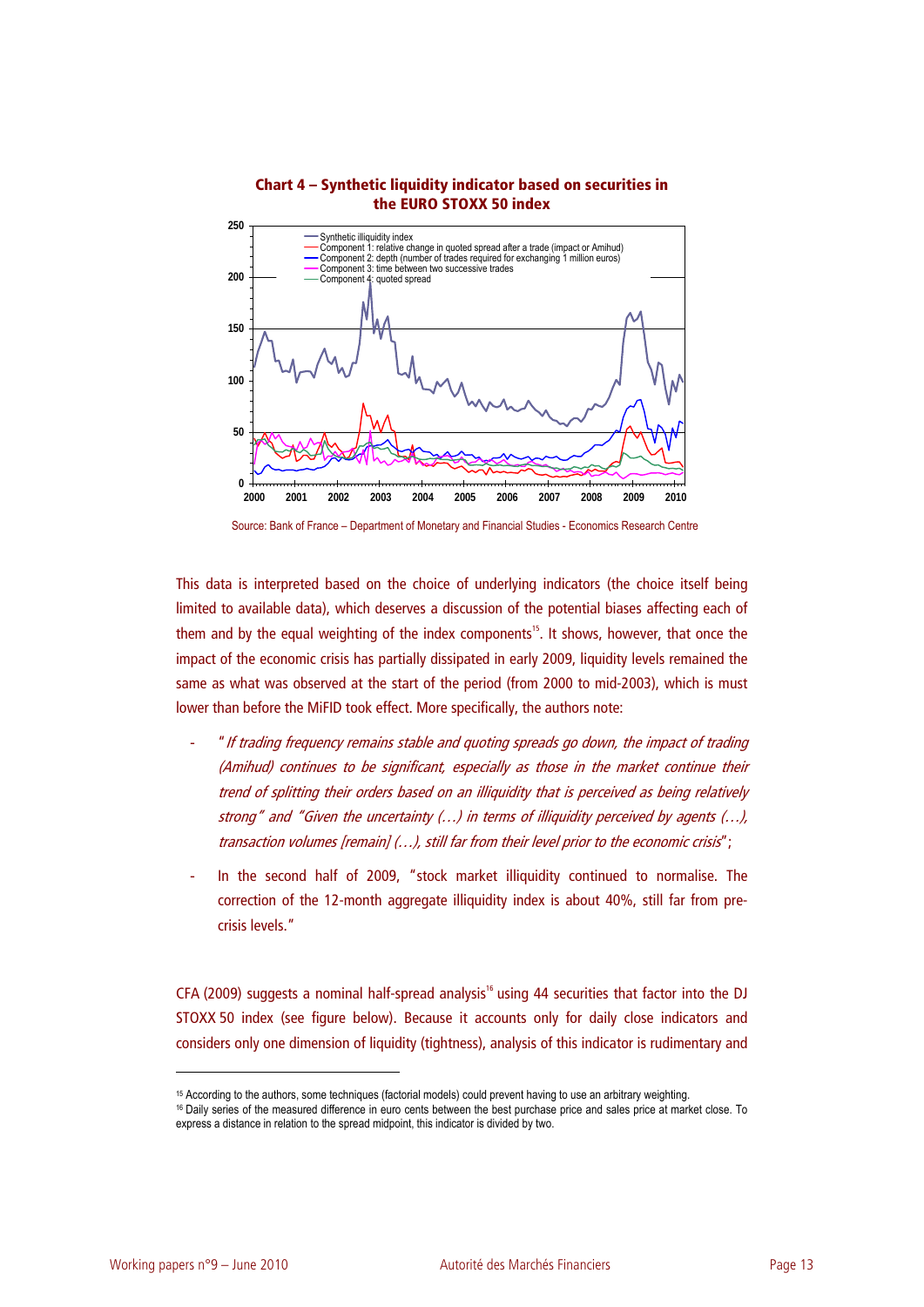does not allow the authors to distinguish a significant change in liquidity between the period prior to November 2007 and the period thereafter. However, it shows that the decline in spreads is significant for most British securities (23 out of 24) and French securities, to a lesser degree (4 out of  $7)^{17}$ .



**Chart 5 – Weighted half spreads for 44 securities factoring into the DJ STOXX 50 index**

The Gresse study (2010b) sponsored by the AMF, comparing samples of non-financial securities listed on Euronext Paris and the London Stock Exchange for periods of comparable volatility (October 2007 and September 2009, see tables on the following page), shows:

- A significant decline in consolidated quoting spreads through the markets since October 2007 for blue chips (from 9.21 to 5.43bp for the FTSE 100, from 6.04 to 4.46bp for the CAC 40) and less significant for other SBF 120 securities (from 14.52 to 11.98bp), which indicates a likely impact of fragmentation and competition.
- A lower reduction of effective spreads for blue chips and no decline at all for SBF 120 securities outside the CAC 40.
- An opposite trend in depths quoted at the best limits, divided (nominal value) by 3.7 for FTSE 100 securities, by 2.2 for CAC 40 securities, and by 1.7 for SBF 100 securities outside the CAC 40. There are several arguments, however, that moderate the significance of the change in market depth. Valuation effects (lower prices) explains a substantial, or even

Sources: FactSet, CFA Institute calculations

<sup>17</sup> CFA (2009) notes, however, that British securities, whose trading is the most fragmented, was especially affected by the decline in transaction volumes, despite the increase in trading volumes of bank securities, especially in the United Kingdom.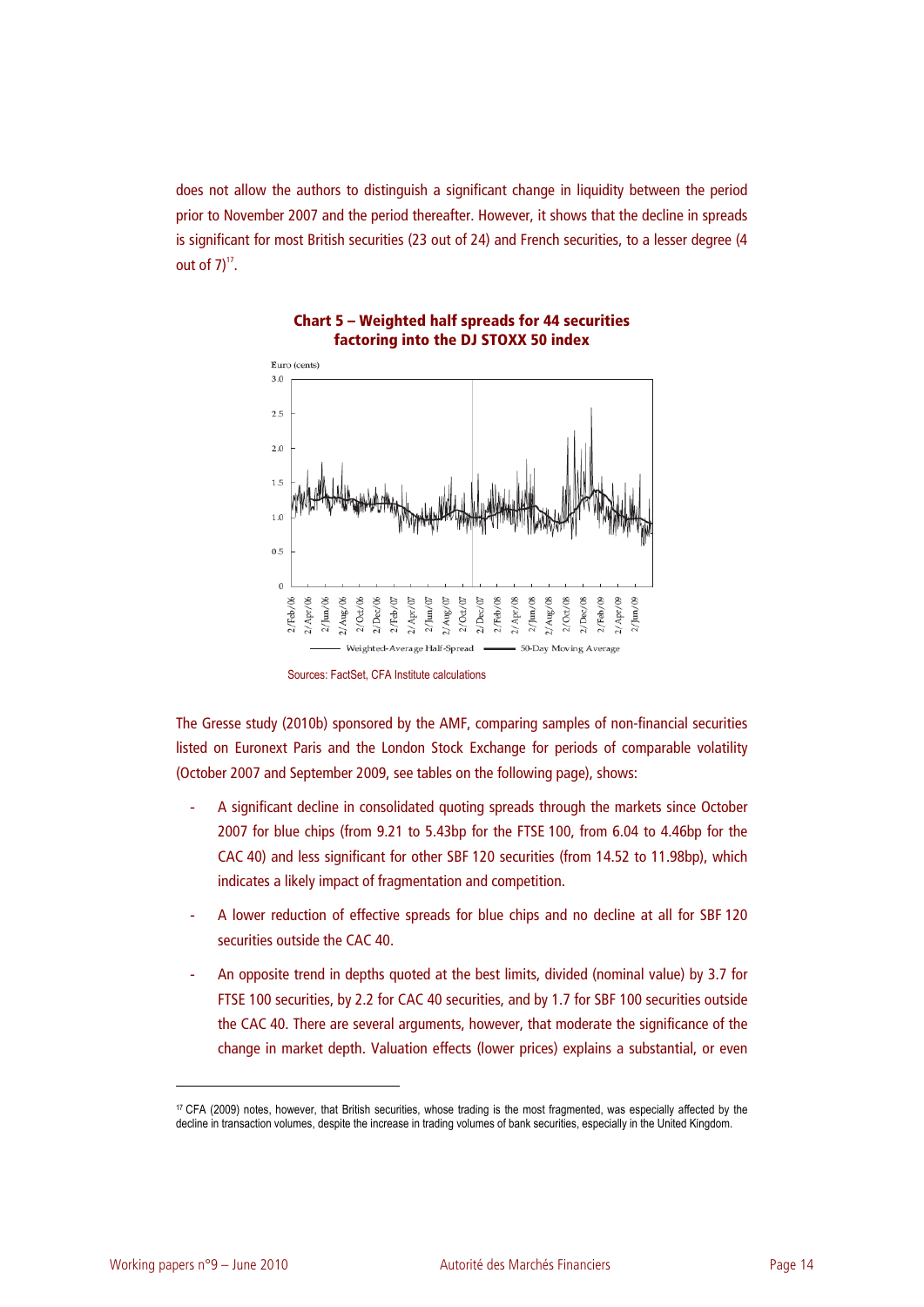major, part of this decline, as well as the decline in average transaction size, and more particularly a technical limitation for this indicator, calculated once per second, while the refresh frequency for depth has certainly increased considerably and can therefore not be observed.

In an environment where transaction volumes, adjusted for valuation effects, have remained roughly stable over the given period, the study ultimately concludes that "increased competition has resulted in lower implicit transaction costs", specifying that the quoted spreads have improved significantly for large-cap consolidated markets, which is not the case for each individual market and therefore not necessarily true for those operating in a single market (Those not "consolidating" markets cannot reap the benefits of fragmentation). In addition, the overall benefit of the MiFID in terms of market liquidity must be qualified because only the larger caps (blue chips) have seen a substantial benefit.

### I.2.1.3 Interpretive limits

Although it is necessary to observe liquidity changes – which actually remains a challenge in practice – more needs to be done for the purposes of financial regulators as several limitations that have been observed, including:

- Interpreting liquidity indicators requires identifying its determinants in order to isolate the impact of regulations (namely MiFID). Other factors of changes in liquidity thus also need to be identified: short-term developments (the financial crisis), technological progress, industry initiatives of competing firms. The growth in high frequency trading, in particular, promotes the generation (and cancellation) of many small-size stock market orders on multiple trading venues. This probably introduces a "technical" trend toward improved liquidity, which is not directly due to fragmentation, although it may be related.
- More generally, the European regulator whose best execution rules apply to various cost sources that are likely to affect the transaction – needs to analyse the various cost sources likely to affect investment decisions, including direct execution costs (explicit trading costs that have declined significantly under the effect of competition), research and information consolidation costs, and clearing and settlement costs (post-trading).
- More fundamentally, the liquidity indicators provide little information about the quality of public price formation, which is yet another major objective of the financial regulator.

Below, we will return to recent research on each of these points, including the last, which is abundantly covered in the literature.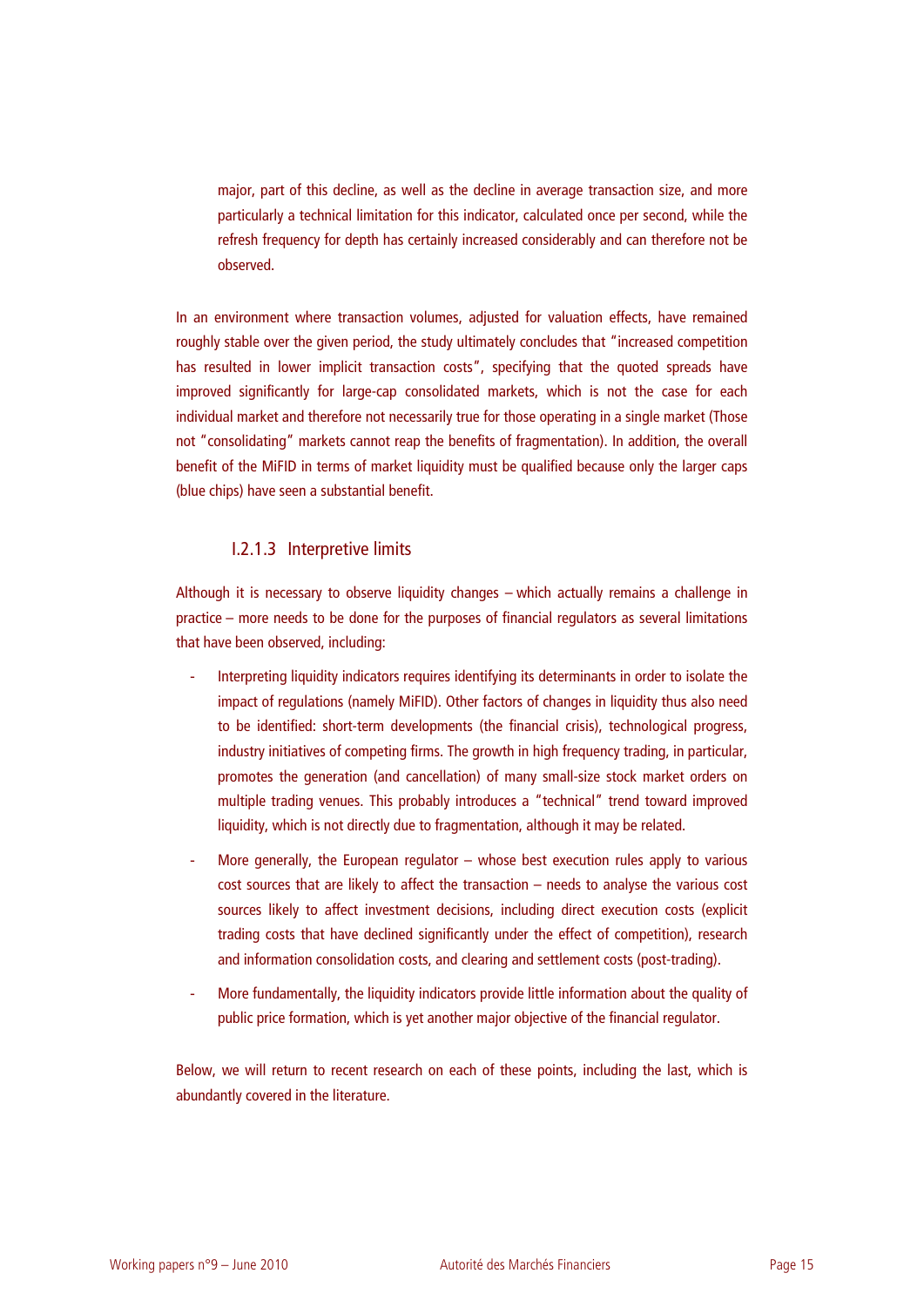## **Liquidity indicators from samples of non-financial securities – Gresse (2010b)**

#### **Transaction volumes**

| Sample            | Period           | <b>Volume</b><br>Traded<br>(KEUR) | Euronext | <b>LSE</b> | Deutsche<br><b>Börse</b> | Chi-X    | <b>BATS</b><br><b>Europe</b> | Tur-<br>quoise | <b>Nasdagl</b><br><b>OMX</b><br>Eur. | <b>PLUS</b> | Fragment-<br>ation<br><i><b>Index</b></i> |
|-------------------|------------------|-----------------------------------|----------|------------|--------------------------|----------|------------------------------|----------------|--------------------------------------|-------------|-------------------------------------------|
|                   | Oct. 2007        | 105.322.607                       | 96.45%   | 2.92%      | 0.63%                    | $0.00\%$ | $0.00\%$                     | 0.00%          | $0.00\%$                             | 0.00%       | 1.07                                      |
| CAC <sub>40</sub> | Jan. 2009        | 66.111.453                        | 76.41%   | 1.63%      | 0.61%                    | 13.07%   | 1.28%                        | 6.93%          | 0.08%                                | 0.01%       | 1.65                                      |
| <b>Securities</b> | <b>June 2009</b> | 67,564,708                        | 70.35%   | 1.18%      | 1.30%                    | 16.42%   | 6.18%                        | 3.74%          | 0.84%                                | $0.00\%$    | 1.90                                      |
|                   | Sep. 2009        | 75,847,834                        | 72.44%   | 0.72%      | 1.24%                    | 15.29%   | 3.89%                        | 5.21%          | 1.19%                                | 0.01%       | 1.81                                      |
|                   | Oct. 2007        | 191.653.000                       | 0.00%    | 99.99%     | $0.00\%$                 | $0.00\%$ | $0.00\%$                     | $0.00\%$       | $0.00\%$                             | 0.01%       | 1.00                                      |
| <b>FTSE 100</b>   | Jan. 2009        | 76.368.643                        | 0.00%    | 75.94%     | $0.00\%$                 | 14.72%   | 1.72%                        | 5.82%          | 0.29%                                | 1.52%       | 1.66                                      |
| <b>Securities</b> | <b>June 2009</b> | 90.706.502                        | $0.00\%$ | 71.59%     | $0.00\%$                 | 17.14%   | 4.36%                        | 4.58%          | 0.71%                                | 1.62%       | 1.83                                      |
|                   | <b>Sep. 2009</b> | 78,769,760                        | 0.00%    | 68.96%     | $0.00\%$                 | 17.26%   | 6.26%                        | 5.49%          | 1.19%                                | 0.84%       | 1.95                                      |
| <b>SBF 120</b>    | Oct. 2007        | 17.582.701                        | 99.99%   | 0.00%      | 0.01%                    | $0.00\%$ | $0.00\%$                     | $0.00\%$       | $0.00\%$                             | 0.00%       | 1.00                                      |
| <b>Securities</b> | Jan. 2009        | 8.569.064                         | 92.87%   | 1.15%      | 0.01%                    | 5.11%    | 0.31%                        | 0.51%          | 0.03%                                | 0.01%       | 1.16                                      |
| <b>Outside</b>    | <b>June 2009</b> | 9.625.224                         | 80.61%   | 0.95%      | 0.02%                    | 13.87%   | 2.11%                        | 2.26%          | 0.19%                                | $0.00\%$    | 1.49                                      |
| CAC 40            | <b>Sep. 2009</b> | 11,937,753                        | 82.47%   | 0.40%      | 0.23%                    | 11.90%   | 1.30%                        | 3.22%          | 0.47%                                | 0.01%       | 1.44                                      |

\* This index is calculated like Fidessa's FFI (see below).

### **Quoted spreads**

| <b>Sample</b>     | Period           | <b>Volatility</b><br>of Securities | Overall - All<br><b>Markets</b> | Primary<br><b>Market</b> | Chi-X   | <b>BATS</b> | Nasdag<br><b>OMX</b> | <b>Turquoise</b> |
|-------------------|------------------|------------------------------------|---------------------------------|--------------------------|---------|-------------|----------------------|------------------|
|                   | Oct. 2007        | 1.37%                              | 0.0604%                         | 0.0617%                  |         |             |                      |                  |
| CAC <sub>40</sub> | Jan. 2009        | 9.74%                              | 0.0644%                         | 0.0943%                  | 0.1121% | 0.1871%     | 0.3566%              | 0.1107%          |
| securities        | June 2009        | 4.41%                              | 0.0502%                         | 0.0735%                  | 0.0714% | 0.0850%     | 0.1191%              | 0.1728%          |
|                   | <b>Sep. 2009</b> | 3.58%                              | 0.0446%                         | 0.0595%                  | 0.0606% | 0.0933%     | 0.0989%              | 0.0833%          |
|                   | Oct. 2007        | 1.66%                              | 0.0921%                         | 0.0921%                  |         |             |                      |                  |
| <b>FTSE 100</b>   | Jan. 2009        | 9.99%                              | 0.0898%                         | 0.1129%                  | 0.1275% | 0.1688%     | 0.2803%              | 0.4060%          |
| securities        | <b>June 2009</b> | 6.03%                              | 0.0638%                         | 0.0864%                  | 0.0862% | 0.1024%     | 0.1295%              | 0.1614%          |
|                   | Sep. 2009        | 3.81%                              | 0.0543%                         | 0.0707%                  | 0.0695% | 0.0801%     | 0.1100%              | 0.0949%          |
| <b>SBF 120</b>    | Oct. 2007        | 1.63%                              | 0.1452%                         | 0.1454%                  |         |             |                      |                  |
| <b>Securities</b> | Jan. 2009        | 12.12%                             | 0.2502%                         | 0.2644%                  | 0.3064% | 0.2848%     | 0.2975%              | 0.0053%          |
| outside           | June 2009        | 4.99%                              | 0.1615%                         | 0.1945%                  | 0.2650% | 0.3375%     | 0.3924%              | 0.4252%          |
| CAC 40            | Sep. 2009        | 4.85%                              | 0.1198%                         | 0.1399%                  | 0.2722% | 0.3017%     | 0.2882%              | 0.2553%          |

### **Effective spreads**

| <b>Sample</b>   | <b>I</b> Period  | <b>Volatility</b><br>of Securities | <b>Overall - All</b><br><b>Markets</b> | Primary<br><b>Market</b> | Chi-X   | <b>BATS</b> | <b>Turquoise</b> | <b>Nasdag</b><br><b>OMX</b> |
|-----------------|------------------|------------------------------------|----------------------------------------|--------------------------|---------|-------------|------------------|-----------------------------|
|                 | Oct. 2007        | 1.37%                              | 0.0493%                                | 0.0493%                  |         |             |                  |                             |
| <b>CAC 40</b>   | Jan. 2009        | 9.74%                              | 0.0614%                                | 0.0612%                  | 0.0637% | 0.0592%     | 0.0597%          | 0.0730%                     |
|                 |                  |                                    |                                        |                          |         |             |                  |                             |
| securities      | <b>June 2009</b> | 4.41%                              | 0.0506%                                | 0.0511%                  | 0.0509% | 0.0468%     | 0.0460%          | 0.0630%                     |
|                 | Sep. 2009        | 3.58%                              | 0.0414%                                | 0.0408%                  | 0.0442% | 0.0413%     | 0.0425%          | 0.0461%                     |
|                 | Oct. 2007        | 1.66%                              | 0.0744%                                | 0.0744%                  |         |             |                  |                             |
| <b>FTSE 100</b> | Jan. 2009        | 9.99%                              | 0.0721%                                | 0.0716%                  | 0.0780% | 0.0739%     | 0.0642%          | 0.0833%                     |
| securities      | June 2009        | 6.03%                              | 0.0669%                                | 0.0756%                  | 0.0547% | 0.0508%     | 0.0518%          | 0.0574%                     |
|                 | Sep. 2009        | 3.81%                              | 0.0591%                                | 0.0680%                  | 0.0496% | 0.0428%     | 0.0464%          | 0.0433%                     |
| <b>SBF 120</b>  | Oct. 2007        | 1.63%                              | 0.1130%                                | 0.1129%                  |         |             |                  |                             |
| securities      | Jan. 2009        | 12.12%                             | 0.2010%                                | 0.2010%                  | 0.0778% | 0.1055%     | 0.0161%          | 0.1122%                     |
| outside         | June 2009        | 4.99%                              | 0.1408%                                | 0.1394%                  | 0.1443% | 0.1585%     | 0.1334%          | 0.2323%                     |
| CAC 40          | <b>Sep. 2009</b> | 4.85%                              | 0.1129%                                | 0.1117%                  | 0.1147% | 0.1309%     | 0.1091%          | 0.1674%                     |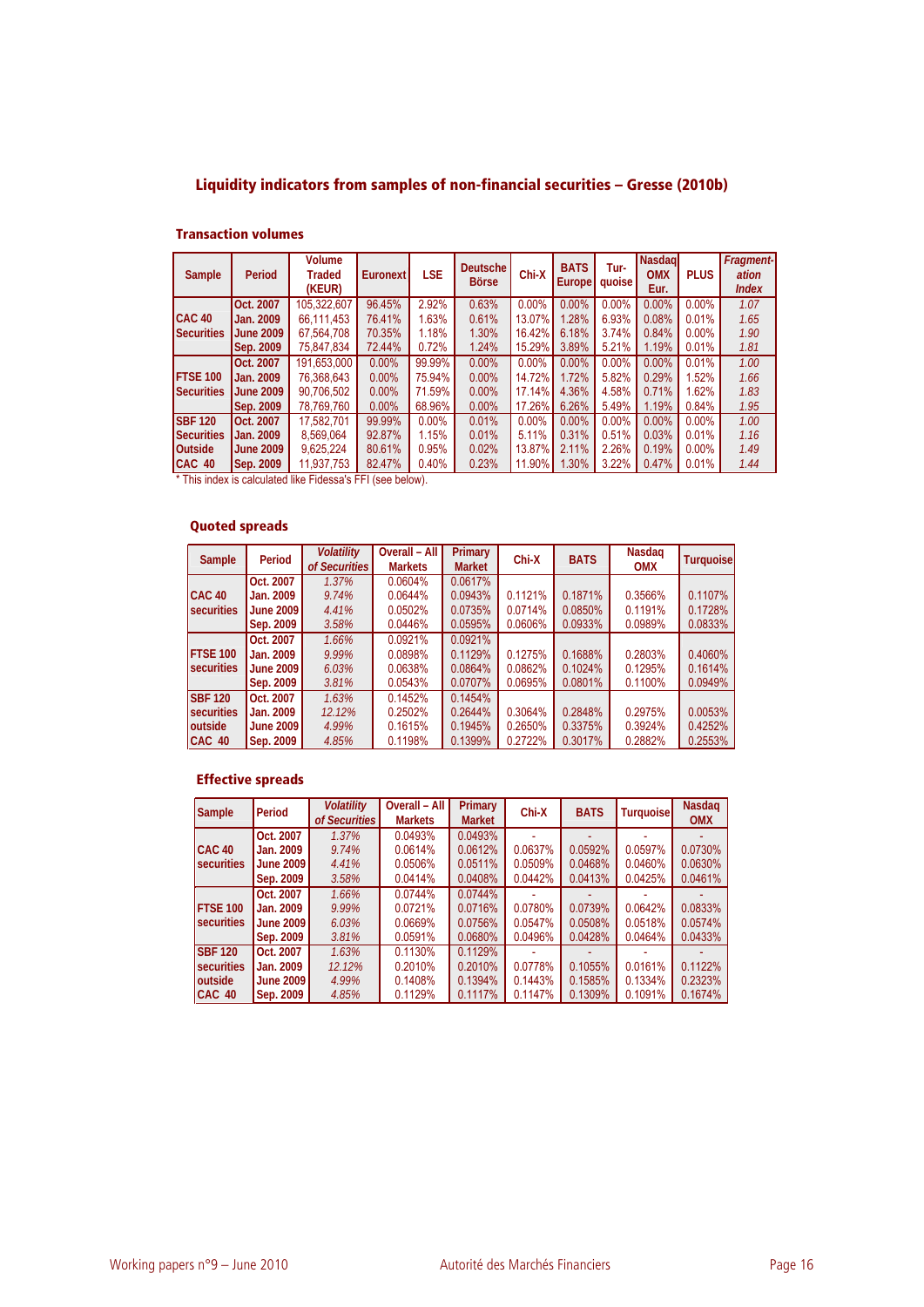| <b>Sample</b>   | Period           | <b>Volatility</b><br>of Securities | Overall-<br><b>All Markets</b> | Primary<br><b>Market</b> | Chi-X   | <b>BATS</b> | Nasdaq<br><b>OMX</b> | <b>Turquoise</b> |
|-----------------|------------------|------------------------------------|--------------------------------|--------------------------|---------|-------------|----------------------|------------------|
|                 | Oct. 2007        | 1.37%                              | 132.637                        | 137.146                  |         |             |                      |                  |
| <b>CAC 40</b>   | Jan. 2009        | 9.74%                              | 43.280                         | 41.015                   | 34.062  | 32.386      | 33.172               | 33.798           |
| securities      | <b>June 2009</b> | 4.41%                              | 44.582                         | 43.194                   | 29.296  | 25.813      | 23.562               | 23.224           |
|                 | Sep. 2009        | 3.58%                              | 59.401                         | 54.846                   | 38.263  | 27.556      | 18.279               | 28.664           |
|                 | Oct. 2007        | 1.66%                              | 531.017                        | 531.017                  |         |             |                      |                  |
| <b>FTSE 100</b> | Jan. 2009        | 9.99%                              | 118.782                        | 113.545                  | 106.008 | 78.746      | 16.484               | 88.798           |
| securities      | <b>June 2009</b> | 6.03%                              | 137.711                        | 159.549                  | 131.612 | 83.381      | 51.881               | 36.401           |
|                 | Sep. 2009        | 3.81%                              | 142.950                        | 134.107                  | 116.373 | 68.551      | 68.272               | 38.685           |
| <b>SBF 120</b>  | Oct. 2007        | 1.63%                              | 35.028                         | 35.222                   |         |             |                      |                  |
| securities      | Jan. 2009        | 12.12%                             | 16.937                         | 16.919                   | 8.329   | 7.079       | 6.285                | 0.339            |
| outside         | <b>June 2009</b> | 4.99%                              | 17.955                         | 18.216                   | 14.489  | 12.610      | 13.069               | 13.110           |
| CAC 40          | Sep. 2009        | 4.85%                              | 21.113                         | 21.594                   | 14.378  | 13.153      | 11.432               | 13.459           |

**Depth available at the best limits (in % of the midpoint)** 

Source: Gresse (2010b), on the IFS database.

### I.2.2 Fragmentation: Easy to measure, hard to analyse

### I.2.2.1 Fragmentation: Scope and limitations

Market fragmentation is a complex notion put forward by the literature, which provides the basis for the calculation of synthetic indicators followed by various market stakeholders. Its importance is all the greater as the regulator has fostered it to promote competition between trading systems, and these indicators show (for the purpose of best execution) to market participants where the relevant trading venues are. The concept itself is intuitive, characterising a trading organisation in which trading services come from multiple suppliers entering into competition, which therefore differs from a concentrated market. However, it is not exempt from ambiguity. Specifically:

- The scope of trading services considered. The concept can be applied to the industry as a whole or to each market in isolation. It can apply to more or less specific services in the order processing chain (information distribution, order processing, transactions, etc.) that are intended to satisfy various investment needs.
- The product (service offering) perspective does not necessarily reflect the positioning of those involved and the competition. An analysis of governance (capitalistic links between competitors) especially appears to complement fragmentation. It is also important to distinguish between fragmentation and segmentation, such as when market segments are interconnected.
- The existence of substitutes (to shares and therefore to trading services) can complicate fragmentation analysis. This could be a research topic on its own.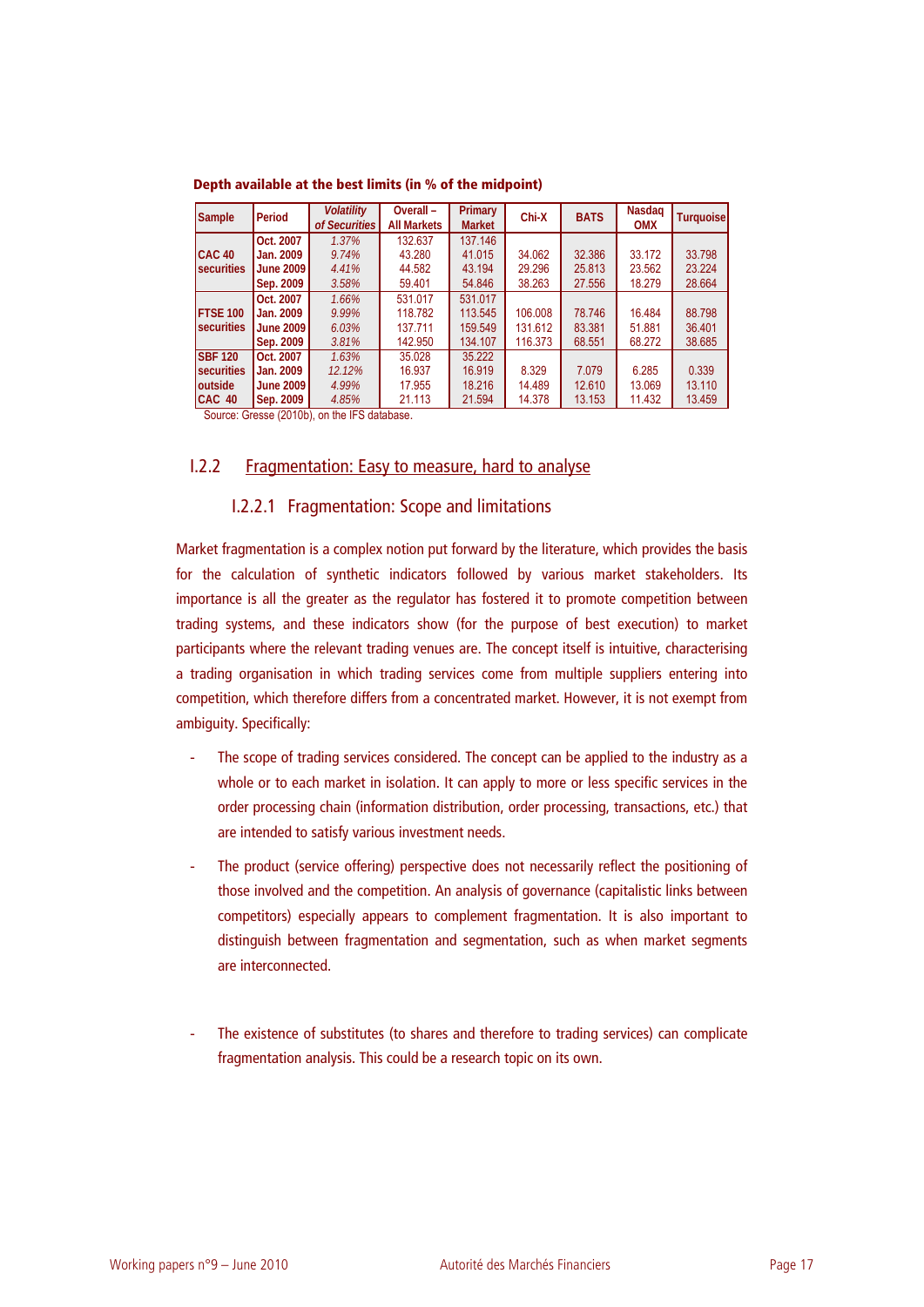Gresse (2001) also distinguishes between different degrees of fragmentation, depending on whether a security is handled on multiple systems in a single market (satisfying the needs of different trades), on multiple interconnected trading systems (possibly with arbitrageurs as an informal link between markets), or in extreme cases, on different trading systems without any sort of formal link to organise competition.

### I.2.2.2 Measures of fragmentation

In practice, Gresse (2010a) differentiates two forms of fragmentation:

- Fragmentation between what we qualify here as "public" markets (regulated markets and multilateral trading systems subject to pre-trade transparency obligations) and "offmarket" (dark pool, systematic internalisation and OTC). An indicator consists of the simple ratio of trading volume on "public" markets to the total volume traded on all markets. Its relevance is strongly conditioned by the – currently low – quality of information on the "off-market".
- More specifically, fragmentation between various trading venues of trading flows on public markets. In an environment where regulated markets (or "traditional operators") have seen their market share erode, the author assesses the extent of fragmentation by the market share of the historically established regulated market, which corresponds, for example, to market share indicators published by Transactions Auditing Group or Intelligent Financial Services.

Fidessa, an agency broker, also suggests an indicator of this second type<sup>18</sup> of fragmentation.



# **Chart 6 – Fidessa Fragmentation Index (FFI) Table 1 – Fidessa**

# **Fragmentation Index (FFI)**

| <b>FTSE 100</b> | 2.33 |
|-----------------|------|
| <b>FTSE 250</b> | 1.95 |
| <b>CAC 40</b>   | 1.93 |
| <b>AEX</b>      | 1.90 |
| <b>DAX</b>      | 1.90 |
| <b>BEL 20</b>   | 1.73 |
| <b>SMI</b>      | 1.65 |
| OMX S30         | 1.64 |
| <b>OMX H25</b>  | 1.56 |
| <b>FTSE MIB</b> | 1.48 |
| <b>ISEO</b>     | 1.45 |
| OMX C20         | 1.23 |
| <b>OSLO OBX</b> | 1.19 |
| <b>PSI 20</b>   | 1.14 |
| <b>IBEX 35</b>  | 1.01 |
|                 |      |

18 CA Cheuvreux (2010b) suggests an alternative specification in the form of an "entropy index".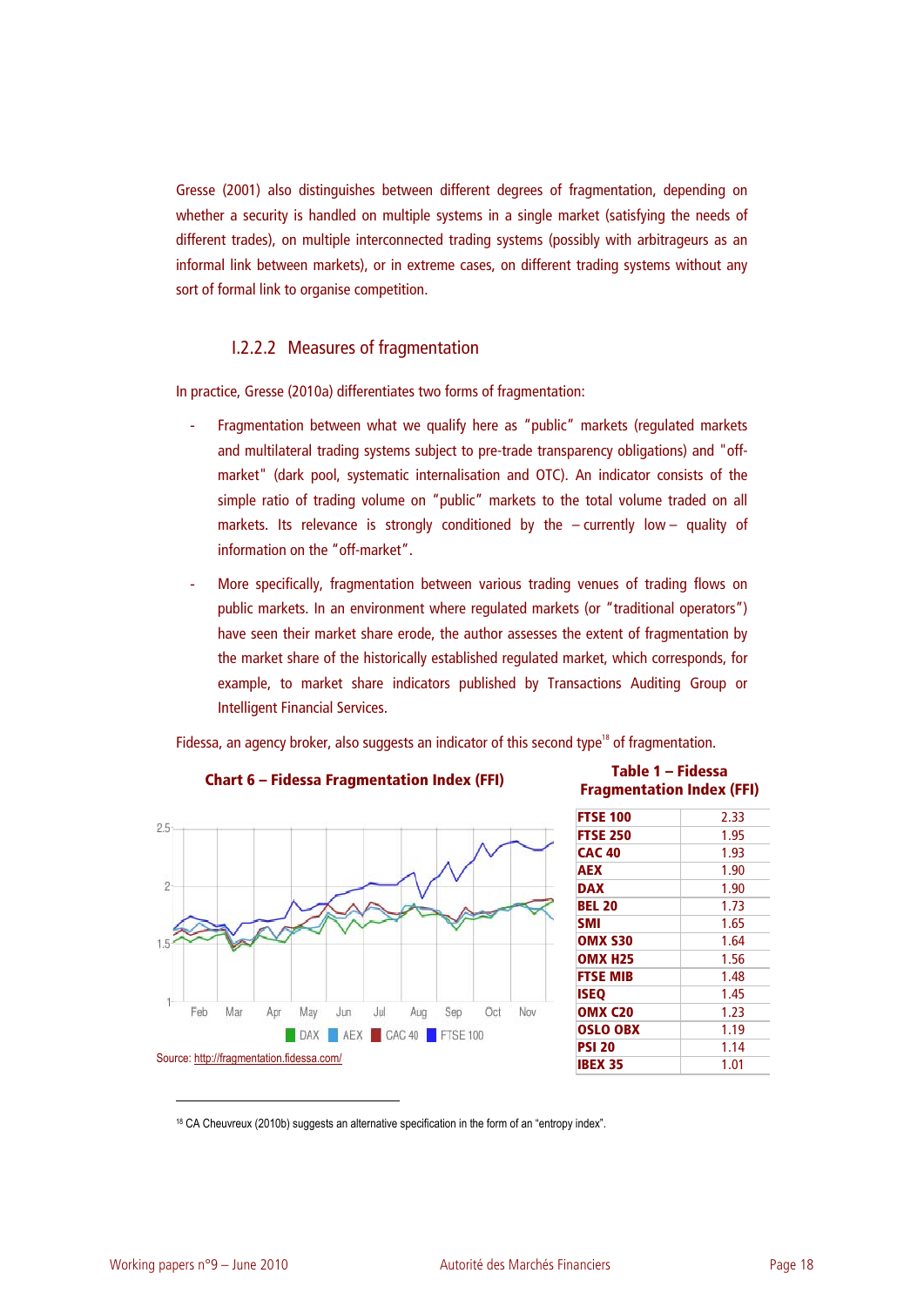The Fidessa Fragmentation Index (FFI) is calculated for Europe's main markets (Table 1). The index is calculated per share and per index as the inverse of the sum of squares of the market shares of each individual trading venue, or the inverse of the average market share, weighted by market share:

$$
FFI = \frac{1}{\sum_{i} (market share_i)^2}
$$

where i describes the security trading venue (including dark pools and OTC).

An FFI of 1 indicates no fragmentation, and Fidessa considers an index greater than 2 as characterising a security (or index) that no longer has a reference market, which we believe is objectionable in an environment in which the LSE continues to count for about 60% of trading volumes subject to the pre-trade transparency obligation.

Examination of early 2010 FFI:

- Emphasises the FTSE 100 as significantly superior, meaning that it is clearly more fragmented than any other major European blue chip indexes (the CAC 40, the AEX, and the DAX, with indexes between 1.7 and 1.8). The most reliable statistics on volumes traded on regulated markets and the MTFs also confirm the general perception (see Figure 5).
- Shows that the large cap securities (blue chips), understood largely as the set of liquid CESR securities<sup>19</sup> and strictly as the securities that make up key indices in European markets, generally form the bulk of markets in which order fragmentation is observed and there is competition between markets. However, Gresse (2010a) finds the opposite relationship to be true in the United Kingdom, namely a higher degree of fragmentation on lower cap securities.
- Calls some reservations on the quality of underlying statistics on OTC markets, whose variability is significant, with likely effects of double-counting. This makes it difficult to assess the actual level of fragmentation in European security markets. However, it is undeniable that fragmentation has grown.

<sup>19</sup> For the purpose of defining regulatory responsibilities and implementing MiFID provisions related to pre-trade transparency, applicable to systematic internalisers, this concept was defined in the Official Journal of the European Union on 2 September 2006. The list of liquid securities is available on the CESR site: http://mifiddatabase.cesr.eu.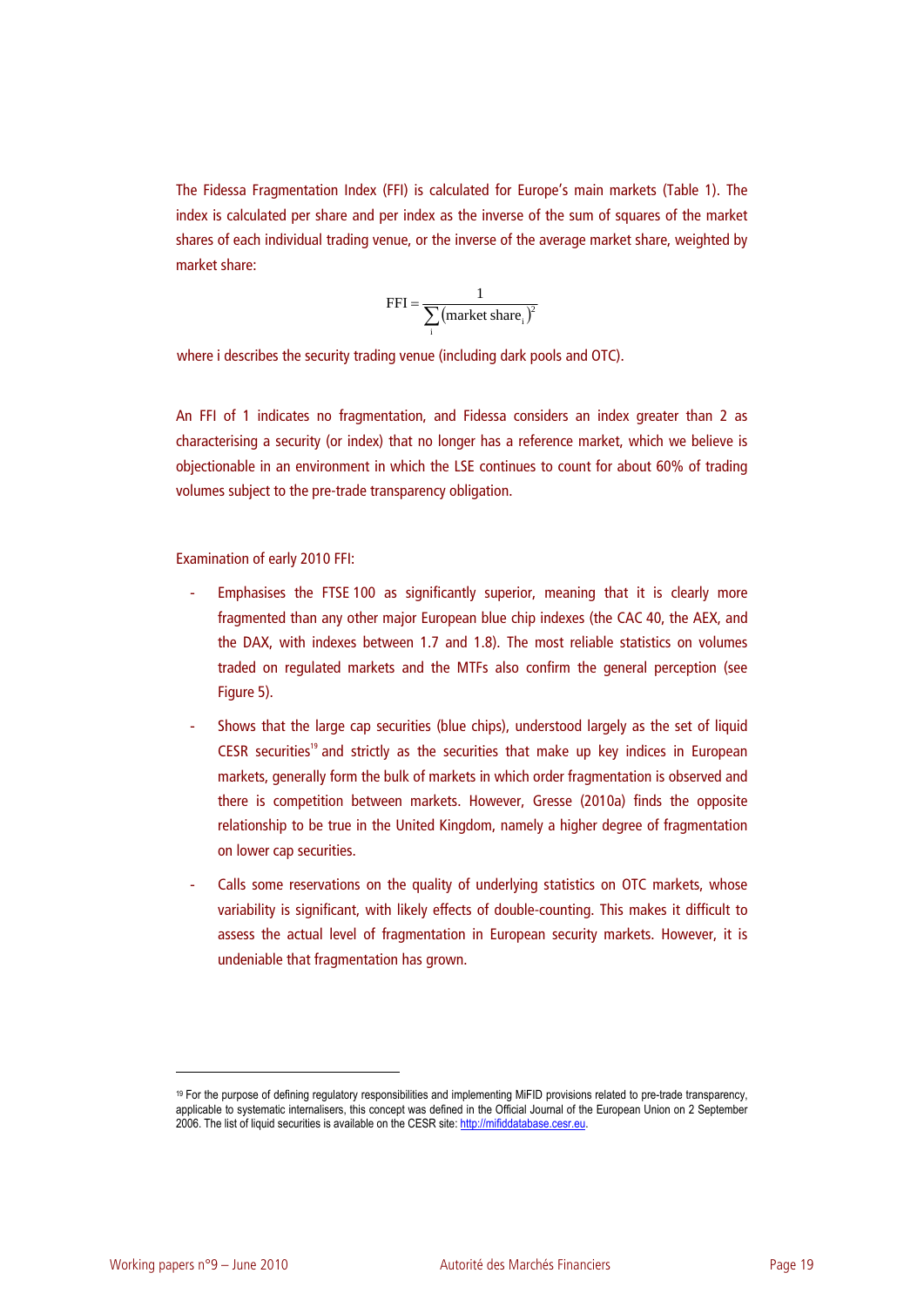These fragmentation indicators may be useful as indicators of the level of competition between markets. They are typically analysed in terms of their relationship with liquidity indicators:

- Citing the findings reached by O'Hara and Ye (2009) for the United States (see 2.1.2 below), Foucault (2010) reiterates the findings of Foucault and Menkveld (2010), a study said to show the benefits of competition between the LSE and Euronext on Dutch securities in 2004. Fragmentation can improve consolidated liquidity. It is important in that respect to consider liquidity consolidated through markets and to take into account the effects of competition on explicit trading costs. Fundamentally, however, this finding is strongly qualified by the ability to violate price priority rules in the consolidated market<sup>20</sup>. The best execution specification is important here. In order to obtain collective benefits from fragmentation, it is necessary that, even when there is very little individual benefit to order routing compared to the costs involved, the best execution obligation must be followed. The regulator's involvement is therefore necessary in order to prevent "trade-throughs". It is therefore necessary to establish:
	- . Interconnectivity between markets (as in the United States);
	- . Smart order routing systems (involving substantial costs in the absence of standardised market data).
- Gresse (2010a) initially confirms this analysis using post-MiFID data from April to June 2008. "Turnover and fragmentation are positively correlated, a high turnover favouring fragmentation, and reversely, fragmentation generating more volumes," but Gresse qualifies, "The factor that most determines market-traded order flow fragmentation appears to be the primary exchange's competitiveness."

More specifically: "The average correlation between local effective spreads and the fragmentation rate of the total order flow is weakly negative (but significant at the 10% level). (…) As for global quoted and effective spreads, they significantly decrease with the fragmentation of market-traded order flow."

The scope of these conclusions is certainly limited by the granularity of data available to the author. Further work (on behalf of the AMF) by Gresse  $(2010b)^{21}$ , however, tends to confirm them.

<sup>20</sup> A simple price priority on the consolidated market, whose Consolidated Tape infrastructure reflects the best limits, is the U.S.

<sup>&</sup>quot;best execution" specification. Violations of this rule are called trade-throughs. 21 Professor at Université Paris-Dauphine and AMF scientific board member.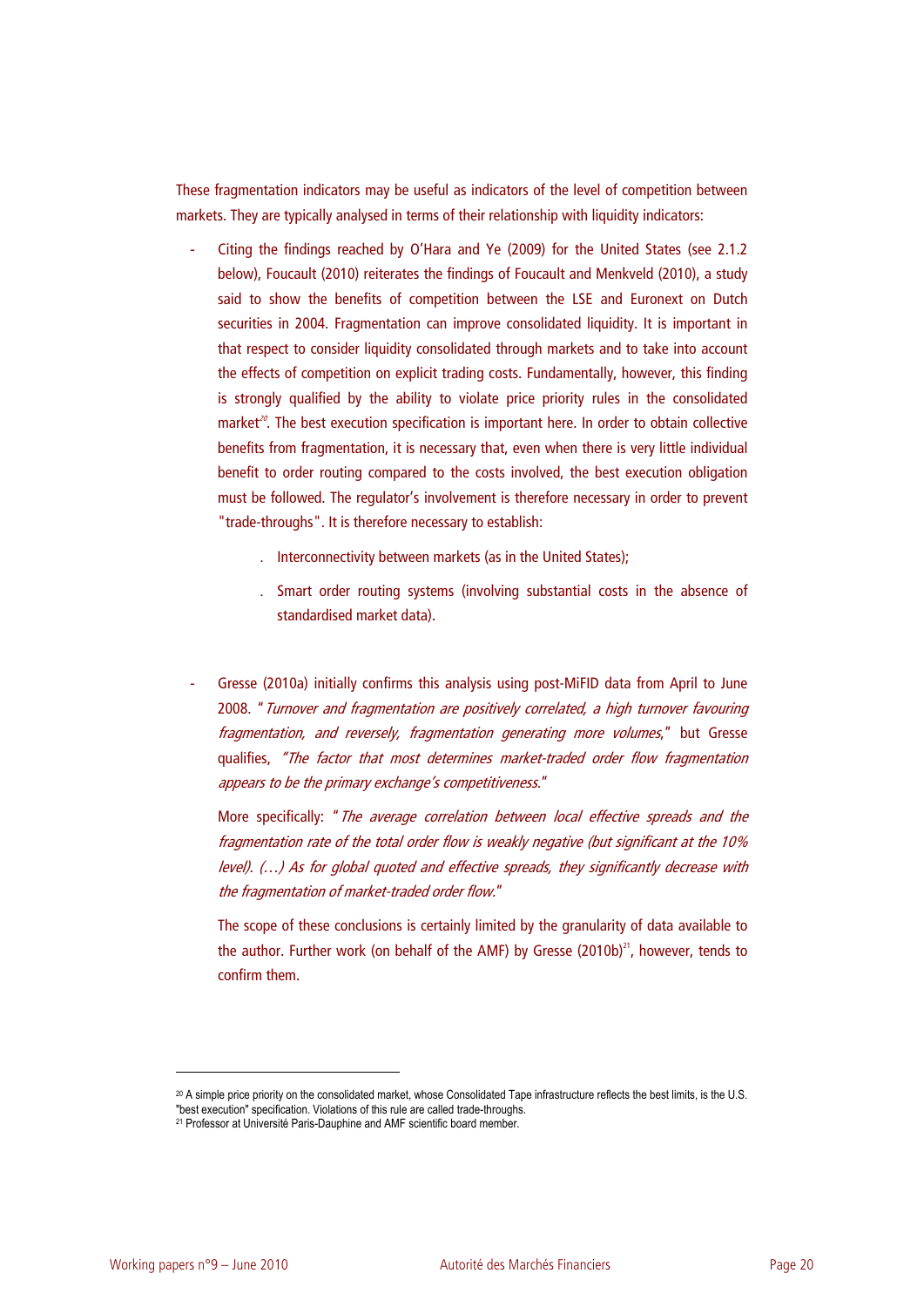### I.2.3 Price formation efficiency is measured rather crudely

### I.2.3.1 Incomplete research on relevant concepts

Measuring the quality of security price formation is still an empirical and theoretical challenge. Like Hasbrouck and Schwartz (1988) and Hasbrouck (1995) and consistent with literature use, Gresse (2010a) is based on a theoretical framework in which informed agents and uninformed agents interact on efficient markets. The author accordingly derives an indicator based on deviations from efficient market prices:

"Theoretically, if prices are perfectly efficient, they should follow a random walk and price autocorrelation should not be significantly different from zero. In the absence of auto-correlation, a variance ratio reporting k times the variance of returns measured on -minute intervals to the variance of returns measured on k -minute intervals should equal one. In the case of sticky prices, -minute returns are positively correlated, so that the ratio exceeds one. Conversely, in case of over-reaction, -minute returns are negatively correlated, and the ratio is lower than one. The closer the ratio to one, the more efficient the prices.

I use two variance ratios: a ratio reporting 15 times the 1-minute mid-quote return variance to the 15-minute mid-quote return variance, and a ratio reporting 6 times the 5-minute midquote return variance to 30-minute mid-quote return variance.

The distances between those ratios and 1 can be considered as inverse measures of price quality. They will be referred to as price inefficiency coefficients and thus denoted PIC. More explicitly, PICs are calculated as follows:

$$
PIC_{i,t}^{1-15} = \left| 1 - 15 \frac{Var_{i,t}^{1\min}}{Var_{i,t}^{15\min}} \right| \quad PIC_{i,t}^{5-30} = \left| 1 - 6 \frac{Var_{i,t}^{5\min}}{Var_{i,t}^{30\min}} \right|
$$

where  $k$ *Nar* $_{i,t}^{\alpha \min}$  represents the part of the variance  $Var_{i,t}^{\alpha k \min}$  observed by uninformed agent, thereby making it possible to analyse the impact of strategic behaviour on information (see Biais et al. (1997)".

There are some remaining questions on how to set up these indicators (which also explain the use of several of them). More basically, their theoretical foundations remain fragile, and their interpretation limited by the diversity of factors that may influence price formation, which are not restricted solely to the effect of market structure and, more specifically, fragmentation. Biais et al. (1997) mentions various elements that may play a role: information costs, the ability of agents to influence market prices, etc. More generally, the authors note that models studying the transmission of information by prices typically involve five strong assumptions: The market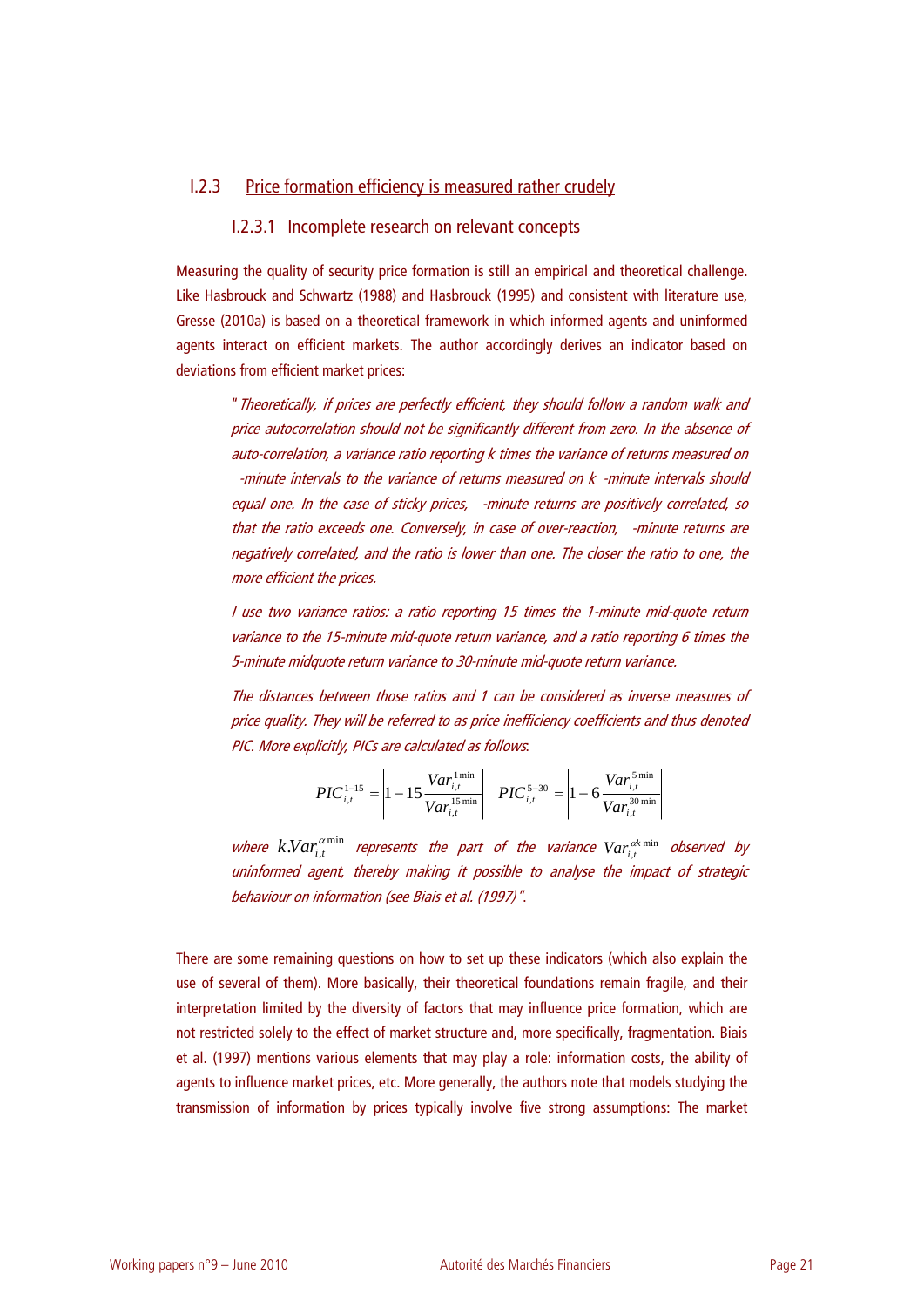includes a risk asset and a risk-free asset. Agents, who are divided into informed and uninformed agents, are risk averse and form rational expectations about asset prices. Uninformed agents have a competitive behaviour. Some studies examine some point of the analysis more deeply, but there is not a benchmark indicator at this time.

### I.2.3.2 Measures of market efficiency

Based on an analysis of data from April to June 2008, Gresse (2010a) uses an econometric examination of correlations between PIC and fragmentation to show "a positive correlation between inefficiency coefficients and market-traded order flow fragmentation, that is a deterioration of prices' quality".

Based on daily indicators, comparing the 440 days before the MiFID's entry into effect and the 440 days after it, CFA (2009) uses much more basic statistical and econometric means. It finds that:

- The volatility of returns and quoted spreads have increased sharply (and significantly), and the correlation between daily return volatility and the Fidessa fragmentation index is positive and meaningful;
- "Price formation efficiency tests", or the extent to which daily closing prices follow a random walk<sup>22</sup>, does not support the conclusion of a structural change between the two periods under observation: "We can conclude that price movements must be approximately equally random over the two periods; there is no evidence to suggest that price formation is any more, or any less, efficient since the implementation of MiFID."

It is probable that these conclusions are largely qualified by the frequency of observed data, by the effects of the crisis and by the methodology implemented. The first one seems to provide relevant information because the increased return volatility and bid-ask spreads seemed observable, even before the economic crisis. The second, however, seems unreasonable because it is overly dependent on the daily frequency of the data and subject to methodological weaknesses of implemented tools.

<sup>22</sup> Simple stationarity tests with and without a trend.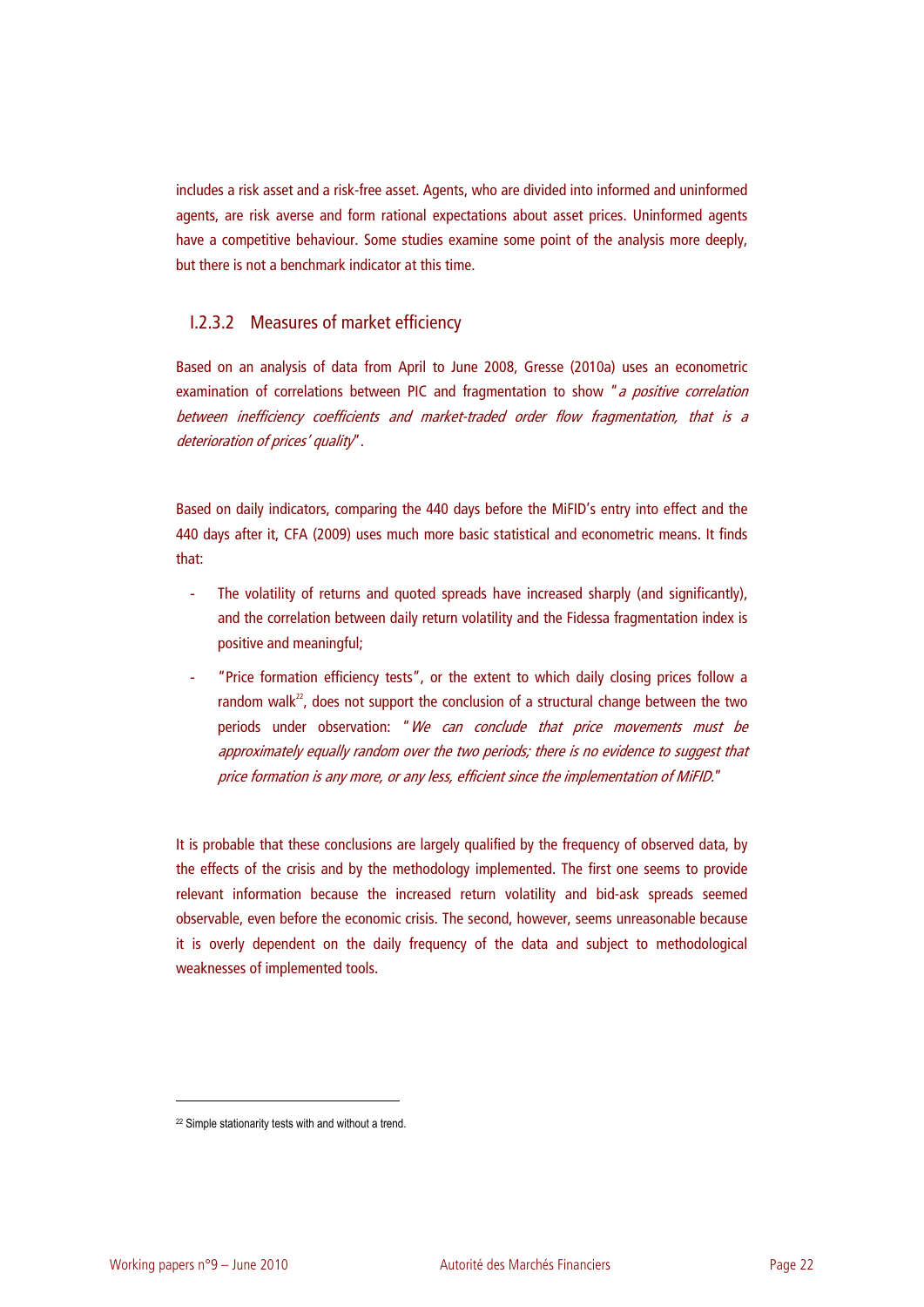## **II. GENERAL GUIDELINES PROVIDED BY ACADEMIC LITERATURE**

On these bases, academic research identifies major regulatory trade-offs and furthers the analysis with a view to systematically isolate the effects at stake. The two main types of regulatory arbitrage emphasised in academic literature are: consolidation versus fragmentation and transparency of trades versus liquidity, with the understanding that these types of arbitrage are not mutually exclusive. It should be noted, however, that the former category stresses transaction costs as an evaluation criterion while the latter focuses on the quality of price formation.

## **II.1. Fragmentation and consolidation: two contrasting market trends**

### II.1.1 Consolidation of order flows: a natural trend

Traditionally, the markets are supposed to be all the more liquid in that orders (which reflect the intention to carry out transactions) are directed towards a single point of confrontation, offering each the maximum opportunity to find one or more counterparties. In this respect, the market is interpreted as being two-sided, with the satisfaction of one type of participant's needs (the buyer's) complementing that of the other type of participant (the seller's)<sup>23</sup>. From this standpoint, the market can be considered as a network, for which the value of services provided (liquidity) increases with the number of participants (members)<sup>24</sup>. As market operators anticipate the placement of orders (liquidity) on a given market, their orders tend to converge towards a single platform. In this set-up, liquidity begets liquidity and the consolidation of liquidity in a single place of execution is self-reinforcing: the markets are natural monopolies. In the past, such assessments supported the regulatory principle of the consolidation of orders, particularly the market monopoly prevailing in France.

A certain number of positive aspects are associated with consolidation:

Fixed costs associated with the management of market infrastructures generate economies of scale;

<sup>&</sup>lt;sup>23</sup> See Rochet and Tirole (2001) for more details on the definition of two-sided markets.

<sup>24</sup> Mendelson (1987); Shapiro and Varian (1999. Chapter 7), show the positive impact of network externalities from a general standpoint; Economides (1996, 2001) show their implications in finance. Domowitz and Steil (2001) examine the impact of these externalities on the financial securities markets.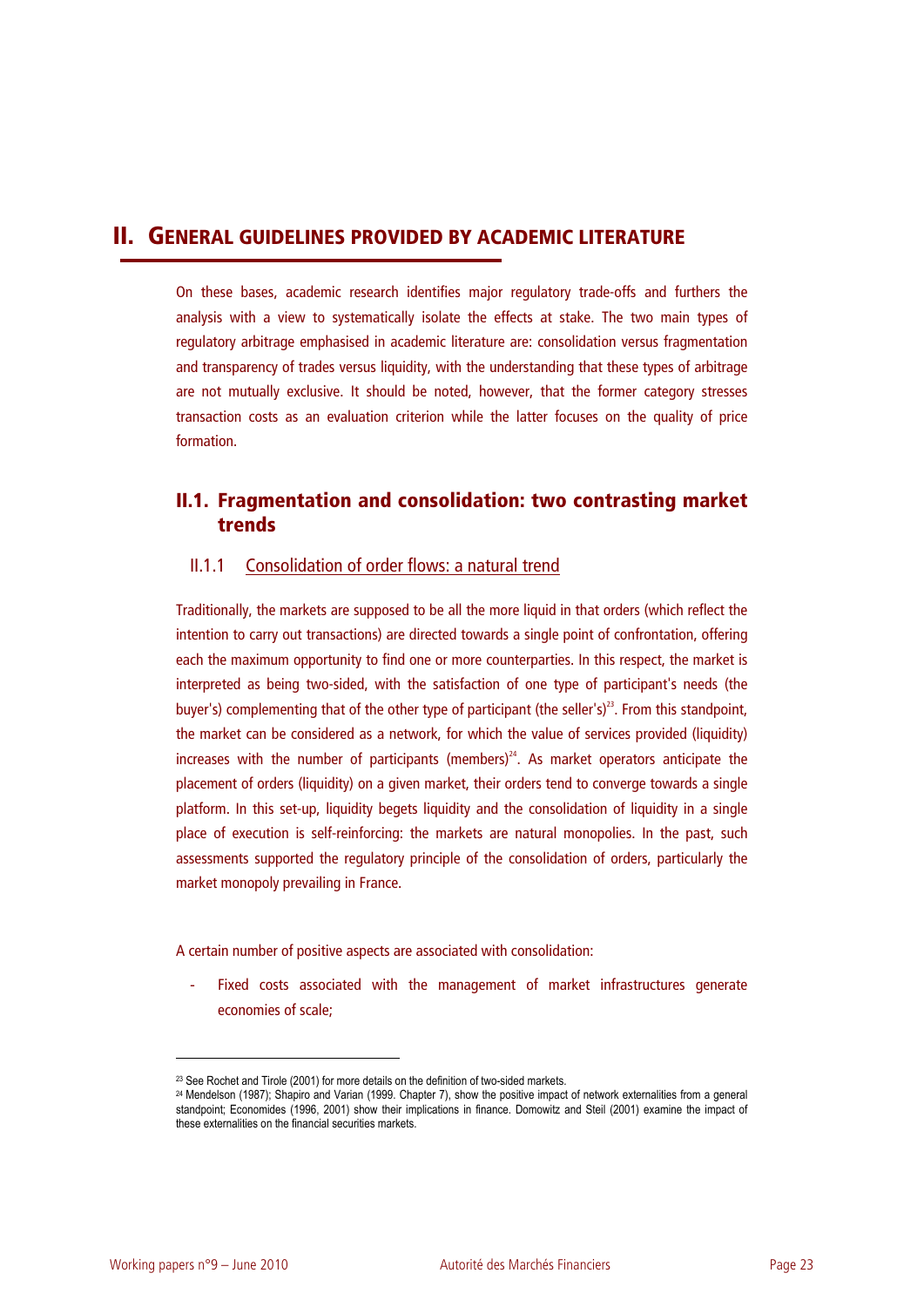- The cost of obtaining information is reduced (as well as, potentially, brokerage costs)<sup>25</sup>;
- There is greater sharing of risks between market participants $26$ .

Conversely, fragmentation can have negative effects in that it:

- Generates trading infrastructure duplication costs as well as market information consolidation costs;
- Can negatively impact the price discovery process. In fact, certain empirical studies show that the dominant market has a more efficient price discovery process<sup>27</sup>;
- Where there is information asymmetry, Gresse (2010a)<sup>28</sup> notes an increase in the risk of adverse selection<sup>29</sup>: Chowdhry and Nanda (1991) demonstrate that the costs of adverse selection rise with the number of (multiple)venues. Easley, Kiefer and O'Hara (1996) and Bessembinder and Kaufman (1997) also establish that a market can cream skim uninformed – the most profitable – orders, thus hurting the liquidity of the primary market. According to Glosten (1989), in the event of strong adverse selection, fragmentation can spark risks (which could be labelled systemic) that the market as a whole might not return to equilibrium prices.

Under certain conditions, however (see Moinas (2009)), fragmentation is neutral, particularly:

- If liquidity providers have free access to the various markets, their inventory management automatically leads them to consolidate the markets<sup>30</sup>;
- If investors have free access to the various order books, if the markets are pre-trade transparent and investors fragment their orders<sup>31</sup>.

### II.1.2 Fragmentation does have advantages, however

The market's monopoly also has disadvantages: it has no incentive to reduce (explicit) trading costs or to innovate in order to take investor preferences into account. Furthermore,

<sup>25</sup> Flood, Huisman, Koedijk, Mahieu (1999).

<sup>26</sup> Pagano (1989)

<sup>27</sup> According to Easley, Kiefer and O'Hara (1996), there is a significant difference between the information content of orders executed on the NYSE versus orders executed on the Cincinnati exchange. Hasbrouck (1995) establishes the prevalence of the NYSE's price discovery process. Biais, Glosten and Spatt (2005) discuss these studies and place them in perspective.<br><sup>28</sup> See also Admati and Pfleiderer (1988).<br><sup>29</sup> See footnote 10, for more information on the concept

<sup>30</sup> Lescourret and Moinas (2007).

<sup>31</sup> Biais, Martimort and Rochet (2000).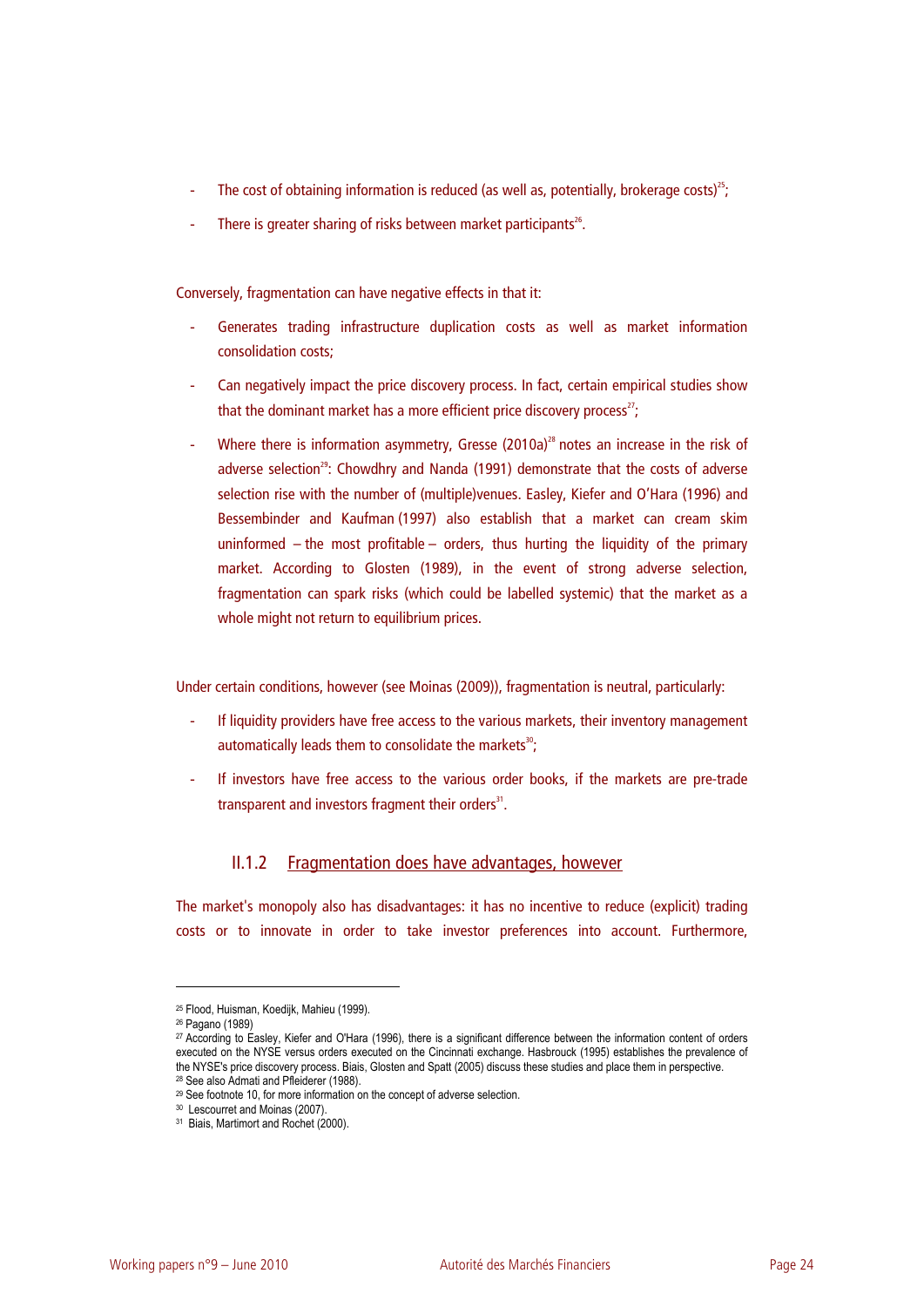management of a monopoly raises practical issues in terms of appropriate market governance $^{32}$ . Finally, openness to competition does not necessarily generate losses for the established monopoly insofar as it enjoys the advantages of the "first comer", and an established liquidity pool – as the above-mentioned externalities work against newcomers – is difficult to contest.

On these bases, Hamilton (1979) demonstrates the ambiguity of fragmentation effects: on the one hand, it increases competition and the incentive to provide better prices; on the other, it can reduce liquidity on each market and/or consolidate (consolidation generates positive externalities, fragmentation generates symmetrical effects). Concretely, the author measured a positive net effect (though small) of competition between the NYSE and regional exchanges in the US at the time the National Market System was set up<sup>33</sup>.

A substantial volume of literature has reviewed, mostly prior to the entry into force of the MiFID, and more particularly in the US, the impacts of market fragmentation from a variety of angles $34$ . Overall it has placed fragmentation in a positive light, and as mentioned has had a significant influence on regulations. Schematically speaking, the benefits of fragmentation are shown as attributable to the impact of competition on direct transaction costs and implicit costs (liquidity), in a context where the market participants' various trading requirements require to be taken into account.

**Table 2 – Selection of articles from international journals on the impacts of fragmentation on market structure** (Journal of Finance, Review of Financial Studies, and Journal of Banking & Finance)

| <b>Authors</b>                              | <b>Market</b>             | <b>Methodology</b>                                                                                                  | <b>Main Finding</b>                                                                             |
|---------------------------------------------|---------------------------|---------------------------------------------------------------------------------------------------------------------|-------------------------------------------------------------------------------------------------|
| <b>DeFontnouvelle</b><br>et al.(2003), JoF. | U.S option<br>markets     | Compare measures of liquidity after and<br>before the advent of competition for<br>order flow in US option listings | Spreads decline and depth increase<br>when options become listed on multiple<br>markets         |
| Mayhew (2002),<br>JoF                       | U.S option<br>markets     | Compare options traded on a single<br>market with options traded in multiple<br>markets                             | Options with multiple listings have<br>smaller bid-ask spreads                                  |
| <b>Boehmer</b> and<br>Boehmer (2004), JbF   | <b>U.S ETF</b><br>markets | Compare measures of liquidity after and<br>before entry of the NYSE in the trading<br>of 30 ETFs                    | Significant reductions in bid-ask spreads<br>and increases in depth after entry of the<br>NYSE. |
| Fink et<br>al.(2006),<br>JbF                | U.S equity<br>markets     | Changes in liquidity measures for<br>Nasdag stocks from 1996 and 2002                                               | Decline in bid-ask spreads, in part due<br>to increased competition from ECNs.                  |
| Hendershott and<br>Jones (2005), RFS        | <b>U.S ETF</b><br>markets | Compare liquidity measures after and<br>before Island goes "dark" for 3 ETFs in<br>2002                             | Significant increase in trading cost.<br>Decrease in quality of price discovery                 |
| Source: Foucault (2010)                     |                           |                                                                                                                     |                                                                                                 |

32 Grillet-Aubert, Oriol (2007)

<sup>33</sup> Without the necessary data, the author could not take OTC transactions into account, which constitutes a second unobserved source of fragmentation.

<sup>34</sup> Fishe and Harris (2003), Mayhew (2002), Battalio et al. (2004), Biais, Bisière and Spatt (2004), Foucault and Menkveld (2008), O'Hara and Ye (2009) and Gresse (2010).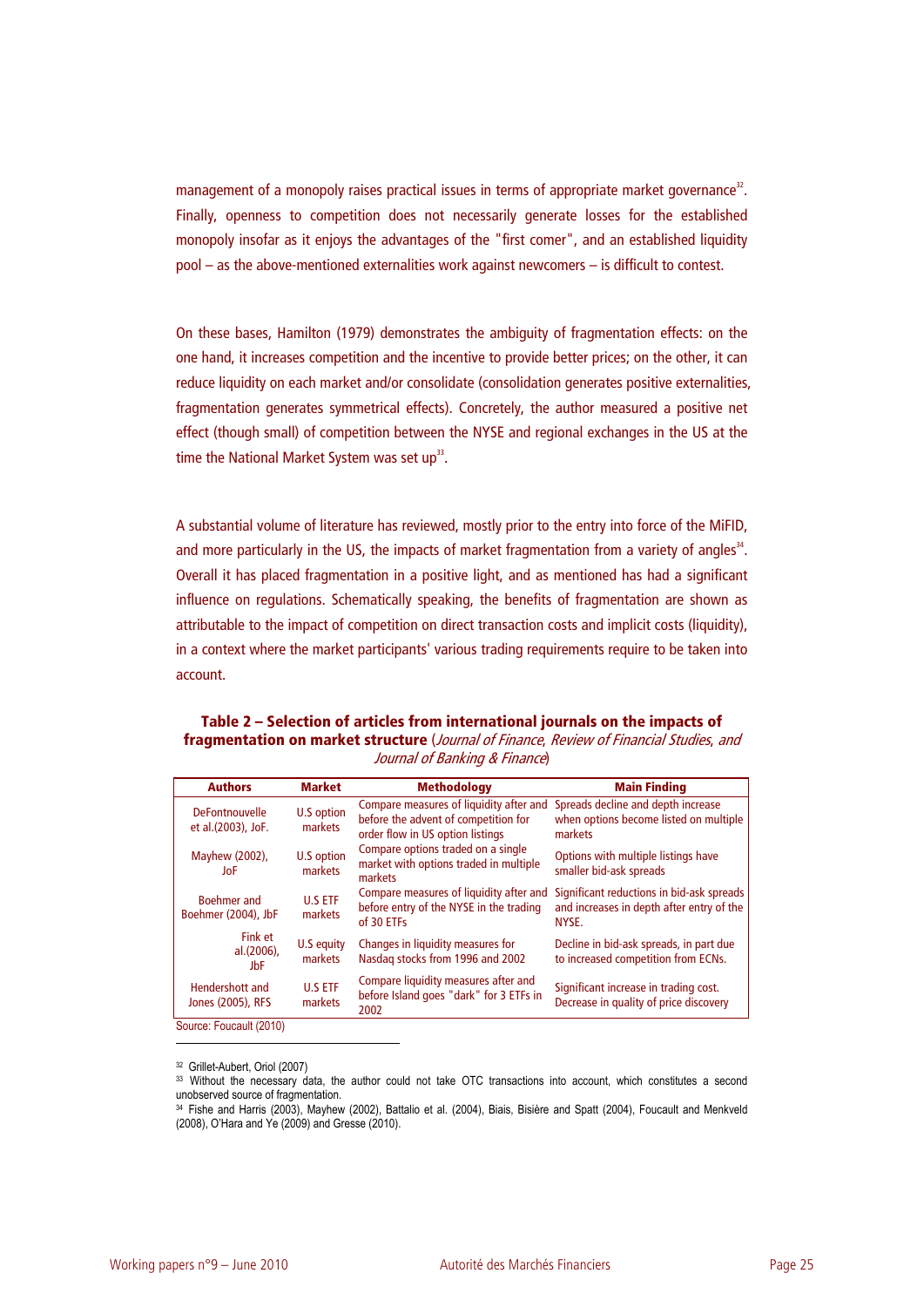More specifically, the following benefits have been associated with fragmentation:

- Trading fees (explicit costs): competition encourages the markets to offer competitive prices. For example, Declerck and Moinas (2009) emphasise the self-perpetuating effect of decreased trading fees on Euronext in 2004 on liquidity. The drastic decline in regulated market prices following the adoption of the MiFID in Europe revealed a similar phenomenon in 2008-2009.
- Liquidity: two recent publications are of particular interest here:
- Foucault and Menkveld (2008) show that the competition provided by a second order book (specifically, the Dutch Trading Service launched by the London Stock Exchange in 2003 to compete with the Amsterdam exchange) deepens the market by allowing liquidity makers to work around the time priority of orders;
- O'Hara and Ye (2009), looking at six different liquidity and market efficiency indicators on the U.S. market from January to June 2008, note a greater improvement on stocks for which trading is fragmented than on those for which it is not<sup>35</sup>. In other words, fragmentation is associated with lower transaction costs and higher execution speed. The strength and significance of these impacts differs according to the size of the firms and depending on the market on which the stock is listed. True, fragmentation increases short-term volatility; however this impact is statistically insignificant.

On these bases, the authors believe the improved liquidity to be linked to the fragmentation between highly interconnected and "virtually consolidated" markets. Consequently, it is thought to be closely linked to the existence of consolidated tape, the presence of efficient order routing systems and the specification of the "trade through rule" (which requires the offering of the best market price). It should be noted that in this case, fragmentation is measured by the percentage of total off-board transaction volumes <sup>36</sup> ; however, the relationship of this indicator with the transparency of transactions has not been reviewed, due to lack of data $37$ . Consequently, the observation concerning the capacity to consolidate market data cannot be supported by more specific arguments on the impact of transparency on the benefits of fragmentation.

<sup>35</sup> The authors correct the potential biases linked in particular to the size of the company (large and small caps) and the level of the stock price (small caps usually come with higher transaction costs).<br><sup>36</sup> Fragmentation appears to be highest for Nasdaq shares, with Nasdaq small caps being more fragmented than large caps.

However, while NYSE shares are usually less fragmented, large caps are slightly more fragmented than small caps on this exchange

<sup>37</sup> Data on consolidated tape transactions (which, for best execution purposes, centralise the information from Trade Reporting Facilities (TRFs)) still cannot be used to identify execution platforms. As such, the impact of fragmentation cannot be examined in terms of the level of transparency of new platforms.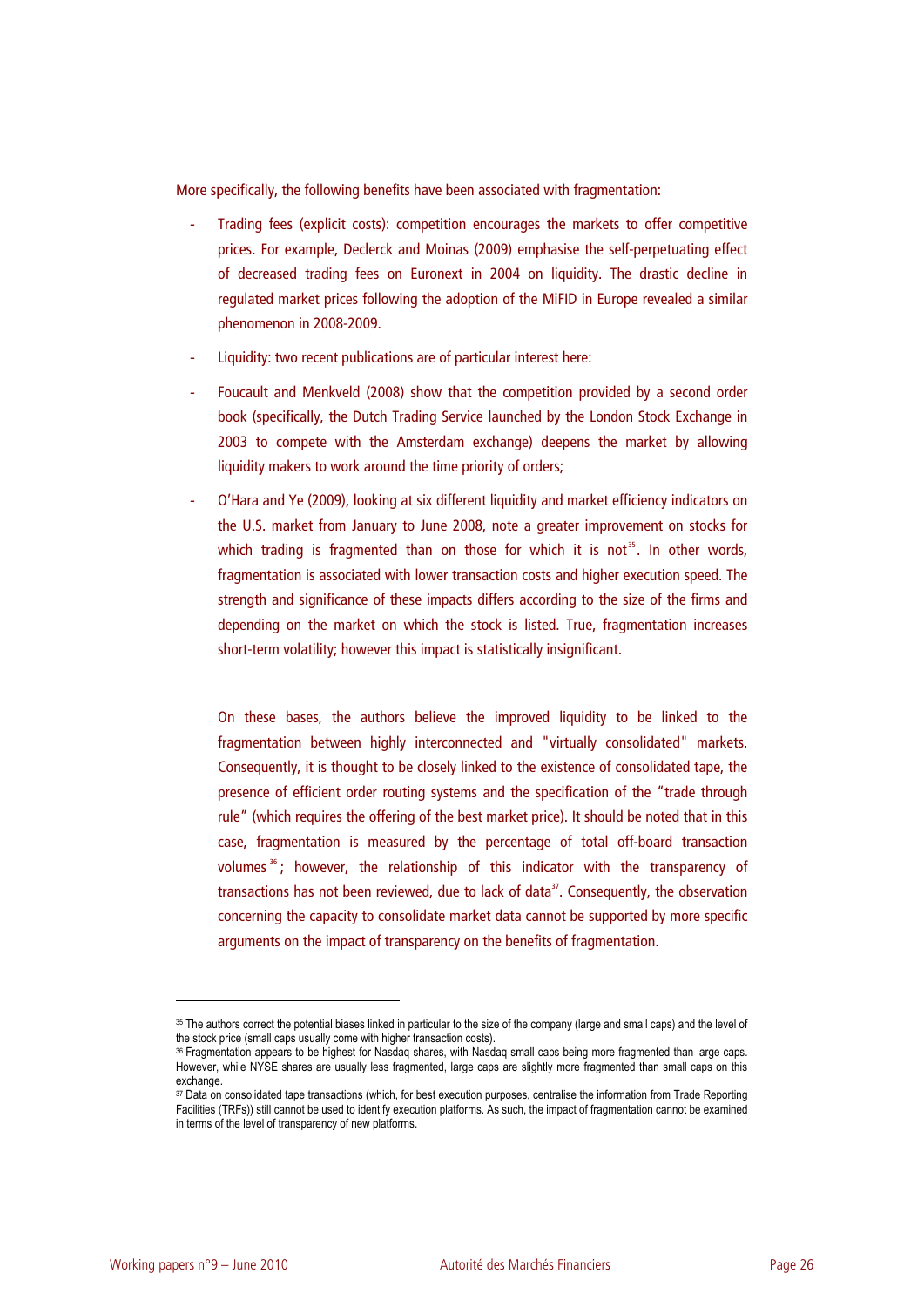- Heterogeneity of investors (size, patience, information, costs): the development of alternative trading platforms is made possible by several differentiating factors, i.e. platforms that serve different needs. In particular:
	- . The need to reduce the impact of transactions leads, above all, initiators of large orders to seek anonymity $38$ . From a more fundamental standpoint, this need can justify the co-existence of multiple, differently-structured trading platforms, as demonstrated by the following two studies:
	- . Seppi (1997) compares execution costs on a hybrid market and a limit order book based on the size of investor requirements. He concludes that large institutional investors and small individual investors obtain better execution quality on hybrid markets, while investors carrying out mid-sized transactions should give priority to limit order books. While the markets compete with each other, they nevertheless target different client bases.
	- . Gresse (2006) demonstrates the complementarity between a dealer market (DM, governed by prices) and a crossing network (CN) such as ITG's POSIT, where counterparties can trade mid-range, though generating non-execution risks on high orders. Typically, CNs appeal to market makers as they can "pool their risks", i.e. they can use the system to rebuild their inventory of securities after serving as market makers. However, this assumes that the presence of investors liable to make "opportunistic" use of the CN would not generate negative impacts outweighing the benefits of risk pooling. In this context, the author shows that the benefits of the CN (the reality of which has been proven for POSIT) are probably attributable to the fact that the volume of transactions is relatively low compared to the total volume of market transactions.
	- . Finally, Foucault and Parlour (2004) show that platforms can distinguish themselves through their pricing structure in order to meet heterogeneous trading requirements. They demonstrate that two platforms can co-exist if they offer different cost structures for related services (trading fees and listing costs), but which affect listed companies differently depending on the type of costs in question (some companies are more sensitive to listing costs, others to trading costs on the secondary market).

<sup>38</sup> Foucault, Moinas and Theissen (2003) prove that the ability to execute transactions anonymously (or not) has implications on market liquidity.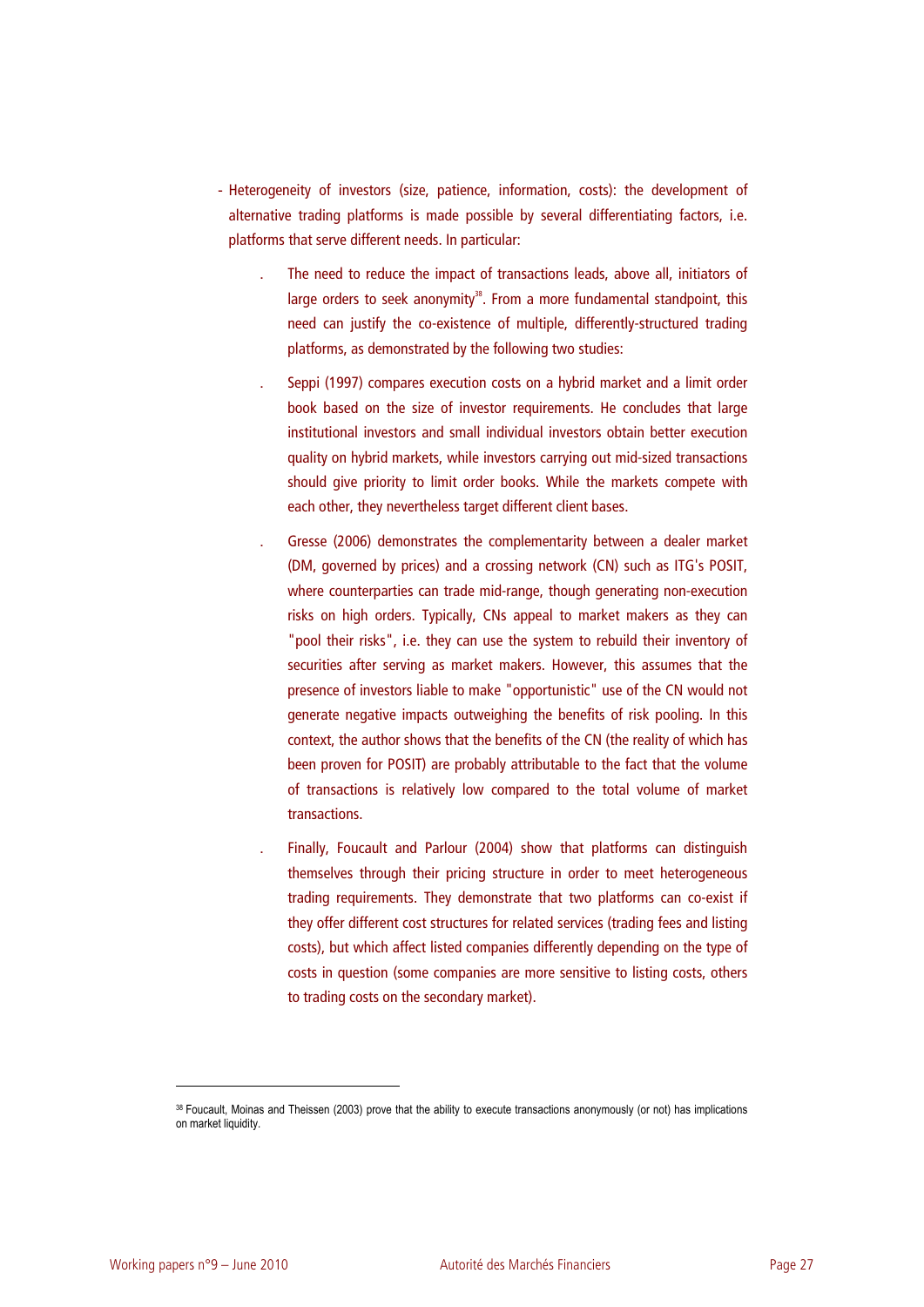As such, in Europe the pricing structure is probably one of the major pillars of competition exercised by MTFs vis-à-vis the regulated markets. Asymmetrical structures have been adopted that differentiate the prices applied to liquiditymaker orders versus liquidity-taker orders. In some instances, they can even lead operators to pay for liquidity-maker orders or even, as seen in the United States, to pay more for liquidity makers than for liquidity takers (inverted pricing). Some properties of asymmetrical pricing structures are reviewed by Foucault, Kadan and Kandel (2009). We refer to them in the section on highfrequency algorithmic trading.

Colliard and Foucault (2010) establish, however, that the effects of fragmentation on explicit trading costs are predominant, though this point of view calls for further observation (see 4.1.2).

- Technological modernisation or "innovation":

After the creation of an international listing segment by the London Stock Exchange (SEAQ I), the big bang of the European exchanges in the late 1980s<sup>39</sup> inspired the Bourse de Paris to adopt an electronic system, among other things. Similarly, competition between ECNs in the US paved the way for the more systematic use of electronic trading and sped up execution times. It is noteworthy that the major US markets (Nasdaq and NYSE) only later "followed suit", mainly by buying ECNs to acquire their technology. And once the MiFID was adopted in Europe, MTFs set up low-latency trading systems (very high execution speed), ushering in the modernisation of the regulated markets eager to offer the same types of services. Since then, intermediaries and markets have developed market access offerings in which the former provide direct market access (DMA) and the latter develop hosting (colocation) infrastructures within market systems, for intermediary and/or investor trading systems to cut down on execution latency times<sup>40</sup>.

On the whole, research underscores the benefits of fragmentation and the resulting competition, i.e. lower explicit costs, satisfaction of heterogeneous trading requirements and modernisation of technological infrastructures. The impacts on liquidity are considered positive contingent upon the transparency obligations (and technical order routing solutions implementing them) that apply to consolidate the market.

<sup>39</sup> An excellent description of market structure developments during this period is provided by Benn Steil in ECMI (1996).<br>40 IOSCO (2009) offers a discussion of the different forms of this concept and its regulatory implic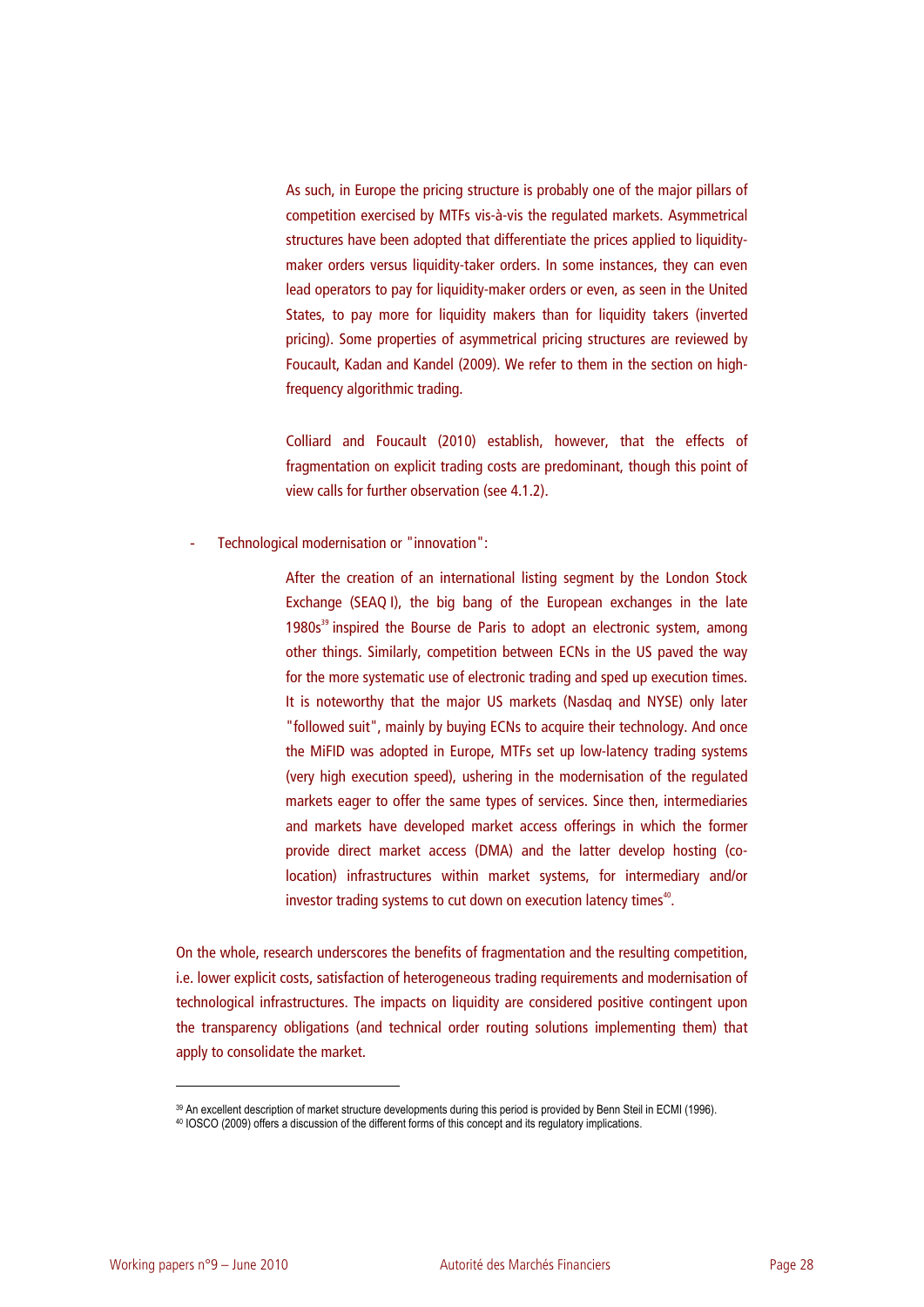## **II.2. Dark pools and arbitrage between transparency and liquidity**

### II.2.1 Dark pools: a concept calling for clarification

First of all, one should note that mechanisms for providing liquidity without displaying it on the order books have been around for a long time on regulated markets, where they have taken the form of hidden (iceberg) orders. They now account for a substantial portion of the liquidity on the main regulated markets<sup>41</sup> and inspire considerable creativity on the markets, which have recently created several new types of orders. Research generally confirms the positive impact of using this type of order on liquidity. In particular, Anand and Weaver (2004) show that the introduction of iceberg orders on the Toronto Stock Exchange in 2002 expanded the consolidated depth of the order book. Moinas (2006), however, theoretically demonstrates that, while it is logical for iceberg orders to have a positive impact on market efficiency (price formation), such an impact is not necessarily true on liquidity, and is in that respect largely dependent on the other types of orders authorised on the market.

We must therefore expand upon the definition of a dark pool as an electronic trading platform subject to pre-trade transparency exemptions. This can be done by looking at the nature of interactions with visible liquidity, and according to the types of exemptions that apply – here, under the current European framework, we can distinguish between hidden orders on regulated markets, large in scale orders, reference price orders and negotiated deals<sup>42</sup>.

In the competitive environment created by the MiFID, "transparent" MTFs (i.e. MTFs publishing pre-trade data) have attracted most of the liquidity outside the established regulated markets, with transaction volumes in dark pools still low at this point compared to total transaction volumes<sup>43</sup>. Competition between MTFs and regulated markets therefore did not initially develop on the basis of transparency, but rather on the basis of pricing structure, post-market treatment costs and, more temporarily, technology (execution time). It is only recently that - in an environment where regulated markets have adjusted their offering accordingly (reductions and changes in pricing structure, lower execution times, etc.) and competition between MTFs has intensified - the ability to execute orders without pre-trade transparency requirements has

<sup>41</sup> Moinas (2006) cites Tuttle (2002), according to whom iceberg orders account for 25% of total depth for Nasdaq 100 stocks at the best quotes, and D'Hondt, De Winne, François-Heude (2004), who estimate it at 45% at the best five quotes and 55% at the best quotes on Euronext Paris. They also note that these orders are often modified or cancelled. We would also point out

that orders can only be partially hidden in Europe, whereas they can be completely hidden in the US.<br><sup>42</sup> See CESR/09-324 "Waivers from Pre-trade Transparency Obligations under the Markets in Financial Instruments Directiv

 $43$  In late 2009, dark pools registered as MTFs or segments of MTFs accounted for 1.2% of the total equity transaction volume in Europe (source: Thomson Reuters).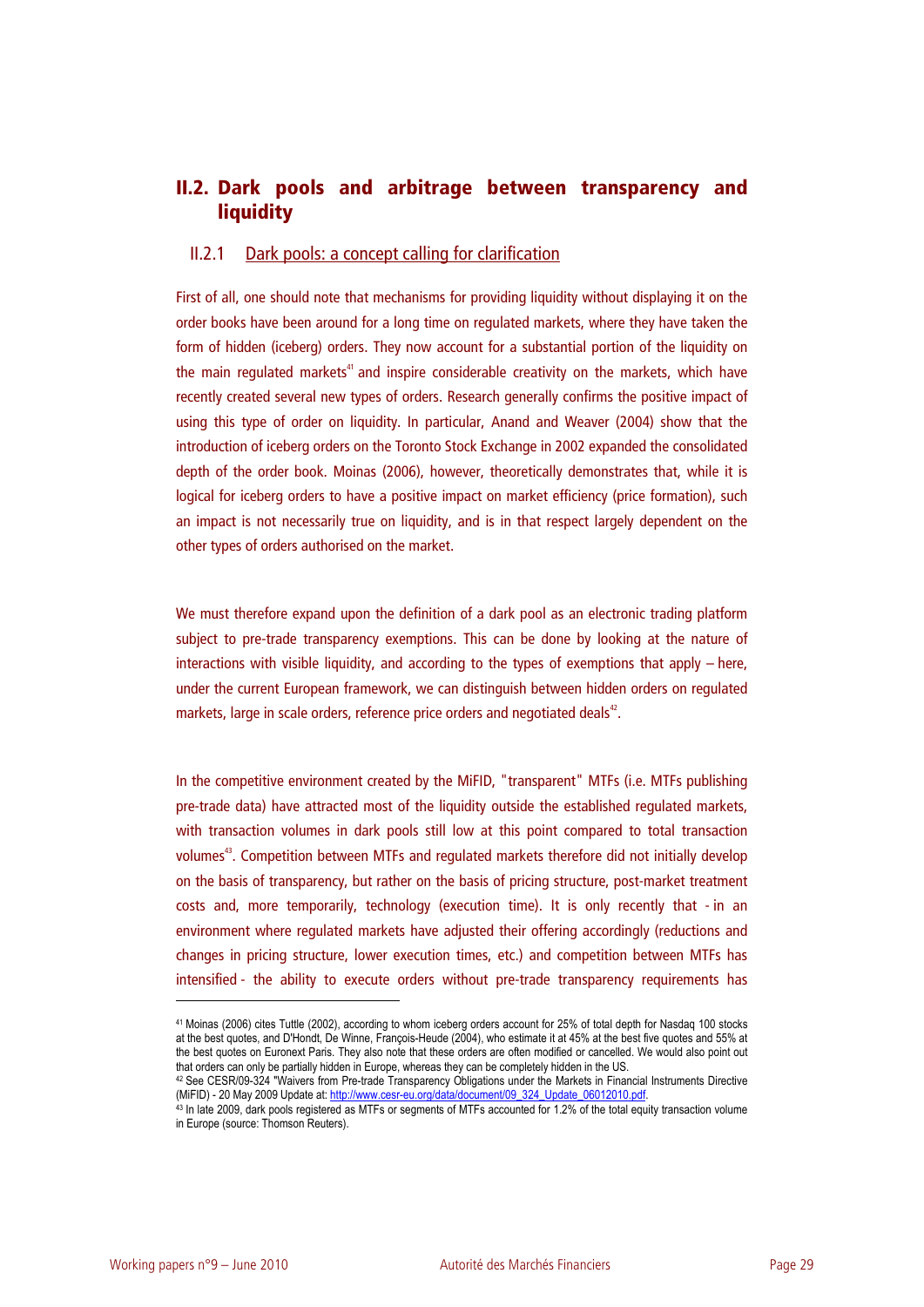become a significant differentiation criterion. In any event, as far as Europe is concerned, fragmentation and competition have only recently encouraged the expansion of dark pools, either as distinct capitalistic entities or as additional segments of "transparent" MTFs or regulated markets. Their growth has nonetheless been impressive. It could also benefit from the reclassification of certain intermediaries' trading activities. For example, Nomura recently announced that it wanted to register its internal dark pool of liquidity as an MTF.

The concept of dark pools can be expanded further as to include automated executions on crossing networks<sup>44</sup> and even, where applicable, off-market broker transactions. Clarifying the terminology used is therefore a prerequisite to any analysis in this area.

### II.2.2 Research's contribution is not cut and dry

In analytical terms, pre-trade transparency on liquidity has ambivalent effects:

- On the one hand, it reduces information costs, makes it easier to anticipate cost of impact (and, therefore, the price of transactions ultimately carried out<sup>45</sup>), and reduces information asymmetry - thus improving market efficiency, especially in cases of significant asymmetry<sup>46</sup>. Furthermore "it is a necessary condition in all developed arguments so that investors can divide their orders between markets in order to reduce their costs"<sup>47</sup>.
- Conversely, it increases the exposure of liquidity providers, i.e. the risk of adverse selection. Opacity can thus improve liquidity by reducing order exposure costs (risk of adverse selection) and makes it possible to factor in heterogeneous investor requests. Madhavan (1995) establishes from a theoretical point of view that the lesser transparency of alternative trading platforms not only tends to fragment but also to reduce the quality of the market by increasing volatility and decreasing price formation efficiency.

Two "natural experiments" in the reduction (resp. increase) of North American market transparency provide contradictory results on this point: Hendershott and Jones (2005) on the ETF market segment of the Island platform in the US, which became opaque in 2002<sup>48</sup>, and

<sup>44</sup> Note: the crossing networks mentioned here are different from the crossing networks referred to by Gresse (2006). The former are MTFs operating by virtue of pre-trade transparency exemptions. The latter are internal bank systems that automatically match liquidity using algorithms and order routing systems (Smart Order Routers). 45 Moinas (2009) provides references on this point. 46 Biais et al. (2004).

<sup>47</sup> Moinas (2009).

<sup>48</sup> Bortoli et al. (2006) also reviews similar changes to the Sydney Futures Exchange and reaches the same conclusion as Madhavan et al. (2005).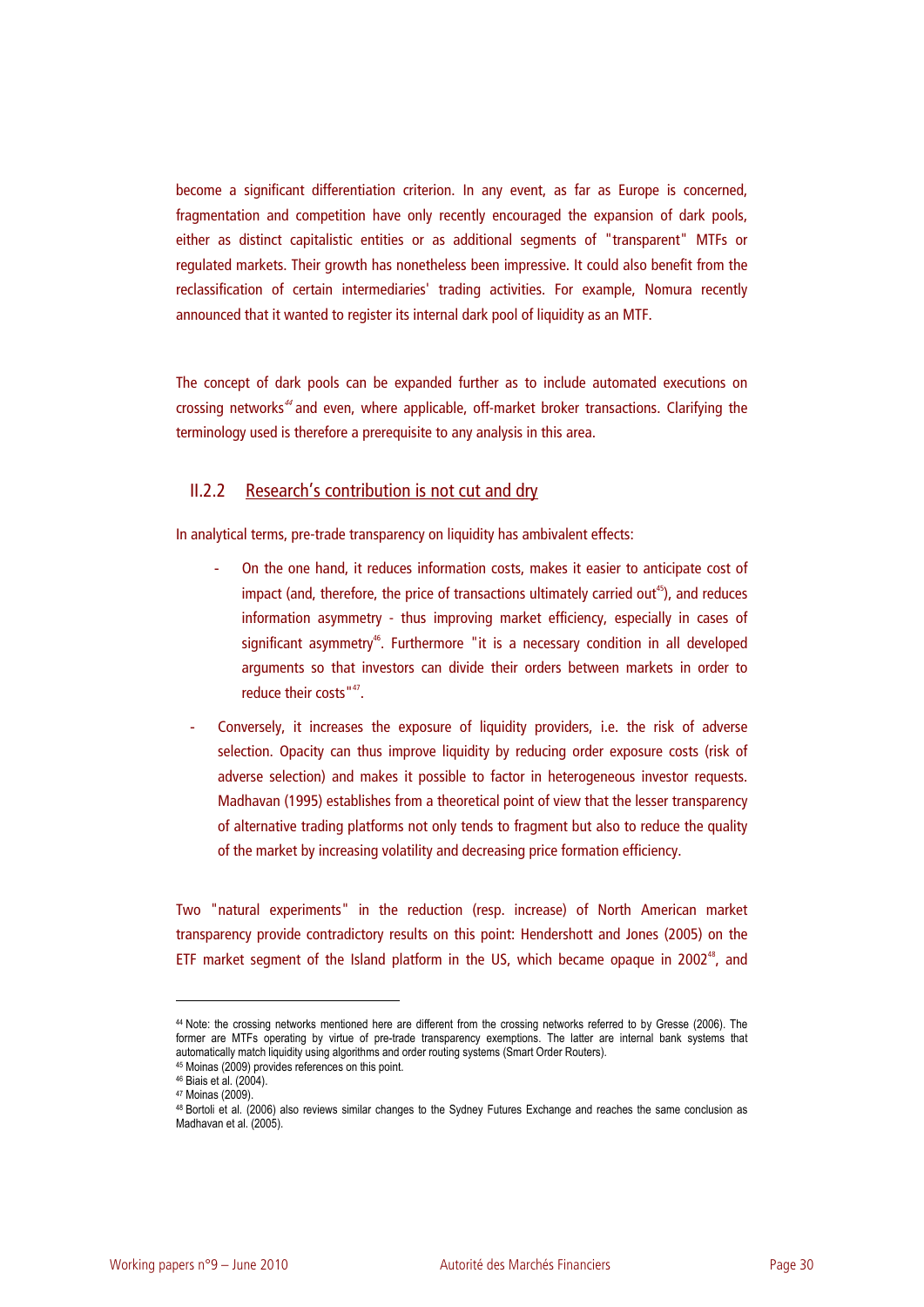Madhavan, Porter and Weaver (2001) on the Toronto Stock Exchange in April 1990 – the year a computerised system was installed to disseminate detailed information on limit orders to the public in real time.

Hendershott and Jones (2005)<sup>49</sup> examine the Island platform's September 2002 decision to go dark on securities in a highly competitive market segment. They show that the decline in liquidity (an increase in spreads observed only on this market) pursuant to the decision resulted in the migration of trading volumes outside of the dark pool, thus enhancing fragmentation on a market segment initially dominated by the Island. The deterioration in the overall quality of the market for the securities in question went hand-in-hand with a deterioration in price formation, as prices take longer to incorporate new information. In October 2003, drawing on the consequences of its market share losses, the Island reintroduced transparency on the securities in question. The efficiency of price formation and liquidity subsequently improved, but the Island failed to regain the dominant position it previously enjoyed. Despite the structural differences which make it hard to transpose conclusions (particularly across the Atlantic), the properties of this "natural experiment" give it a certain degree of universality: beyond a given size, a market's opacity detracts from the liquidity formed on the market as well as the efficiency of the price formation process.

Madhavan, Porter and Weaver (2001) arrive at opposite conclusions in their review of an older "natural experiment"<sup>50</sup>: "Our empirical results strongly support the view that transparency matters in the sense that it has an economic effect on trading costs and liquidity. We find that higher transparency does not improve market quality. In particular, our analysis shows that transaction costs increase after the introduction of the rule change, even when controlling for other factors that may affect trading costs, such as volume, volatility, and price. This finding is consistent with a decrease in liquidity under transparency because limit-order traders are reluctant to offer free options to other traders. Cross-sectional evidence shows that the reduction in liquidity and increase in transactions costs are associated with reductions in asset values, consistent with the predictions of Amihud and Mendelson (1986) and Brennan and Subrahmanyam (1996). There is no evidence, however, that spreads of cross-listed stocks widen in other markets, nor is there any significant order-flow migration from one exchange to another."

<sup>49</sup> Hendershott and Jones, (2005).

<sup>50</sup> To cite the authors, "A natural experiment occurred on 12 April 1990, when the Toronto Stock Exchange (TSE) instituted a computerised system to disseminate real-time detailed information on the limit-order book to the public. This rule change applied to both the stocks traded on the TSE's floor (the more actively traded issues), as well as to the less actively traded stocks traded on the TSE's computer-aided trading system (CATS), and the rule change allows us to study the impact of a dramatic increase in pre-trade transparency *on the same stocks in the same market structure*."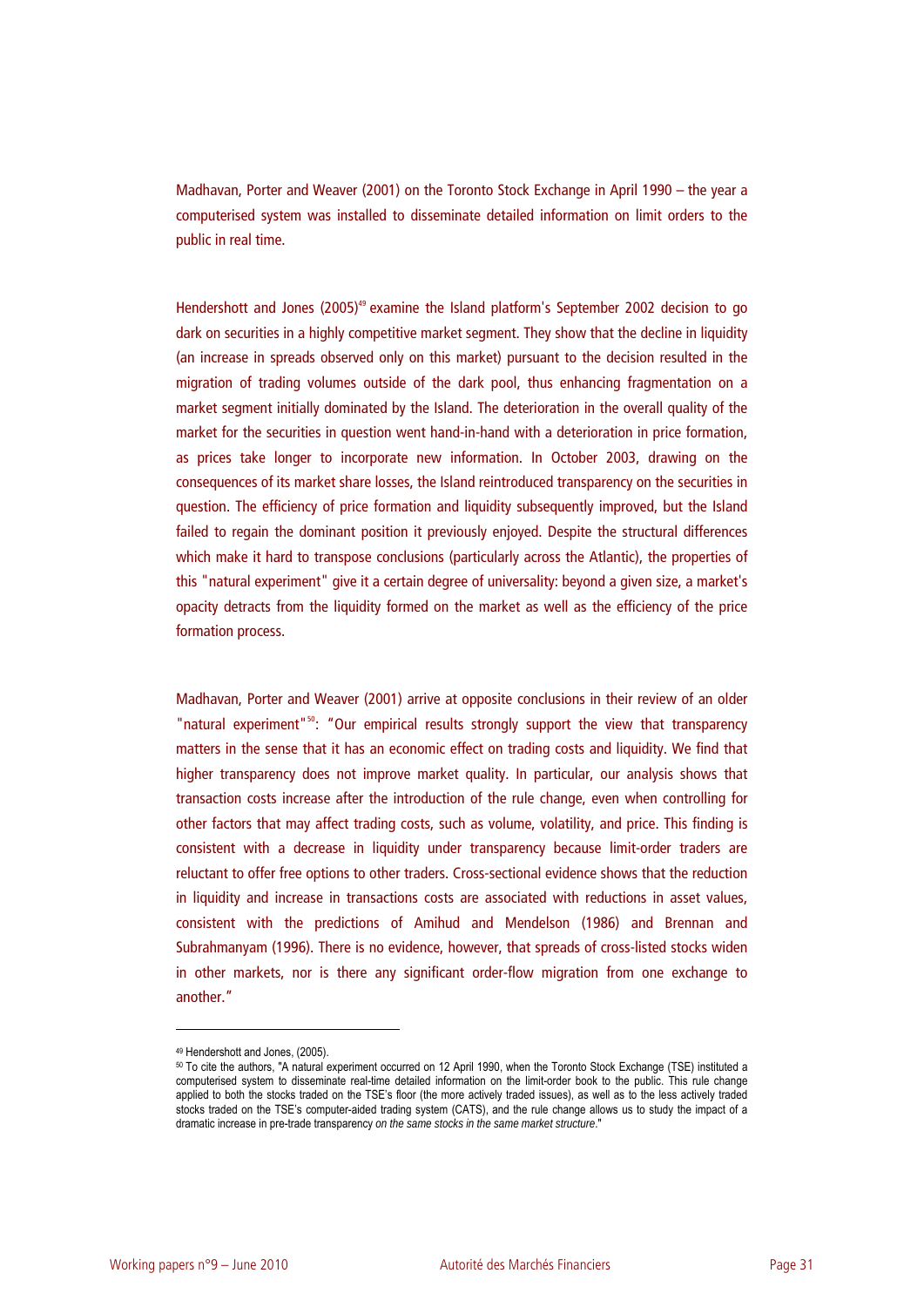It should be noted that, as specifically regards crossing networks (dark pools trading mid-range, at prices imported from regulated markets), the results are also contradictory. Hendershott and Mendelson (2000)<sup>51</sup> establish that cream skimming effects, by virtue of which only non-executed orders are redirected to the markets, reduce liquidity and possibly welfare. Hendershott (2010) stresses that this result can remain valid even if the volumes executed on the dark pool are low and despite a potential improvement in the price discovery process. However, these results contradict the above-mentioned results established by Gresse (2006).

The divergence of these conclusions calls for caution: their generality - and their validity in the European environment - must be placed in perspective. In other words, they appear to depend on the context of the study and the market structures under review. An alternative conclusion might be that there is a threshold (some percentage of "opaque" transactions, to be determined) beyond which the negative impacts of opacity exceed the potential benefits.

### II.2.3 The effects of opacity on liquidity and price formation need to be reassessed

The trade-off between liquidity and transparency is of greater importance in the context of the development of dark trading (trading not subject to pre-trade transparency obligations, by virtue of the various exemptions authorised by the MiFID). As we have seen, academic studies offer tools to analyse the impact of this opacity, but have not been sufficiently implemented at this point. As far as Europe is concerned, it would be appropriate to examine the dynamics of interactions between the development of opacity and price formation, as market liquidity appears to remain relatively abundant. Certain intermediaries have even expressed concern over this:

"Pre-trade transparency, which was one of the major pillars of the MiFID, has deteriorated and liquidity on lit markets has become illusory. The deterioration in the quality of Lit markets on the whole (primary markets and MTFs) has increasingly driven traders towards the Dark (dark portion of MTFs and crossing engines) in order to protect the interests of their clients, which are asking them to access all pockets of liquidity. The concerns that have arisen regarding price formation mechanisms cannot be alleviated by regulating the Dark without discrimination, but rather by restoring the quality of the lit markets."

#### CA Cheuvreux (2010a)

<sup>51</sup> According to Hendershott and Mendelson (2000), cream skimming effects, by virtue of which only non-executed orders are redirected to the markets, reduce liquidity and possibly welfare. This effect can be large even if the dark trading volume is small.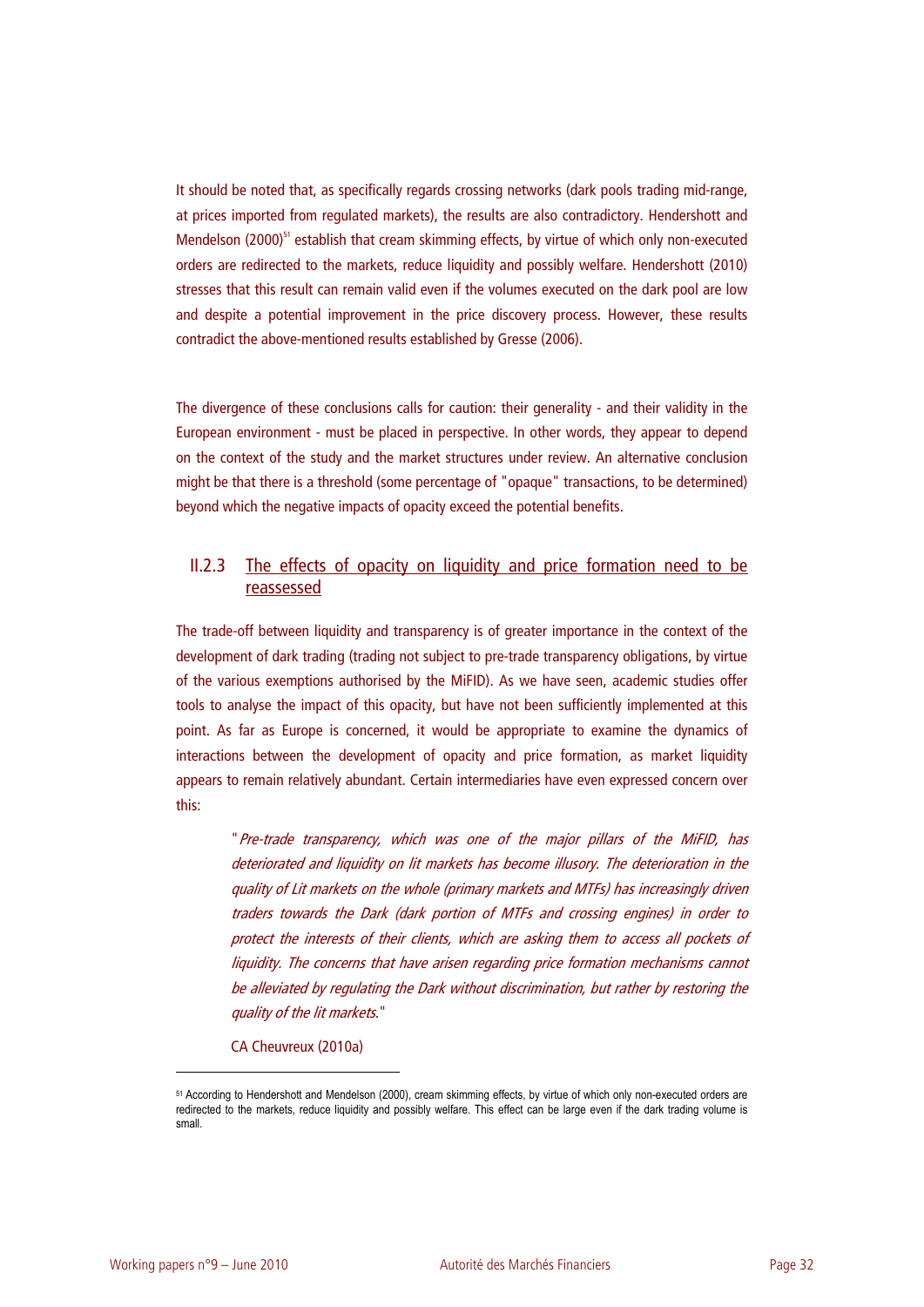This point of view still needs to be supported, particularly as it is difficult to model the behaviour of traders whose strategies are endogenous with respect to trading rules applicable and information available to them.

Finally, there are three aspects liable to play a role in this type of analysis:

- Given the creativity in terms of market structure, transparency now forms a "continuum". IOIs (indications of interest), for example, are messages that the members of dark pools can transmit to a select group of other members to convey their interest in trading at certain quantities. Without getting into issues relating to equality of market access, they constitute a limited form of opacity whose specific impacts must be observed;
- The size of orders liable to be exempt from pre-trade transparency obligations has fallen considerably due to the widespread use of algorithms fragmenting large orders;
- Finally, best execution methods and in particular infrastructure connectivity and order routing mechanisms are crucial and have not often been studied as such. According to Klagge, Sarkar and Schwartz (2009), "the real concern about the dark pools of today should not be that they are dark; it should be that connectivity may not be a viable substitute for consolidation".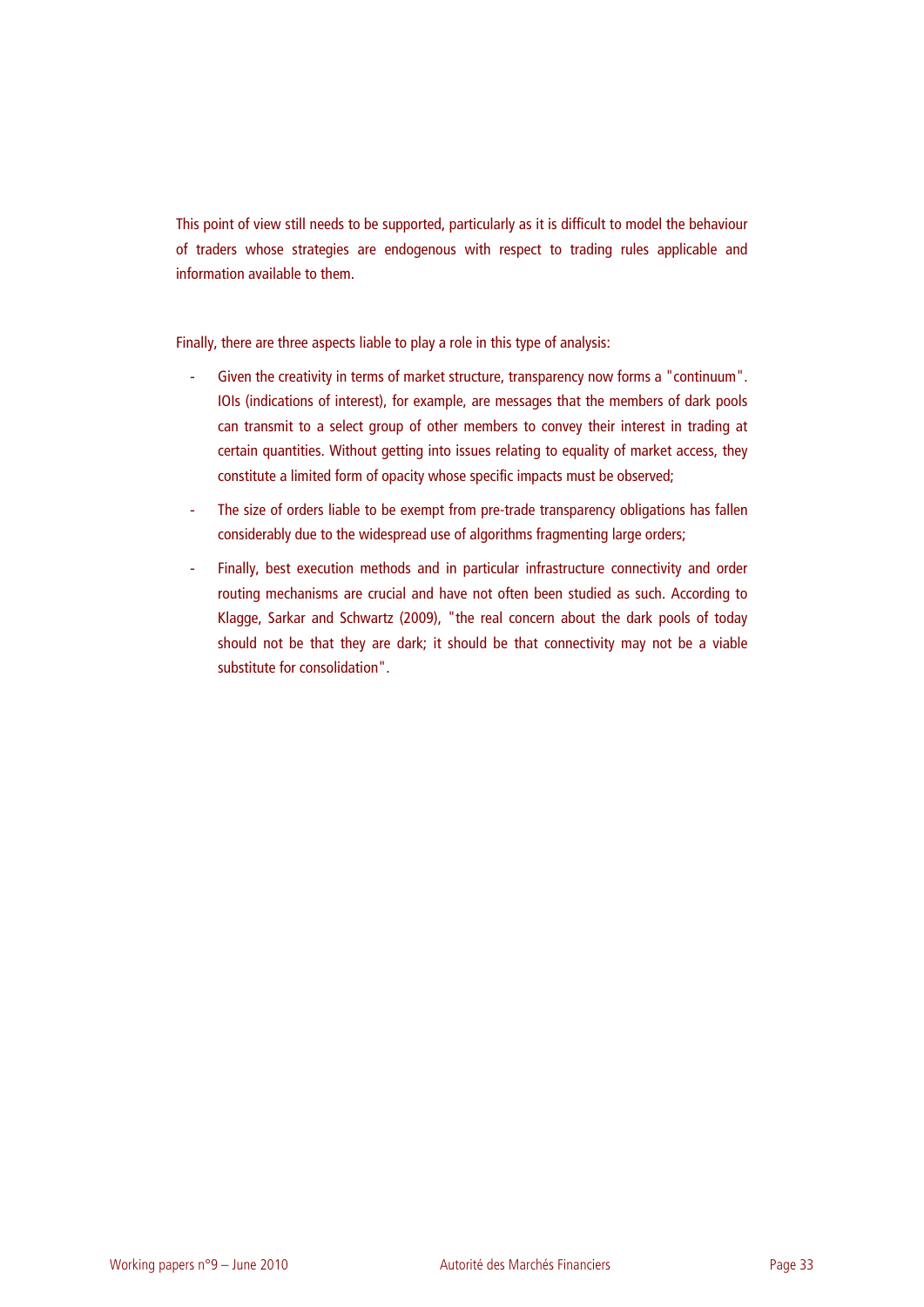# **III. THE DEVELOPMENT OF ALGORITHMIC AND HIGH-FREQUENCY TRADING IS CENTRAL TO MARKET TRENDS**

The development of algorithmic trading, and more particularly of the high-frequency trading (HFT), has major consequences for the organisation of equity markets. As a subcategory of algorithmic trading, the notion of HFT was inspired mainly by consultants (echoed by the media). As such, it warrants being revisited and examined on the basis of all the information available to the market regulator. Its development also crystallises a number of recent changes in market structure that raise both fundamental and practical questions with respect to market regulations. Extending the work on fragmentation and liquidity described earlier, microstructure research has already started measuring the impacts of HFT on market quality. We will look into the existing literature here, and will also identify future areas of investigation.

## **III.1. The chief characteristics of HFT**

### III.1.1 The notion of HFT: scope and limits

III.1.1.1Definition

HFT is generally defined on the basis of two main criteria: the implementation of automated high-frequency trading strategies and the type of investors – proprietary traders – who use such strategies.

On the first point, HFT is characterised by strategies aimed at exploiting investment opportunities of short duration. Very fast market-access (very low latency) is therefore consubstantial to their success. A strict definition of HFT also limits it to the search for opportunities liable to generate small unit gains, which only become profitable when automated trading processes multiply them. The quest for speed accordingly extends from execution to trading, i.e. the process of identifying investment opportunities and generating orders. In practical terms, and in a fairly broad sense, as the presence of trading opportunities is closely linked to the conditions under which orders are executed, algorithms and HFT systems fully factor in these two aspects of trading. Given their sensitivity to market conditions and the strategies of other players, HFT strategies must, lastly, constantly reassess their own relevance. They therefore involve generating, routing, modifying and, frequently, cancelling, very large numbers of orders.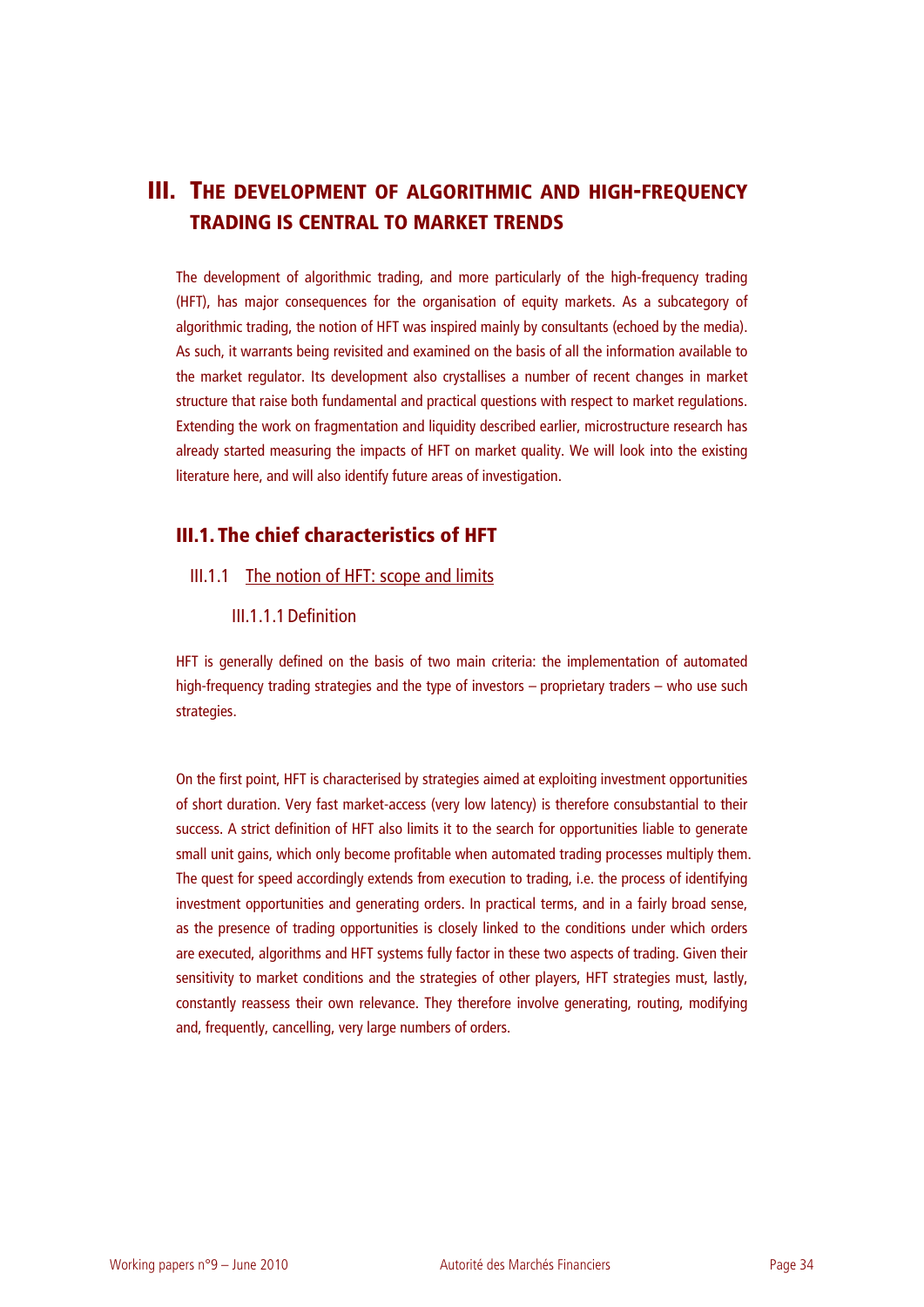On the second point, HFT operators are characterised by the fact that they invest on own account, whether they be bulge-bracket banks or hedge funds $52$ . In that sense, the goal, especially for HFT in the strict sense of the term, is to make gains on a small amount of capital by means of an intensive use of the appropriate trading infrastructure. As such, it is vital that high-frequency traders make economies of scale and that invested capital be turned over very quickly, as market positions are generally closed on a daily basis.

On the whole, the term HFT, which also applies to the traders who use HFT techniques, thus designates funds and investment banks that develop algorithms to industrialise the exploitation of potentially small trading opportunities on their own account.

This definition corresponds to that used by consultants and as such supplies the basis of estimates of the prevalence of HFT used in the media. It also corresponds to the terminology more generally used in the financial industry and is largely consistent with that of the SEC in the United States.<sup>53</sup>

### III.1.1.2Limits

Certain aspects of the definition are nevertheless still debatable. A number of points require clarification, both theoretically and in terms of assessing the HFT phenomenon:

- The distinction between high-frequency trading and **third-party trading** (agency trading) also reflects the fact that brokerage services cover only the part of the transactional chain relative to the execution of orders (not that relative to the identification of trading opportunities), which has implications on the strategies used. **Execution strategies generally aim above all to limit implementation**  shortfall. As such, they tend to fragment orders to spread the execution out over time. In practical terms, banks' brokerage services can nevertheless use, where appropriate, the

<sup>52</sup> Those with the highest media profiles include Citadel, Getco, Kyte, IMC, Madison Tyler, Man and Renaissance.<br>53 According to the SEC's Concept Release dated 10 February 2010, HFT refers to "professional traders acting i capacity that engage in strategies that generate a large number of trades on a daily basis. These traders could be organised in a variety of ways, including as a proprietary trading firm (which may or may not be a registered broker-dealer and member of FINRA), as the proprietary trading desk of a multi-service broker-dealer, or as a hedge fund (all of which are referred to hereinafter collectively as a 'proprietary firm').

Other characteristics often attributed to proprietary firms engaged in HFT are:

<sup>(1)</sup> the use of extraordinarily high-speed and sophisticated computer programs for generating, routing, and executing orders; (2) use of co-location services and individual data feeds offered by exchanges and others to minimise network and other types of latencies;

<sup>(3)</sup> very short timeframes for establishing and liquidating positions;

<sup>(4)</sup> the submission of numerous orders that are cancelled shortly after submission; and

<sup>(5)</sup> ending the trading day in as close to a flat position as possible (that is, not carrying significant, unhedged positions overnight)."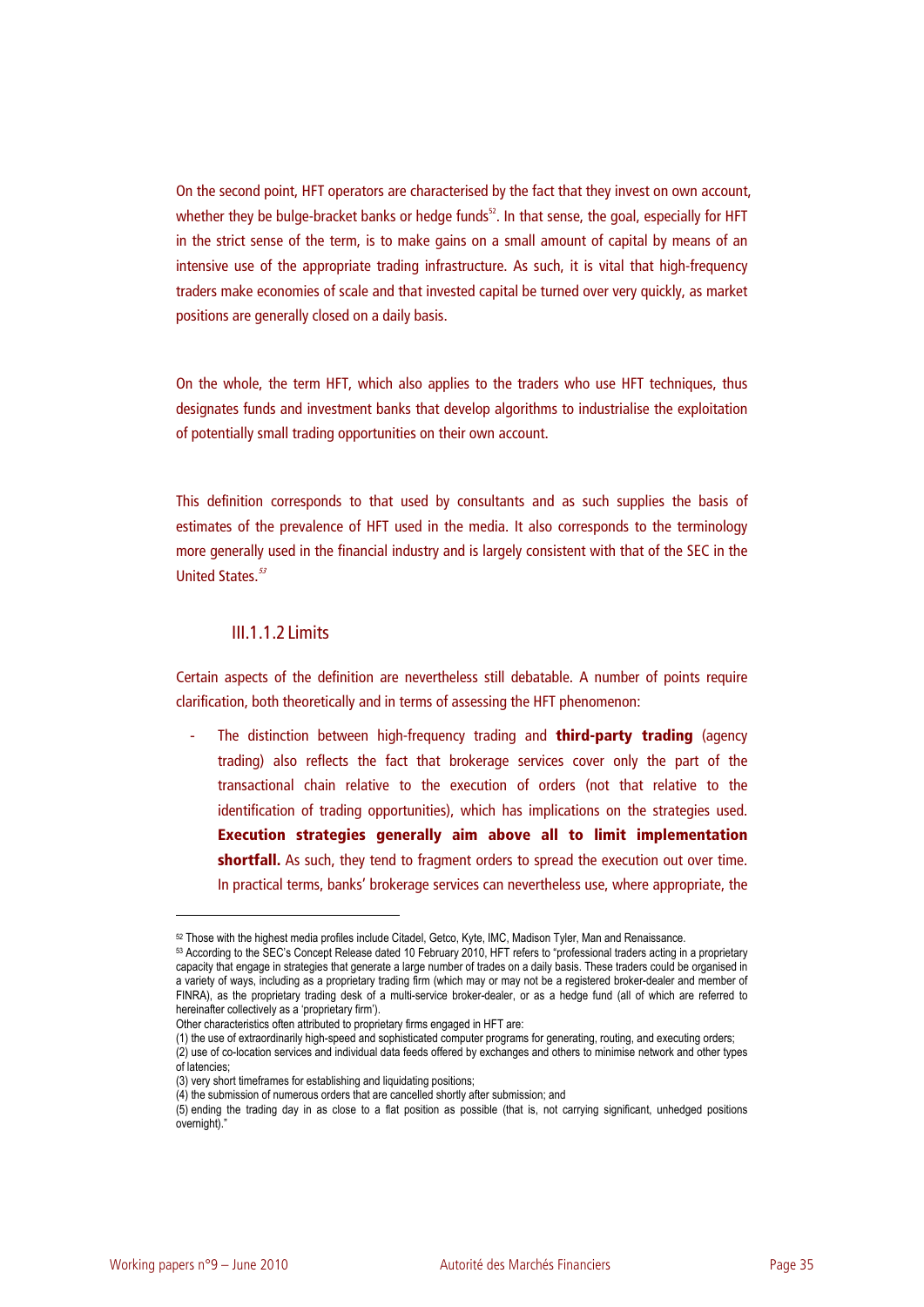same high-frequency trading systems as for proprietary high-frequency trading and automated execution techniques with a similar level of sophistication;<sup>54</sup>

The distinction between proprietary trading and trading on behalf of third parties also begs the question, in both fundamental and practical terms (for instance when quantifying the scale of HFT), of whether it makes sense to include certain proprietary trading activities within the scope of HFT. **Market-making activities - i.e. the contractual obligation for the market maker** to quote buying and selling prices for minimum quantities of securities<sup>55</sup> – supply a specific service in terms of providing liquidity to the market, which is separate from the potential non-contractual provision of liquidity by other HFT operators. In any event, estimates of HFT flows on record – probably also for practical reasons stemming from the impossibility of separating this type of trading from the mass of trades undertaken by banks and brokers<sup>56</sup> – do not exclude market-making business from the scope of the HFT (see below)<sup>57</sup>. More specifically, it is also necessary, in this context, to determine how the transient interposition of brokers' own account in third-party trades (riskless principal trading) is dealt with $^{58}$ .

It is in any event symptomatic that, in a quest for information aimed, among other things, at identifying the impact of HFT on market structure<sup>59</sup>, the SEC proposes, to avoid any ambiguity, to apply its new declarative rules $<sup>60</sup>$  without directly designating a category of market operators such</sup> as high-frequency traders.

<sup>54</sup> Schematically speaking, two main types of execution algorithms can be distinguished. So-called "rustic" algorithms such as the VWAP (volume weighted average price) spread out the execution of fractions of the initial order with a view to obtaining an average execution price close to the VWAP of the session, on the basis of change in transaction volumes observed during past trading sessions. Complex implementation shortfall algorithms optimise the execution under different constraints expressing the originator's preferences and adapt dynamically to market conditions in order to minimise both risks relating to execution time and the orders' impact cost. Their implementation is often termed black-box trading. But there is an abundance of algorithms on offer, in addition to these two extreme cases.

<sup>55</sup> Note that beyond these criteria, a constraining market-making obligation can also bear on the level of spreads and/or prices quoted. In this respect, the SEC questions, in a report entitled "Preliminary findings regarding the market events of May 6, 2010", dated 18 May 2010, "the need to examine the use of 'stub quotes', which are designed to technically meet a requirement to provide a 'two-sided quote' but are at such low or high prices that they are not intended to

<sup>56</sup> A report by Rosenblatt Securities (2009), the primary aim of which was to assess the size of the HFT market, notes that "the portion of HFT flows that comes from high-frequency strategies within big banks and the brokerage firms is nearly impossible to sort from those firms' customer and non-HFT proprietary trading businesses, because orders for both are typically sent through the same telecommunications lines without separate identifiers".

<sup>57</sup> An additional complicating factor in the distinction between contractual market making and market-making strategies is that some HFT operators can, as is that case for Getco on the NYSE, adopt market-maker status (i.e. of NYSE Designated Market Maker).<br><sup>58</sup> See, for instance, the SEC's rule 10b18-§a12 defining "riskless principal transaction" in the United States.

<sup>59</sup> Judging by, for instance, the questions contained in the Concept Release dated 10 February 2010.<br><sup>60</sup> Refer to the SEC's public consultation document dated 19 April 2010 on a proposed Large Trader Reporting System.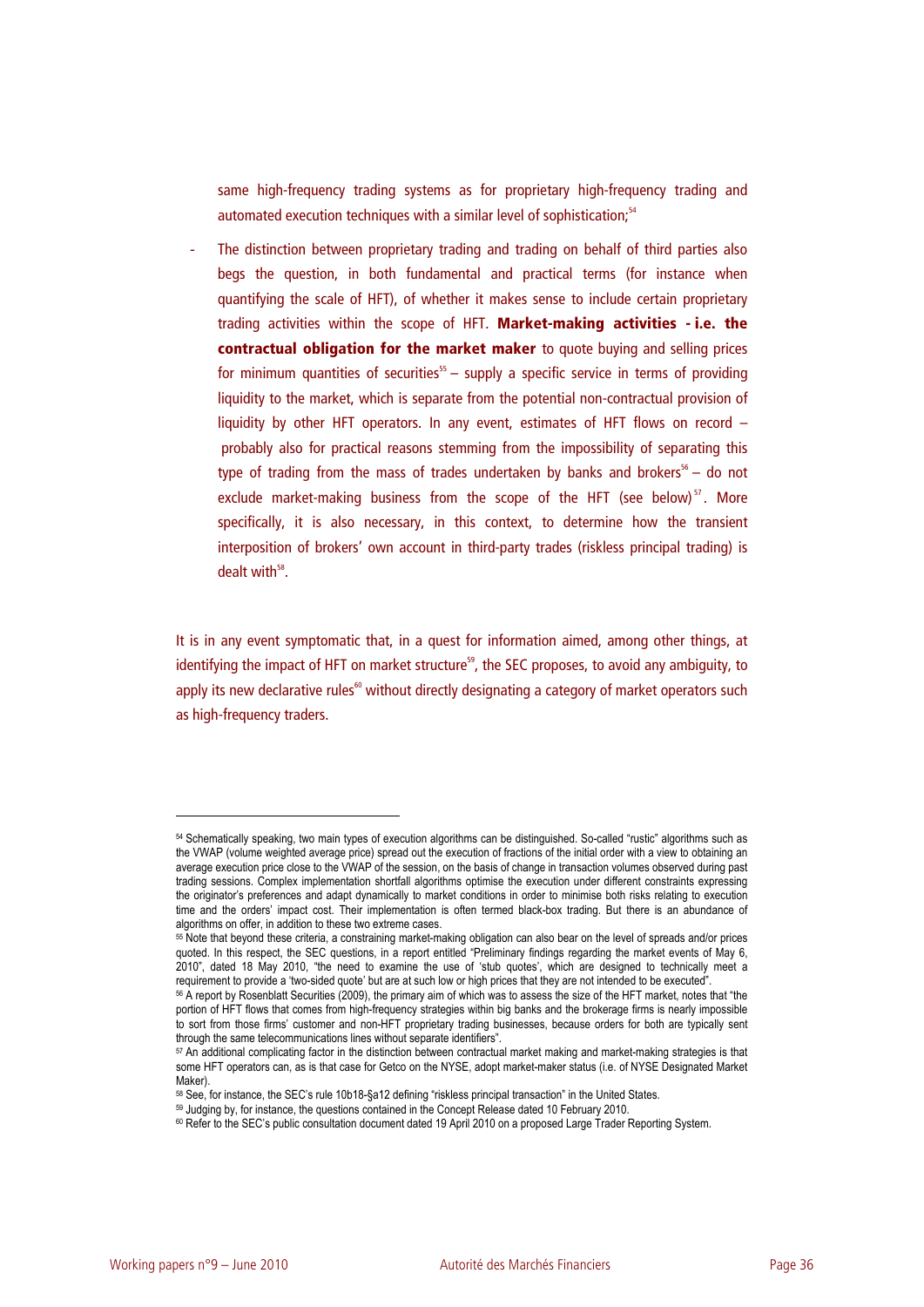## III.1.2 Prevalence of HFT

Despite the consensus on the definition, there are sometimes significant differences in the estimates of the prevalence of high-frequency trading.<sup>61</sup> Judging by benchmark consultant publications released in the final quarter of 2009, estimates of the prevalence of HFT flows in total equity trading volumes in the United States vary from 42% to two-thirds<sup>62</sup> (see Table 3). There are fewer estimates for Europe, where the phenomenon is not as widespread. Rosenblatt Securities (2009) nevertheless reckons that HFT accounts for roughly 35% of trading volumes and agrees with Celent (2009) that the proportion is "growing fast".

|                              | <b>Date of publication</b> | <b>United States</b> | <b>Europe</b>         |
|------------------------------|----------------------------|----------------------|-----------------------|
| <b>TABB Group</b>            | Sep. 2009                  | 61%                  |                       |
| <b>Celent</b>                | Dec. 2009                  | 42%                  | Rapidly growing       |
| <b>Rosenblatt Securities</b> | 30 Sep. 2009               | ~100                 | ~35% and growing fast |

**Table 3 – Prevalence of HFT flows in equity markets in the United States and Europe** 

Whatever their differences, these measures generally attest to the fact that HFT now account for a significant and growing share of trading volumes (see Chart 7). As the average size of highfrequency trades is small, HFT's share of trading volumes no doubt underestimates these trades' importance in the process of price formation. Last of all, these observations are backed up by a number of empirical observations made both in the United States and in Europe: increase in the number and frequency of orders (and, to a lesser extent, trades), increase in the ratio of the number of orders to the number of trades, reduction in the size of trades and tick sizes, and, above all, surge in order-cancellation ratios, which are now running at extremely high levels. As an indication, the Surveillance Department of AMF has shown, for instance, that three hedge funds known for implementing HFT strategies on the French market together accounted for 39.6% of orders on CAC 40 stocks in April 2010, and that they cancelled 96.5% of these orders (see Table 4).

In the space of a few years, orders generated by high-frequency traders have therefore – at least as far as the most liquid stocks are concerned – come to represent the lion's share of order books on the main equity markets. As such, they no doubt play a non-negligible role in the priceformation process for the stocks concerned.

<sup>61</sup> The SEC highlights this point in its Concept Release.

<sup>62</sup> Celent nevertheless includes, as does Rosenblatt, automated market makers, i.e. market makers in the strict sense of the term (subject to contractual obligations to offer securities for purchase and sale), in the scope of its analysis.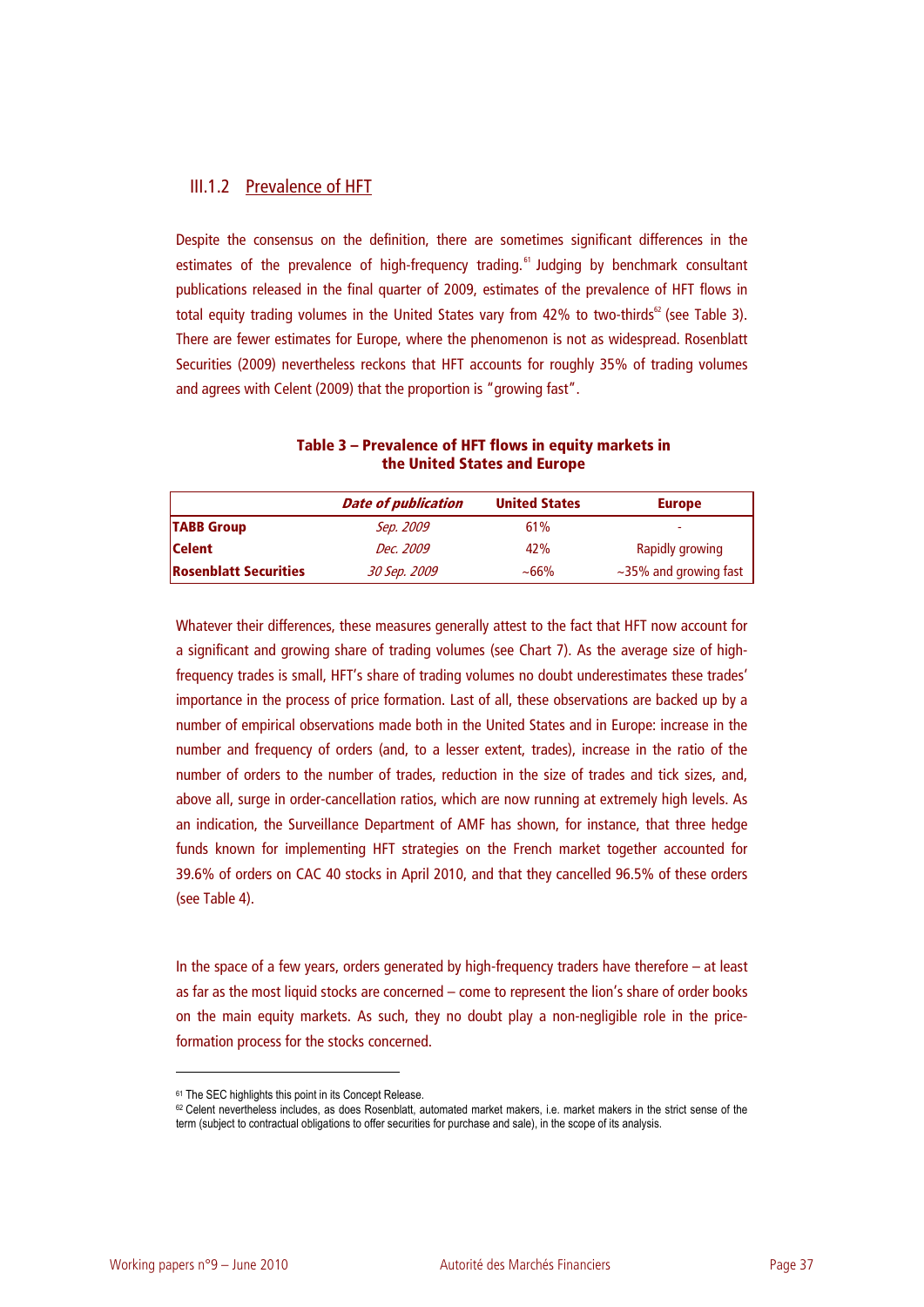

## **Chart 7 – Share of equity trading volumes attributable to HFT flows in the United States**

Source: WFE, SEC Rule 605 data, HFR, Exchanges, Celent estimates<br>Note: There is an overlap with the HFT estimates for hedge funds, proprietary trading, and market-<br>making due to inseparable functions and categorizations (i ket-making operations).

## **Table 4 – High-frequency trading indicators for hedge funds belonging to Euronext Paris and conducting algorithmic trading**

|                  | <b>Number of orders</b><br>per trade* | <b>Number of</b><br>orders<br>(in thousands) | <b>Average amount of an</b><br>order on a CAC40<br>stock (EUR) | <b>Cancellation</b><br>ratio<br>(% ) |
|------------------|---------------------------------------|----------------------------------------------|----------------------------------------------------------------|--------------------------------------|
| <b>PSI1</b>      | 164.8                                 | 15,193                                       | 8,402                                                          | 99.1                                 |
| <b>PSI2</b>      | 45.1                                  | 24,812                                       | 7,060                                                          | 97.0                                 |
| <b>PSI3</b>      | 25.4                                  | 175                                          | 505,834                                                        | 97.3                                 |
| PS <sub>14</sub> | 23.8                                  | 315                                          | 29,056                                                         | 94.3                                 |
| PS <sub>I5</sub> | 6.9                                   | 3,559                                        | 11,855                                                         | 81.6                                 |
| PS <sub>16</sub> | 4.7                                   | 47                                           | 27,568                                                         | 61.9                                 |
| <b>PSI7</b>      | 1.6                                   | 7                                            | 24,318                                                         | 49.2                                 |
| <b>PSI8</b>      | 0.6                                   | 9                                            | 719,363                                                        | 38.8                                 |

\* NB: large orders can be executed in several trades in which case the ratio will be inferior to 1.

# III.1.3 HFT operators and strategies

## III.1.3.1The three main types of HFT strategies

We make here a distinction between three main types of HFT strategies:

Non-contractual market-making strategies<sup>63</sup>, which involve placing buy and sell orders on the same stock in order to earn the bid-ask spread. As for all market-making operations, such strategies are exposed to the risk of adverse directional movements in market prices – i.e. the risk of buying in a bearish market and selling in a bullish market. Spreads are accordingly revised constantly to factor in the state of the market. Lastly, one may note

<sup>63</sup> With exceptions, such as that of Getco, cited above.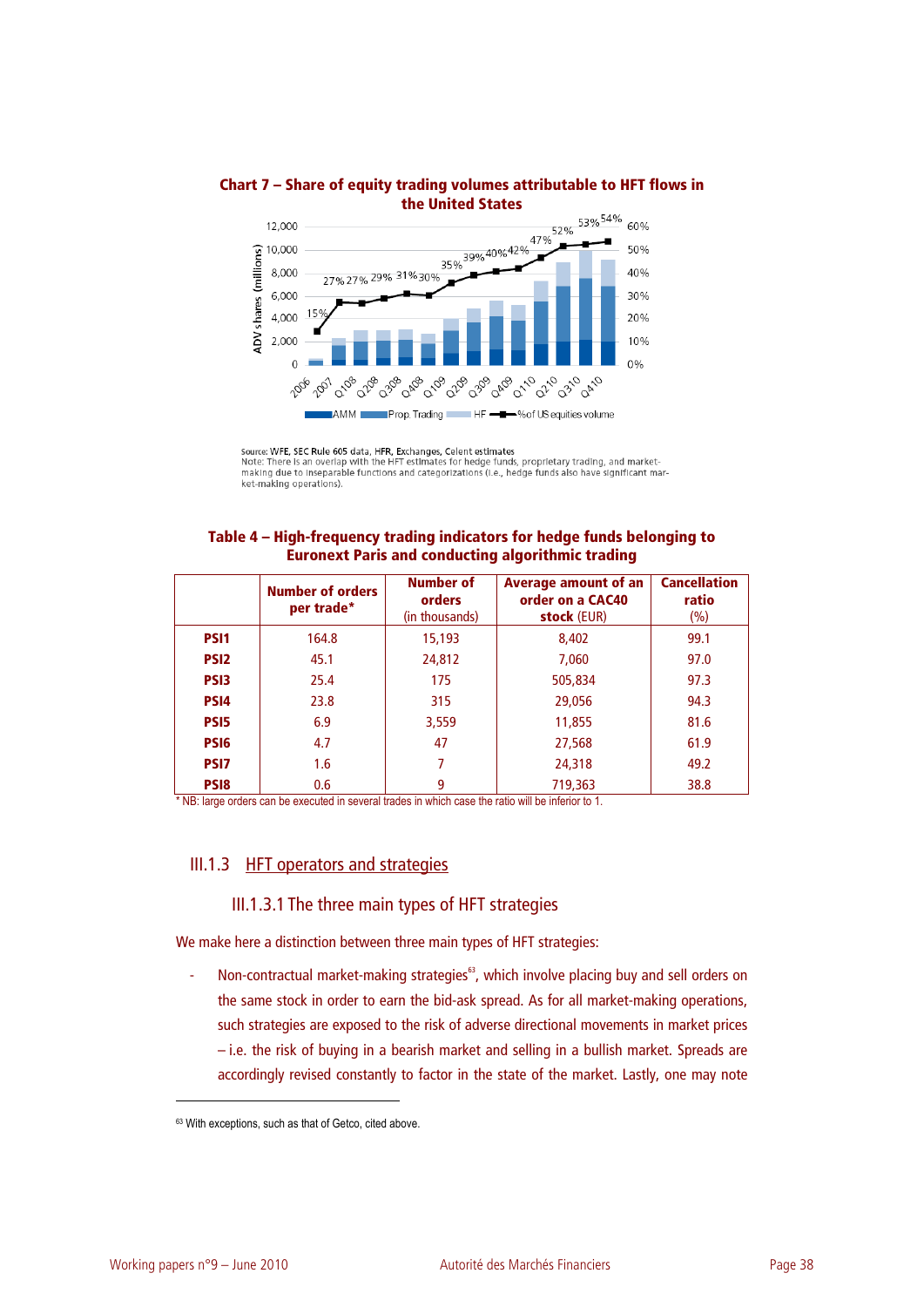that market makers also make aggressive (liquidity consuming) trades, when they need to rebalance their holdings (reconstitute their holdings in a stock after a buoyant market phase, reduce it after a selling market). In general, they do this when liquidity is abundant and relatively cheap. This however considerably limits observers' capacity to qualify the behaviour of market makers as such.

- Instantaneous arbitrage strategies. These very diverse strategies aim to identify and benefit from valuation anomalies. Such anomalies are identified by differences in the price of a single stock listed on different trading venues (which implies a fragmentation of the market for the stock concerned $64$ ), but also between the prices of substitutable or generally highly correlated securities. Such securities can belong to the same asset class – arbitrage can, for instance, be made between equities in a single sector  $-$  but also between different asset classes – in which case arbitrage is made between a basket of equities and a corresponding ETF, or between spot securities and derivatives (futures, options, etc.).
- Directional strategies. Directional strategies include mean-reverting strategies, which assume that a price deemed statistically improbable will return to levels closer to the average. They are similar to strategies described in the previous category, but stand out by dint of the fact that the arbitrage is carried out over time. There are also trendfollowing or momentum strategies, which look for the continuation or the amplification of an upward or downward market trend on a security. As is the case for instantaneous arbitrage strategies, the fundamental difference between these strategies is the nature of the signal on which they are based, whether it is technical, statistical or fundamental, as for event-driven strategies that aim to be the first to benefit – sometimes by automating the interpretation of a market news flow – from the impact of information on prices.

It should be noted that HFT strategies are generally implemented in liquid and electronic markets. The use of pre-trade information, as supplied in regulated equity markets, is not always necessary for their implementation. In fact, while they have reached a high level of sophistication in transparent markets for equities, ETFs and listed derivatives (especially in the US), HFT

<sup>64</sup> Note on this point that Foucault and Menkveld (2008) stress that prior to the implementation of MiFID, market players did not spontaneously and systematically consolidate fragmented markets (in the case in point, the market for Dutch stocks traded on Euronext). As such, these markets offered trade-through opportunities. One may ask to what extent best execution under MiFID has changed this. But as execution policies do not always require brokers to consolidate markets (i.e. to execute trades at the best price across all relevant trading venues), it may well be that things have not in fact changed much.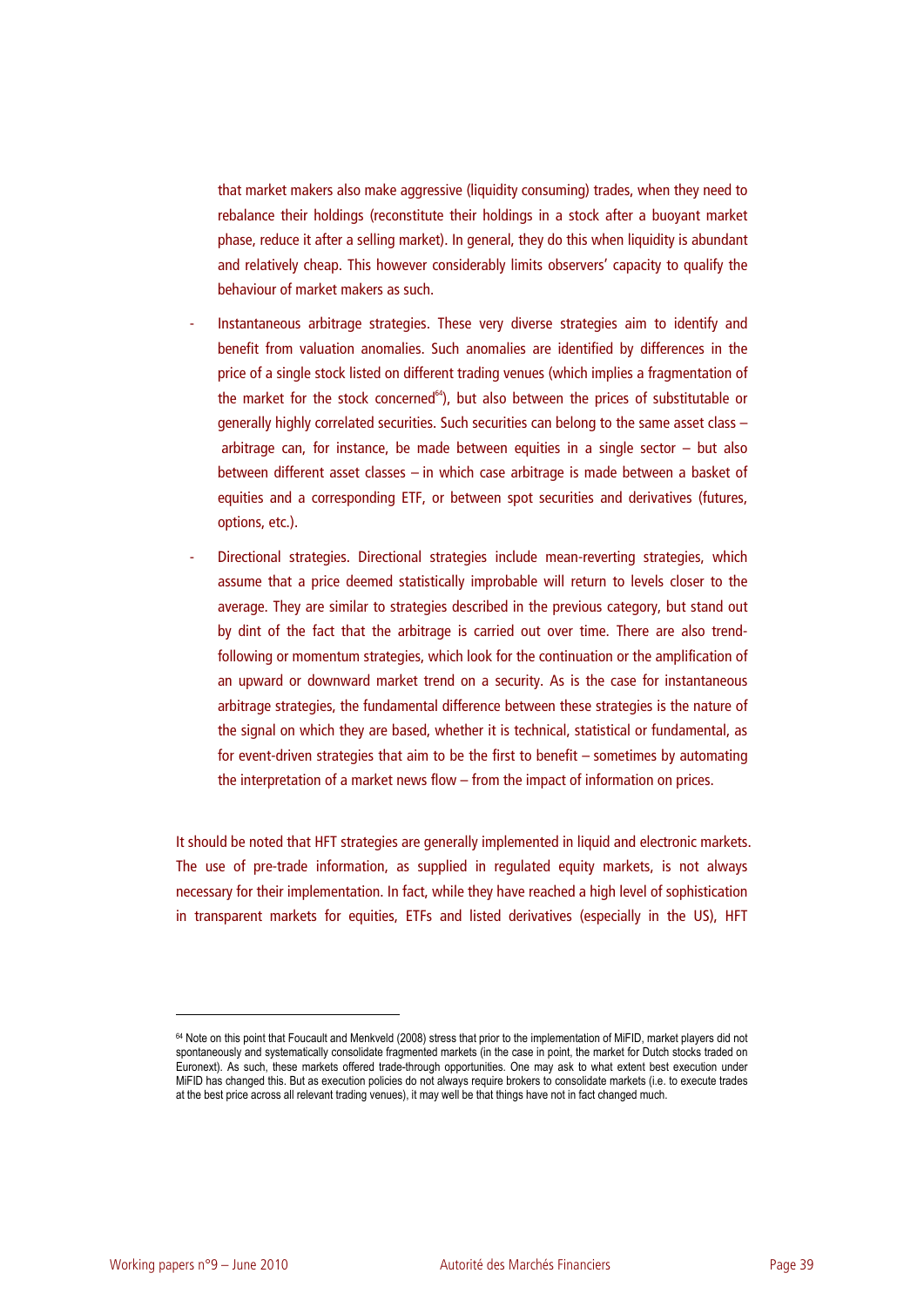strategies can also lead their initiators to enter dark pools of liquidity<sup>65</sup> or electronic and highly liquid OTC markets (forex, US Treasuries, etc.<sup>66</sup>).

More specifically in relation to equity markets, HFT strategies in the strict sense of the term defined here above tend to be applied to a small number of stocks, as well as, generally speaking, ETFs of highly liquid blue-chip indices. Taking a broader definition of HFT, strategies can also be applied over longer periods (more than one day) and also be implemented in less liquid markets. The type of stocks traded on Euronext Paris by a certain number of operators identified as HFT (low latency funds) is shown in Table 5 below. This table highlights the bipolarity between operators that rarely trade more than 100 stocks and those that trade several hundred and which as such are present in a much broader range of market segments.

|                  | Number of<br><b>ISINs traded</b> | $CAC 40 +$<br>Next 20 | <b>SBF120</b> | <b>SBF 250</b> | <b>All Eurolist</b> | Blue chip<br><b>ETFs</b> | Sectorial<br><b>ETFs</b> | Commodity<br><b>ETFs</b> | Index<br><b>Warrants</b> |
|------------------|----------------------------------|-----------------------|---------------|----------------|---------------------|--------------------------|--------------------------|--------------------------|--------------------------|
| PSI <sub>1</sub> | 670                              |                       |               |                |                     |                          |                          |                          |                          |
| PSI <sub>2</sub> | 261                              |                       |               |                |                     |                          |                          |                          |                          |
| PSI <sub>3</sub> | 220                              |                       |               |                |                     |                          |                          |                          |                          |
| PSI <sub>4</sub> | 192                              |                       |               |                |                     |                          |                          |                          |                          |
| PSI <sub>5</sub> | 175                              |                       |               |                |                     |                          |                          |                          |                          |
| PSI <sub>6</sub> | 107                              |                       |               |                |                     |                          |                          |                          |                          |
| PSI <sub>7</sub> | 80                               |                       |               |                |                     |                          |                          |                          |                          |
| PSI8             | 60                               |                       |               |                |                     |                          |                          |                          |                          |

**Table 5 – Presence of operators in algorithmic trading** (April 2010)

## III.1.3.2HFT operators are highly diverse

On this basis, HFT operators form a relatively mixed group that can be broken down on the basis of various criteria: their status (broker-dealer, hedge fund, etc.), their size, their strategies, the markets in which they operate, etc. Schematically speaking, there are three types of operators. The first comprises global players, boasting substantial capital bases and heavy infrastructure. Some of these, such as the large investment banks (Goldman Sachs, Credit Suisse, etc.), implement a very wide spectrum of strategies. The second consists of certain hedge funds who specialise in specific strategies, particularly those described as market-making by their initiators, such as Getco, Tradebot or Madison Tyler. There is finally also a diverse group of specialised operators, often mono- $67$  or multi-strategy hedge funds (see Tables 6 and 7). Lastly, there is an entire category of players that implement high-frequency strategies on a more secondary basis – for instance to round out a range of private banking services.

<sup>65</sup> One of the leading global proponents of high-frequency trading, US player Getco, operates a dark-pool platform via its subsidiary GES (Getco Execution Services).<br><sup>66</sup> The Wall Street Journal dated 13 May 2010 reports that the standardisation and systematic use of the clearing houses of

OTC and, even more so, CDS markets is currently attracting interest among HFT players.

<sup>67</sup> Some significant and acknowledged operators, such as Getco, Tradebot and EWT/Madison Tyler publicly lay claim to a market-making role.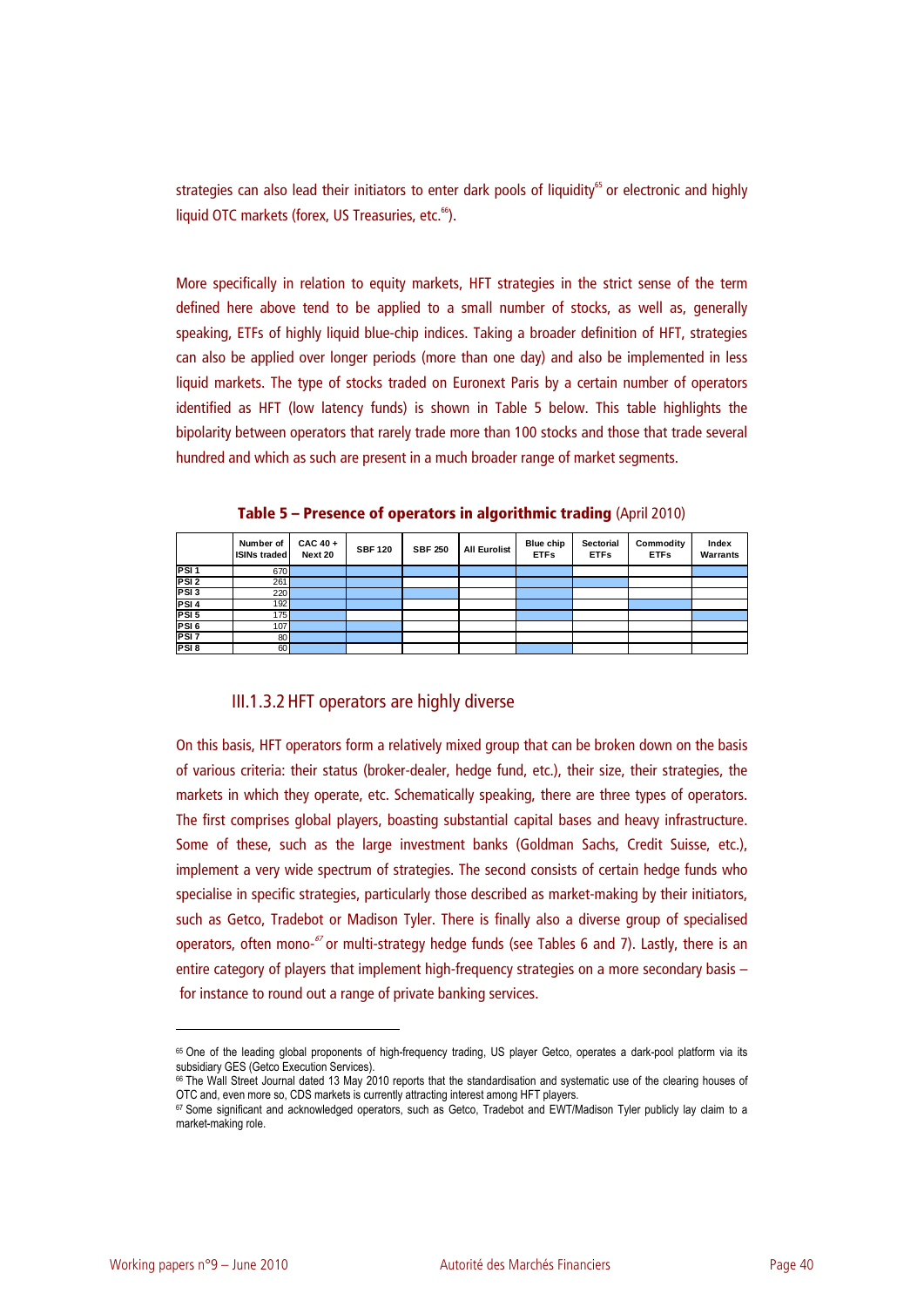| <b>Broker-dealer-</b><br>operated prop<br>firms, market-<br>making<br>operations | Instruments                              | <b>Arbitrage</b><br><b>strategies</b>                                                   | <b>Exchanges</b>                                                            |  |
|----------------------------------------------------------------------------------|------------------------------------------|-----------------------------------------------------------------------------------------|-----------------------------------------------------------------------------|--|
| Goldman Sachs.<br>Morgan Stanley,<br>Getco, Citadel,                             | Liquid equities,<br>foreign<br>exchange. | Statistical arbi-<br>trage, merger<br>arbitrage, index                                  | US: BATS, NYSE<br>Arca, Nasdaq,<br><b>Direct Edge</b>                       |  |
| Tradebot                                                                         | futures, listed<br>equity options        | arbitrage.<br>latency arbi-<br>trage                                                    | Europe: LSE.<br>Euronext                                                    |  |
| <b>Boutiques</b>                                                                 | <b>Instrument</b><br>marketplaces        | <b>Ouantitative</b><br><b>strategies</b>                                                | <b>ATSs. MTFs</b>                                                           |  |
| Archelon.<br>Optiver.                                                            | Dealer markets.<br>interdealer mar-      | Trending, pre-<br>dictive strate-                                                       | US: CrossFinder.<br>Sigma X, PIN                                            |  |
| Schonfeld                                                                        | kets, exchange<br>markets                | gies, event-<br>driven                                                                  | Europe: Tur-<br>quoise, Chi-X,<br><b>BATS</b>                               |  |
| <b>Quant hedge</b><br>funds                                                      | Popular<br><i>instruments</i>            | <b>Trading costs</b>                                                                    | <b>Dark pools</b>                                                           |  |
| Citadel.<br>Fortress, GLG.<br>Amaranth                                           | Highly liquid<br>equities                | <b>HFT</b> strategies<br>must provide<br>returns after<br>trading costs are<br>deducted | Rarer, but possi-<br>ble Preference<br>for dealer-oper-<br>ated dark pools. |  |

#### **Tables 6 and 7 – Types of operators in algorithmic trading**

| Market                   | <b>Representative Firms</b>                                             |
|--------------------------|-------------------------------------------------------------------------|
| <b>US Equities</b>       | GETCO, Citadel, Tradebot, ATD, Lime Brokerage, Sun<br>Trading, QuantLab |
| <b>Europe Equities</b>   | Optiver, IAT, Tibra, Citadel                                            |
| <b>US Futures</b>        | DRW, Jump Trading, GETCO, Citadel, Infinium                             |
| <b>Canada Equities</b>   | Swift/Biremis, Tradebot, Infinium, GETCO                                |
| <b>US Equity Options</b> | Peak6, Citadel, Timber Hill, Ronin Capital                              |
| <b>Asian Equities</b>    | Optiver                                                                 |
| Foreign Exchange         | EWT, Jump Trading, GETCO, Fat Trading, Citadel                          |

Source: Celent, company press reports Source: Rosenblatt Securities

## III.1.3.3The profitability of HFT

The growing prevalence of HFT and an observation of the activity of some recognised operators – which finance access to numerous markets, make substantial technological investments<sup>68</sup>, obtain clearing house member status, etc.  $-$  is testimony to the profitability of HFT strategies. The financial press, for instance, reports that Getco made a profit of \$400 million in 2008, noting that the company was valued at an estimated \$1.5 billion in  $2007<sup>69</sup>$ . However, information on this topic is a closely guarded secret among the firms in question, which are afraid that reverse engineering will be applied to their strategies<sup>70</sup> and that their rivals will squeeze their opportunities for profit. In any event, consultants' estimates on the total profits made by HFT strategies on the US equity markets tend to average roughly \$10 billion (\$8.5 billion, for instance, according to Tabb Group in 2009). Some observations have been made about the risk of this profitability being overestimated. Kearns, Kulesza and Nevmyvaka (2010), for instance, point out that the theoretical maximum profit that an omniscient and "aggressive" (liquidity consuming) operator can make (in under 10 seconds) from all trading opportunities available on the US equity markets is only \$3.4 billion. This observation is in our view pertinent, but of little use, as it is highly conditional on what opportunities for profit are taken into consideration. Above all, it does not factor in the marketmaking strategies deployed by a number of major HFT operators. Rosenblatt Securities (2010) also noted that a profit of \$400 million for one of the market's leading players is probably

<sup>68</sup> For instance, a Reuters wire dated 9 July 2009, headlined "Citadel sues former employees who set up Teza Tech", cites court papers showing that "the hedge fund firm said it spent hundreds of millions of dollars to develop strategies, software and<br>hardware, or what is sometimes referred to as the 'secret sauce' of the high frequency busine

<sup>&</sup>lt;sup>69</sup> "Meet Getco, high-frequency trade king", Wall Street Journal, 27 August 2009.<br><sup>70</sup> In other words, that other operators will deduce information on the strategies they implement by analysing their profitability. As the behaviour of an algorithm is predictable, it can, once it is known, be used by other market players.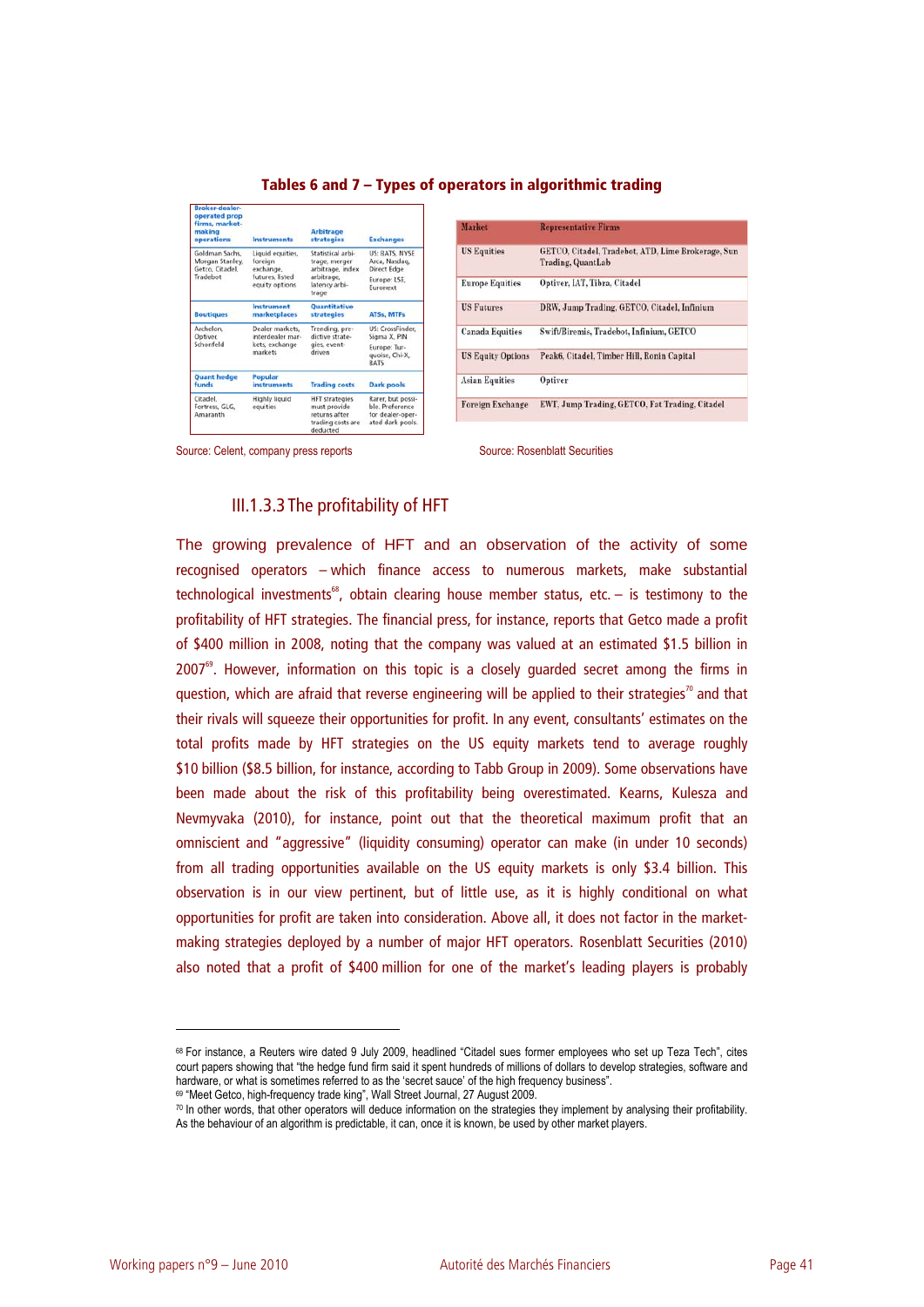inconsistent with some estimates cited in the media, putting aggregate profits for the sector at \$20 billion. This observation certainly makes a point, but does not shed light on future trends.

# **III.2. The impact of the HFT on market structure**

## III.2.1 Interactions with market structure

The very existence of HFT stems from the presence of market structures that create opportunities for profit. Given its importance as a phenomenon, HFT can also have an influence on market structures that are liable to be favourable to it. Without looking at the complexities of this interaction, we will attempt to list some observed or possible effects, in either sense.

## III.2.1.1Factors favourable to the development of HFT

The implementation of HFT strategies is highly sensitive to very specific aspects of the market structure. In schematic terms, we have distinguished three types of factors that are favourable to the development of HFT: exogenous structural factors, short-term exogenous factors and factors related to the functioning of the markets.

- Long-term structural factors are above all related to:
	- . Technological progress. The rollout of cutting-edge technologies along the entire order-processing chain, from the collecting and processing of information to market access, is a response to the quest for faster trading and execution;
	- . Regulations, change in which is conditioned by technological progress and the resultant financial innovation, not to mention the internationalisation of financial activity (in Europe, through the desire to integrate the internal market), and by the goal of achieving a return on investments in market infrastructure via economies of scale geared towards reducing trading costs. These factors have prompted profound reform of the competitive framework governing securities-market trading, leading ultimately to Reg NMS, MiFID and the current market fragmentation.
- Short-term factors are linked to the liquidity crisis and the ensuing increase in the cost of capital. Against this backdrop, some financial analysts have dubbed HFT a new business model, especially for bulge-bracket investment banks at the time of the liquidity crisis, in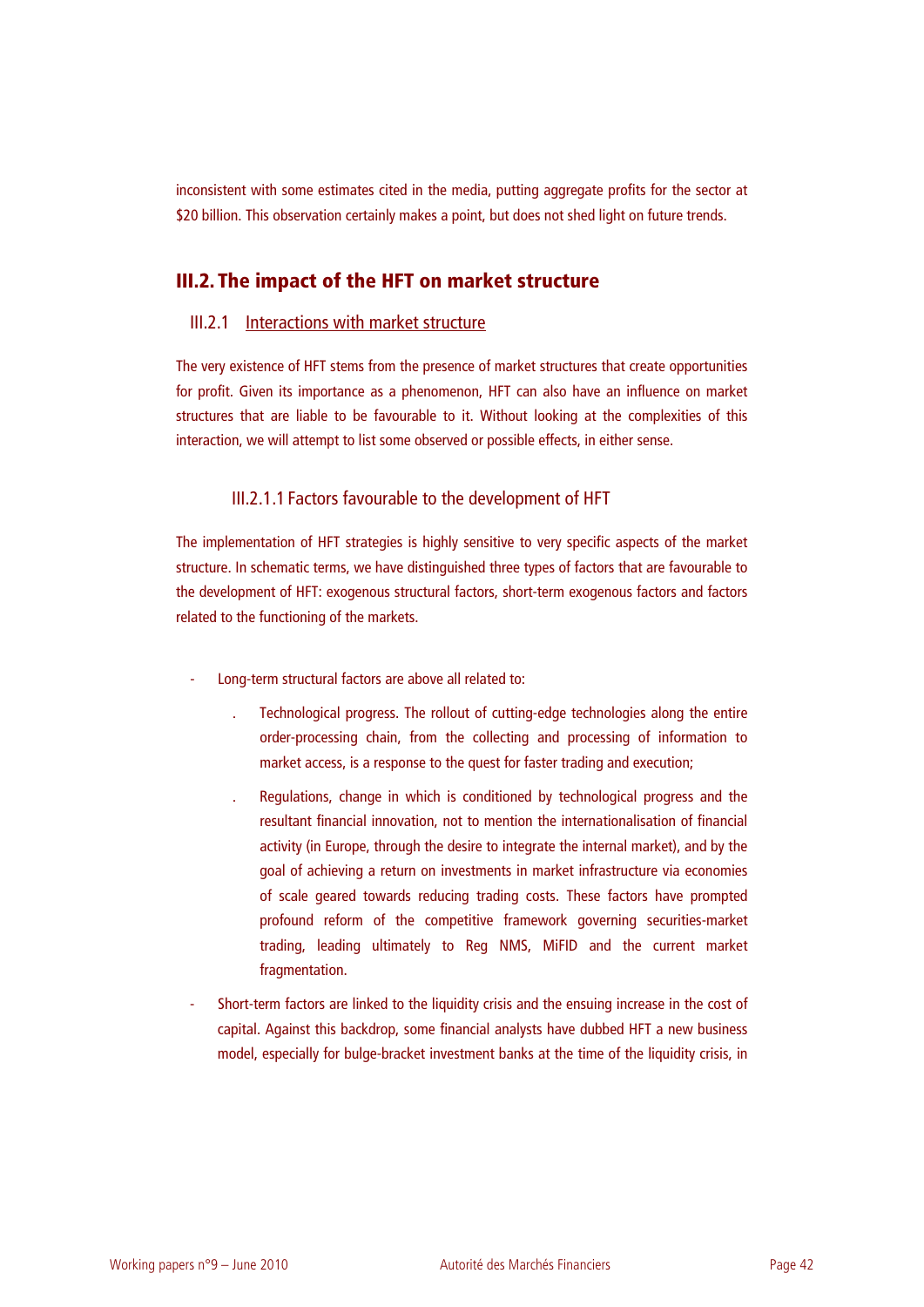that it allows returns to be generated on potentially small capital commitments by dint of their intensive use $^{\prime\prime}$ .

Endogenous factors in the development of HFT flows represent the measure, more difficult to assess, to which the HFT phenomenon is self-fuelling.

In theory, arbitrage and market-making strategies cease to be profitable above certain thresholds. Intuitively, competition between arbitragists and between market makers should in the medium term lead to equilibrium between the preponderance of HFT flows in trading volumes and the consolidation of HFT operators. The level of this equilibrium, which cannot be defined at this stage, nevertheless characterises a general trait of hedge funds, namely that their performances tend to decrease as the volume of assets they manage increases, as investment opportunities are systematically exploited and become scarcer $^{\prime 2}$ .

In practice, HFT players, given their importance in the revenues and governance of execution venues, also exercise a direct and considerable influence on market structure<sup>73</sup>. High-frequency trading accounts for a big slice of trading revenues, as well as specific services required by HFT players (high-frequency data flows, low latency market access infrastructure, etc.). This influence is demonstrated, for instance, by the LSE's recent about-face: just a few months after adopting a less favourable pricing structure (from September 2009 to February 2010) for HFT operators (remunerating orders by liquidity suppliers), it returned to a structure more suited to their specific needs. It is even more evident for MTFs, of which HFT operators are not only the main commercial targets, but often also shareholders<sup>74</sup>. We will return later to the various aspects of this influence of HFT on the microstructure, but one of the major issues in the competition between execution venues has undoubtedly been the adoption of market structures favourable to HFT.

On these foundations, it is difficult to make projections about the growth of HFT in Europe. Bearing in mind that we appear to have reached certain technological limits, such projections need to take into account factors such as:

<sup>71</sup> For instance, financial analysts in the banking sector, such as Morgan Stanley's Huw van Steenis and Bruce Hamilton, developed flow trading early in 2009. Note that constrictive provisioning standards for banks could also foster the development of this type of business model in the future.

<sup>72</sup> See, for instance, Fung, Hsieh, Naik and Ramadorai (2008): "Hedge funds: performance, risk, and capital formation", Journal of Finance; August.

<sup>73</sup> This point is developed by Rosenblatt Securities.

<sup>74</sup> Most MTFs are promoted by their users, originally mainly banking consortiums. Hedge-fund HFT operators are also shareholders – like Citadel, Optiver and Getco, which own stakes in Chi-x. BATS, in the United States, was founded in 2005 by one of the leading HFT operators, Tradebot, and has Getco among its shareholders. Note however that MTFs launched recently in Europe by Nomura and UBS, which result from the transformation of internal order-crossing systems into dark pools of liquidity, do not have open capital structures.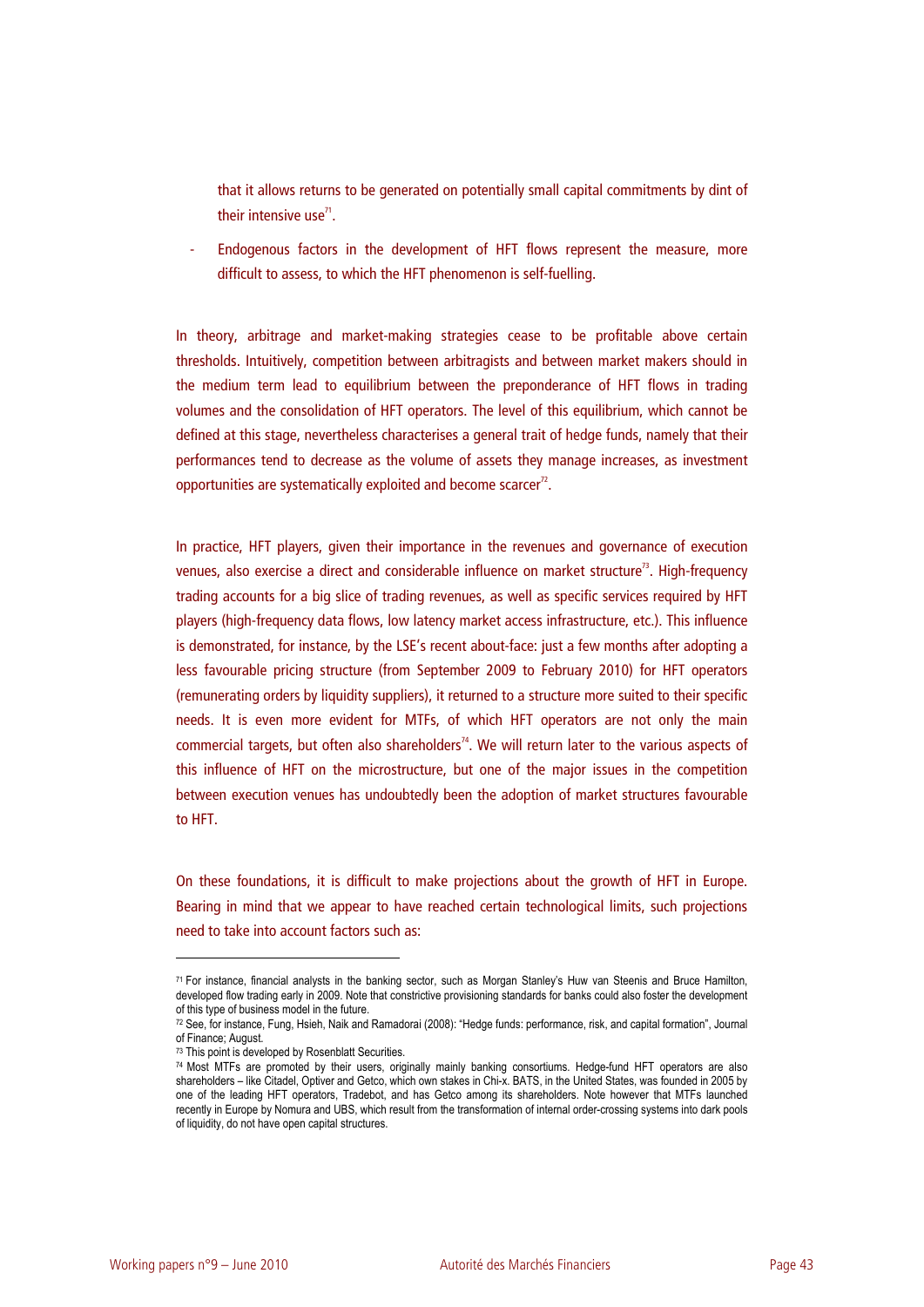- The scope for reducing the cost of post-market processes and more generally explicit transaction costs;
- The possibility (and this is obviously dependent on the previous point) of implementing HFT strategies on new asset classes – especially OTC derivatives;
- Possible change in market structures that are important for HFT strategies (tick sizes, market access, pricing structures, etc.) – under the influence of operators and, where appropriate, market regulations.

## III.2.1.2The effects of HFT on market structure

We will now list the effects of HFT on microstructure, market access and pricing.

## • **Effects on the microstructure**

HFT has fragmented liquidity in terms of both time and space.

In terms of time, it has considerably accelerated the **frequency with which orders find their way into order books and are then modified and/or cancelled, and the frequency with which trades occur.** The lifecycles of some orders are now counted in microseconds, and execution techniques are close to the physical limits of transmission of information (transmission of the signal at the speed of light). Examples are given below for a particularly active day's trading on a CAC 40 stock in Paris in April 2010. It appears that some operators are able to modify messages less than 10 microseconds (μs or one thousandth of a second) after sending them to the market, and that orders can in some cases have lifecycles of less than 7 μs.

In spatial terms, competition between trading venues has in Europe sparked a race to **reduce tick sizes.** One initiative of the Federation of European Securities Exchanges (FESE) in the summer of 2010 appears to have put an end to this trend, by promoting an agreement between the various venues concerned aimed at harmonising tick sizes in Europe. Under this agreement, tick sizes can now be reduced to as low as €0.0001 for shares with low prices (less than €0.5).<sup>75</sup> It is interesting to note that the use of tick sizes has fostered greater dispersion of liquidity, now less constrained by restrictive tick sizes (see Chart 13).

<sup>75</sup> Tick sizes vary depending on the value of the shares, thereby representing a relatively stable percentage.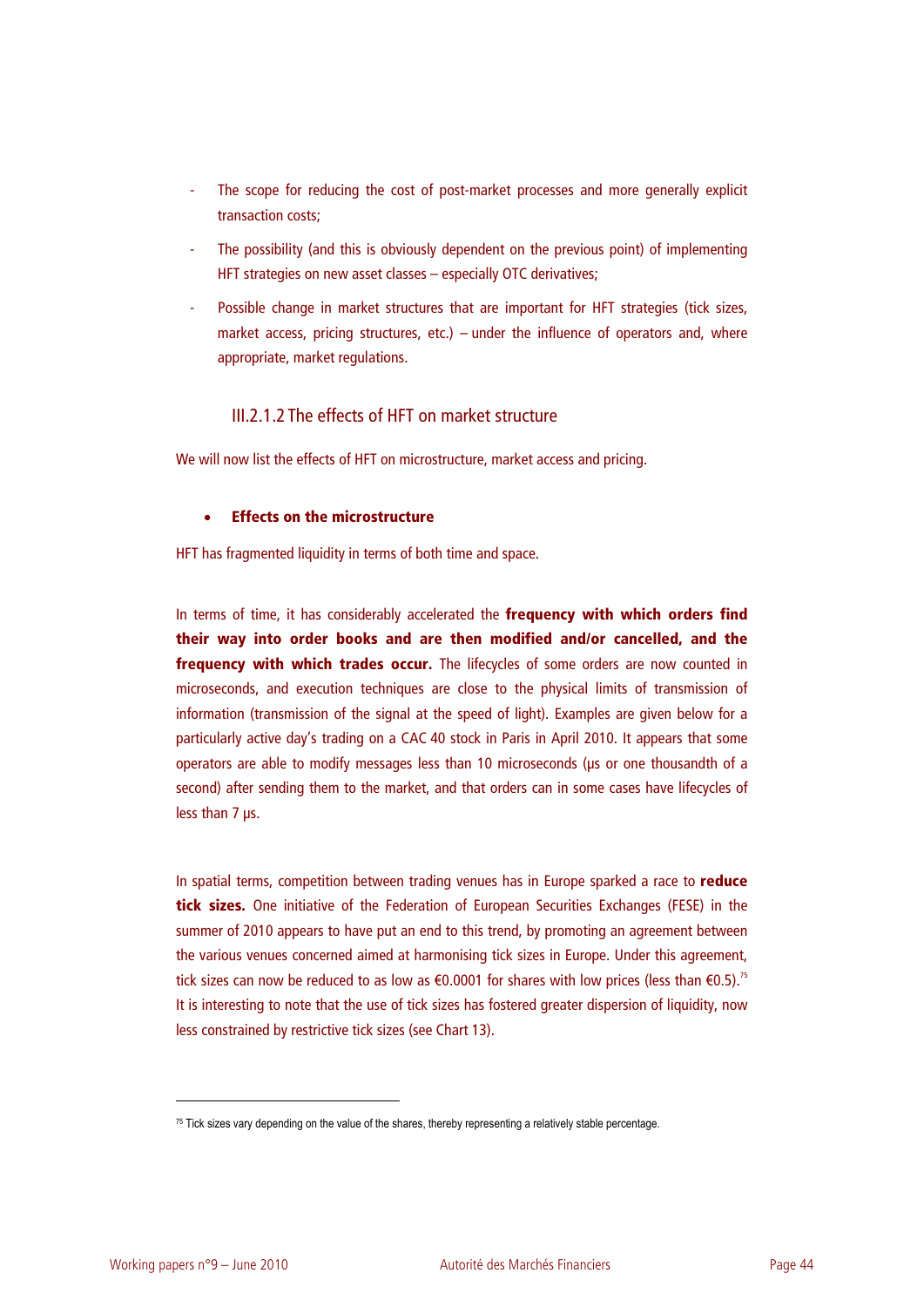The effects of HFT on the microstructure are many and varied, and we have not covered them all in this brief description. The **multiplication of order types,** for instance, is also in part attributable to HFT, in that it is liable to facilitate the automation of different strategies.<sup>76</sup> In any event, the fragmentation of liquidity **mechanically has the effect of increasing very**  short-term volatility.<sup>77</sup> Academic research also shows that liquidity has a natural tendency to cluster at certain periods rather than at others, creating intraday liquidity cycles.<sup>78</sup>

| Descriptive statistics – Typical example of an active trading day on a blue chip on<br><b>Euronext Paris in April 2010</b> |                                                                                                          |                                       |  |  |  |  |
|----------------------------------------------------------------------------------------------------------------------------|----------------------------------------------------------------------------------------------------------|---------------------------------------|--|--|--|--|
| Number of orders during the session:                                                                                       |                                                                                                          | 540,000                               |  |  |  |  |
| execution of a trade):                                                                                                     | Number of messages (new orders, modification or cancellation of orders in the order book,                | 800,000                               |  |  |  |  |
| PSI <sub>1</sub><br>PSI <sub>2</sub><br>PSI <sub>3</sub><br>PSI <sub>4</sub><br>PSI <sub>5</sub><br>Total of the top 5     | Concentration of order flows (as a percentage of the total number of orders submitted):                  | 32%<br>20%<br>12%<br>10%<br>5%<br>80% |  |  |  |  |
| Frequency of orders:                                                                                                       | up to 600 messages per second (of which 190 from a single ISP)                                           |                                       |  |  |  |  |
| Shortest lifecycle of an order cancelled before execution                                                                  |                                                                                                          | $25 \mu s$                            |  |  |  |  |
| Minimum time between 2 consecutive messages from a single ISP:<br>orders (by the number of orders)<br>Source: AMF - DESM   | NB: ISPs that achieve gaps of less than 10 us between 2 successive messages are the 6 biggest issuers of | $7 \mu s$                             |  |  |  |  |

This change has also has a significant effect on the **average size of trades,** which has fallen considerably. This has prompted a market dynamic in which the growing impact of large orders is increasingly causing them to be fragmented and, potentially, where anonymous execution is sought in dark pools of liquidity.

<sup>76</sup> Pegged orders, for instance, tend to suit the needs of market-making strategies. O'Hara (2010) provides an interesting analysis of match-only orders offered on some American markets (in Europe, it is illegal to dissimulate an entire order), the aim of which is to detect the presence of orders hidden among market-to-limit orders. Interestingly, it is also noted that the liquidity quotes created by the NYSE in 2002 (see Hendershott, Jones and Menkveld (2008)), which were large limit orders for institutional trading executable against aggressive Institutional Xpress orders, have not had as much success as orders aimed typically at satisfying HFT requirements.

 $\frac{77}{10}$  When measured on brief intervals, corresponding to the frequency with which trades occur. 78 Foucault, Kadan and Kandel (2009) offer several references on this subject.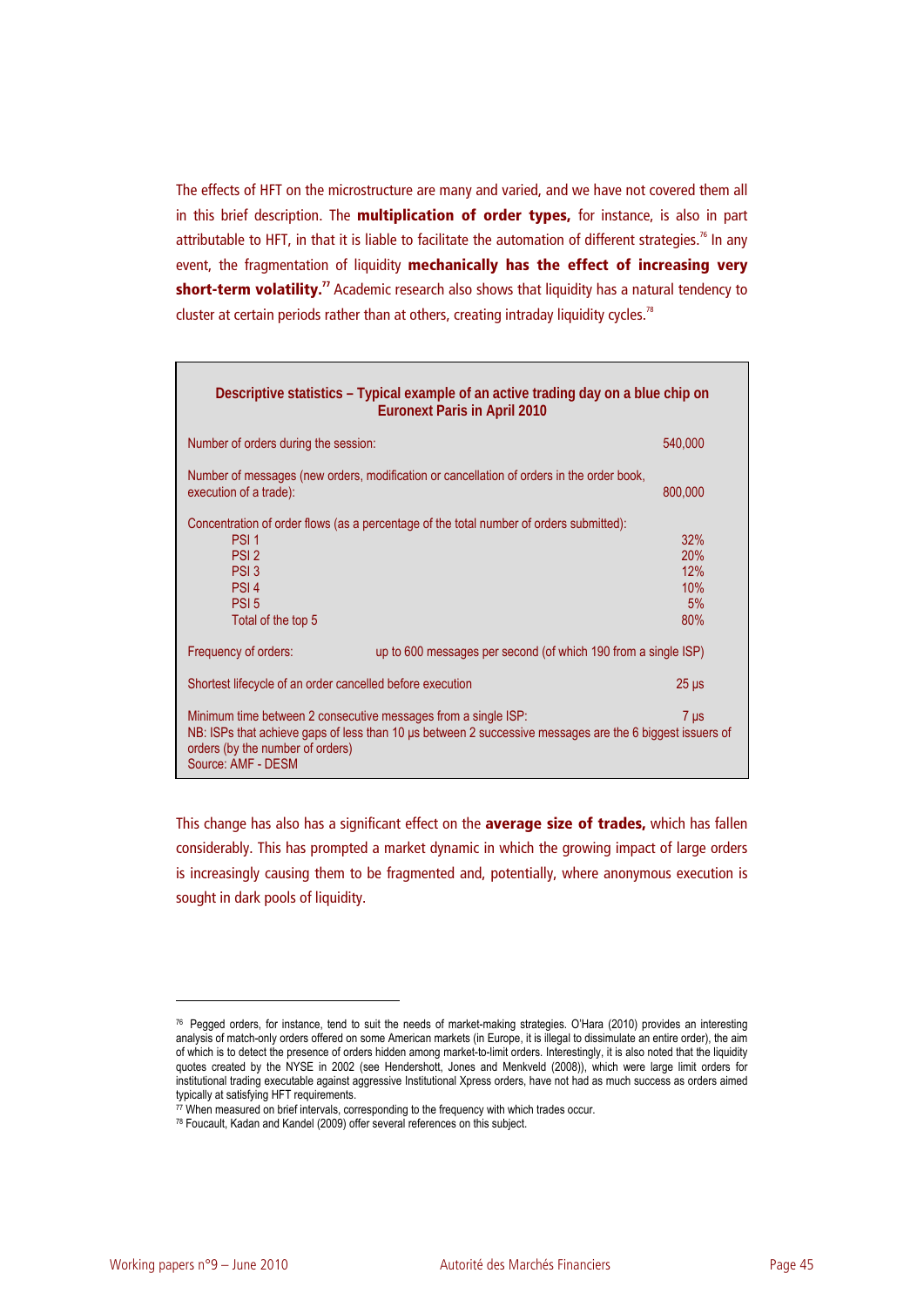

**Chart 8 – Reduction in the average size of trades** ('000 USD)

In overall terms, the nature of liquidity in order books now differs greatly from what it was just a few years ago, in a context where the price-formation process results in large part from the confrontation of algorithms that automate the implementation of various HFT strategies and execution algorithms for third parties.



Source: World Federation of Exchanges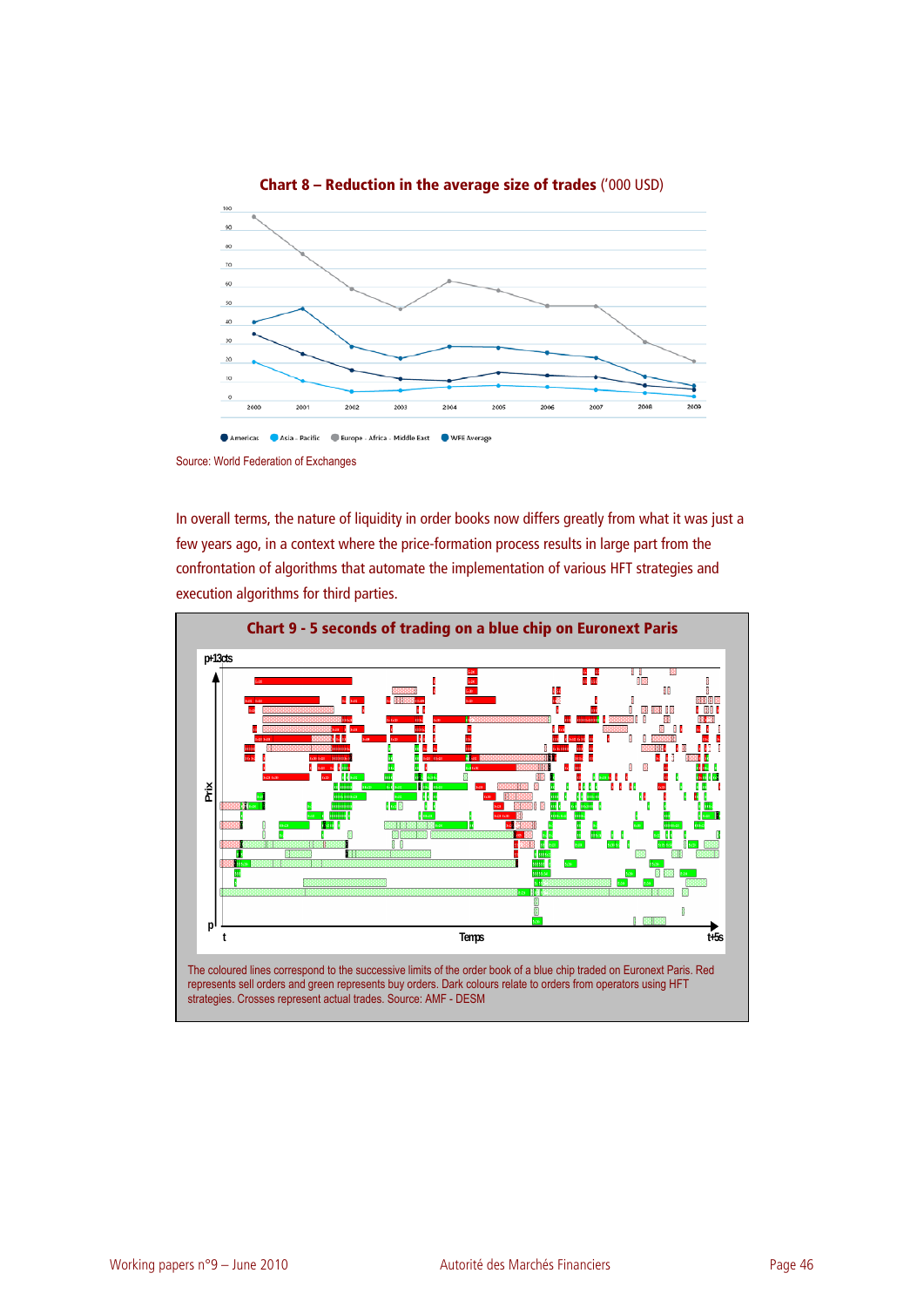#### • **Effects on market access**

Market latency and related technologies<sup>79</sup> are critical for the success of HFT strategies. Coming on top of membership costs for the various execution venues and the cost of collecting and consolidating information in a fragmented universe, the use of these technologies also has repercussions on operators' industrial organisation.

There are essentially two types of market access aimed at reducing latency: sponsored access and direct access as market members. The first involves brokers – under the responsibility of the investment company – providing market access hardware to their clients. The second designates co-localisation services offered by markets to their members. These services involve physically installing members' trading and execution systems close to the systems managing the markets' order books. On the proviso that they have critical mass, thereby meeting the requirements placed on market members, HFT operators should in theory opt for co-localisation services, which are said to offer the lowest latency. These considerations need however to be seen in the light of the fact that the consolidation of order flows by brokers can reduce trading costs (digressive scale), as we explain below.

#### • **Effects on the pricing of execution services**

The development of HFT has also had the effect of modifying the **pricing structures** of the various execution venues. This has often involved paying market-making orders, i.e. those that supply liquidity, and charging market-taking orders, which use liquidity (this is known as a maketake fee).<sup>80</sup> However, some regulated markets, including Euronext,<sup>81</sup> have pricing structures that are favourable to proprietary traders; others, such as Deutsche Börse, favour those that use algorithms.<sup>82</sup>

<sup>79</sup> See II.1.2.

<sup>80</sup> In some cases, such as that of Amex on options (see media release dated 30 September 2009), the pricing structure is actually inverted, so that orders by market takers are charged at a lower rate than orders by market makers are paid (in Amex's case, the announced rates were 3 and 2.5bp respectively).

<sup>81</sup> Jovanovic and Menkveld (2010) note that Euronext "*charges a fixed fee of €1.20 per trade, which for an average size trade of €25,000 is effectively 0.48 basis points. Highly active brokers benefit from volume discounts that can bring the fee down to €0.99 per trade (~0.40 basis points). The act of submitting an order or cancelling it is not charged (i.e., only executions get charged without an aggressive/passive distinction). But, if on a daily basis the cancellation-to-trade ratio exceeds 5, all orders*  above the threshold get charged a €0.10 fee (~0.04 basis points)."<br><sup>82</sup> Gomber and Gsell (2009) note that for algorithmic orders eligible for Deutsche Börse's Automated Trading Program (ATP),

<sup>&</sup>quot;*depending on the accumulated monthly ATP volume per ATP member, a marginal rebate of up to 60% of trading fees applies*". They further note the underlying definition of ATP transactions: "*The exchange defines ATP transactions as 'all transactions that have been generated by an electronic system of either the ATP member or the ATP member's clients, whereby the electronic system has to determine two out of the three following order parameters: price (order type and/or order limit where applicable), timing (time of order entry) and quantity (quantity of the order in number of securities)' (Deutsche Börse AG 2008, p.1). […] The thereby generated orders have to be channelled directly into the Xetra system without further manual intervention*."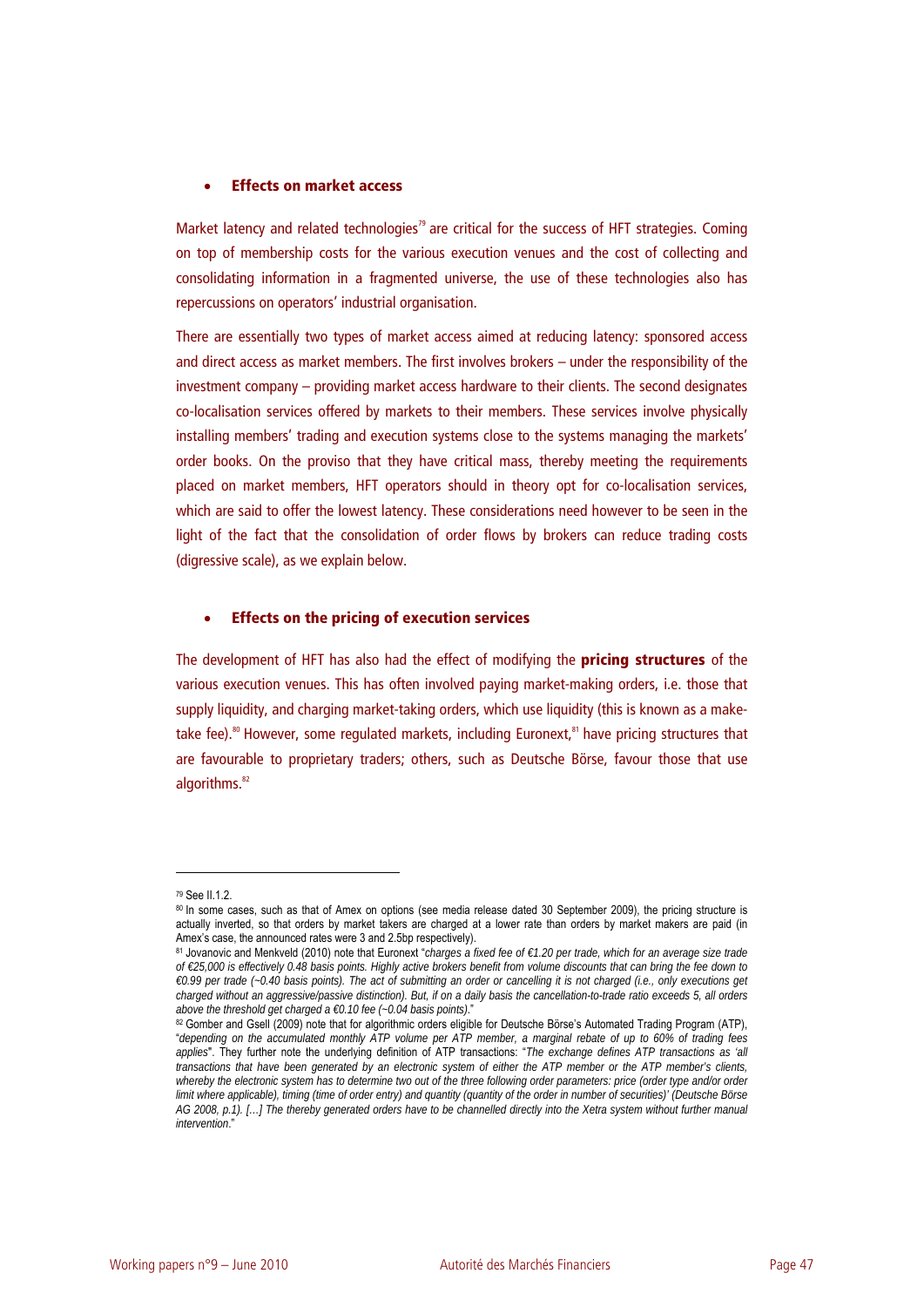Maker-taker pricing structures have probably benefited HFT operators overall<sup>83</sup> in that they tend to favour market makers. They have in any event more generally been beneficial to HFT by fostering the fragmentation of order flows between specialised platforms in response to the requirements of certain types of operators.

A theoretical model built by Foucault, Kadan and Kandel (2009) shows that pricing tends to become asymmetrical in certain cases: when tick sizes are small (to compensate market makers that do not receive much on small tick sizes), when the market-making side is much weightier than the market-taking side and when the ratio of monitoring costs for market-takers to monitoring costs for market-makers is large.

| <b>Tape A (NYSE listed)</b>       |                                     | <b>Tape B</b> (Nasdag listed)        |                   |                              | <b>Tape C</b> (NYSE Arca/Amex listed) |                   |                              |                                      |                   |
|-----------------------------------|-------------------------------------|--------------------------------------|-------------------|------------------------------|---------------------------------------|-------------------|------------------------------|--------------------------------------|-------------------|
| In cents for<br><b>100 shares</b> | <b>Limit</b><br>order<br>(make fee) | <b>Market</b><br>order<br>(take fee) | <b>Difference</b> | Limit<br>order<br>(make fee) | <b>Market</b><br>order<br>(take fee)  | <b>Difference</b> | Limit<br>order<br>(make fee) | <b>Market</b><br>order<br>(take fee) | <b>Difference</b> |
| <b>AMEX</b>                       | $-30$                               | 30                                   | 0                 | -30                          | 30                                    | 0                 | $-30$                        | 30                                   |                   |
| <b>BATS</b>                       | $-24$                               | 25                                   |                   | -30                          | 25                                    | -5                | $-24$                        | 25                                   |                   |
| <b>LavaFlow</b>                   | $-24$                               | 26                                   |                   | $-24$                        | 26                                    |                   | $-24$                        | 26                                   |                   |
| <b>Nasdag</b>                     | $-20$                               | 30                                   | 10                | $-20$                        | 30                                    | 10                | $-20$                        | 30                                   | 10                |
| <b>INYSE Arca</b>                 | $-25$                               | 30                                   |                   | -20                          | 30                                    | 10                | $-20$                        | 26                                   |                   |

### **Table 8 – Asymmetrical pricing structures (make-take fees) in the United States** (end-2009)

Negative signs indicate rebates. Source: Traders Magazine, July 2008, cited by Foucault, Kadan, Kandel (2009)

#### **Table 9 - Asymmetrical pricing structures (make-take fees) in the United States**  (end-2009)

| In basis points  | <b>Limit order</b><br>(make fee) | <b>Market order</b><br>(take fee) | <b>Difference</b> |
|------------------|----------------------------------|-----------------------------------|-------------------|
| <b>Chi-X</b>     | $-0.20$                          | 0.30                              | 0.10              |
| <b>BATS</b>      | $-0.20$                          | 0.30                              | 0.10              |
| <b>Turquoise</b> | $-0.24$                          | 0.28                              | 0.04              |

Source: Foucault (2010a)

<sup>83</sup> Foucault, Kadan and Kandel (2009) highlight the conflicting views of Getco, known to be a promoter of market-making strategies, and Citadel, which probably develops more directional strategies (which use up more liquidity): "*Getco strongly*  believes that the advent of maker-taker pricing in the options markets [...] has resulted in numerous benefits [and that] *imposing artificial fee caps will harm the quality of executions for options customers, including retail customers*", Getco comments regarding NYSE Arca's proposed rule change to amend its schedule of fees and charges (SR-NYSEArca-2008- 075), 2 September 2008. "*Citadel Investment Group L.L.C urges the SEC to address distortions in the options markets caused by the excessive fees that may be charged by exchanges using maker/taker pricing*", Citadel petition for rulemaking to address excessive access fees in the options markets, 15 July 2008.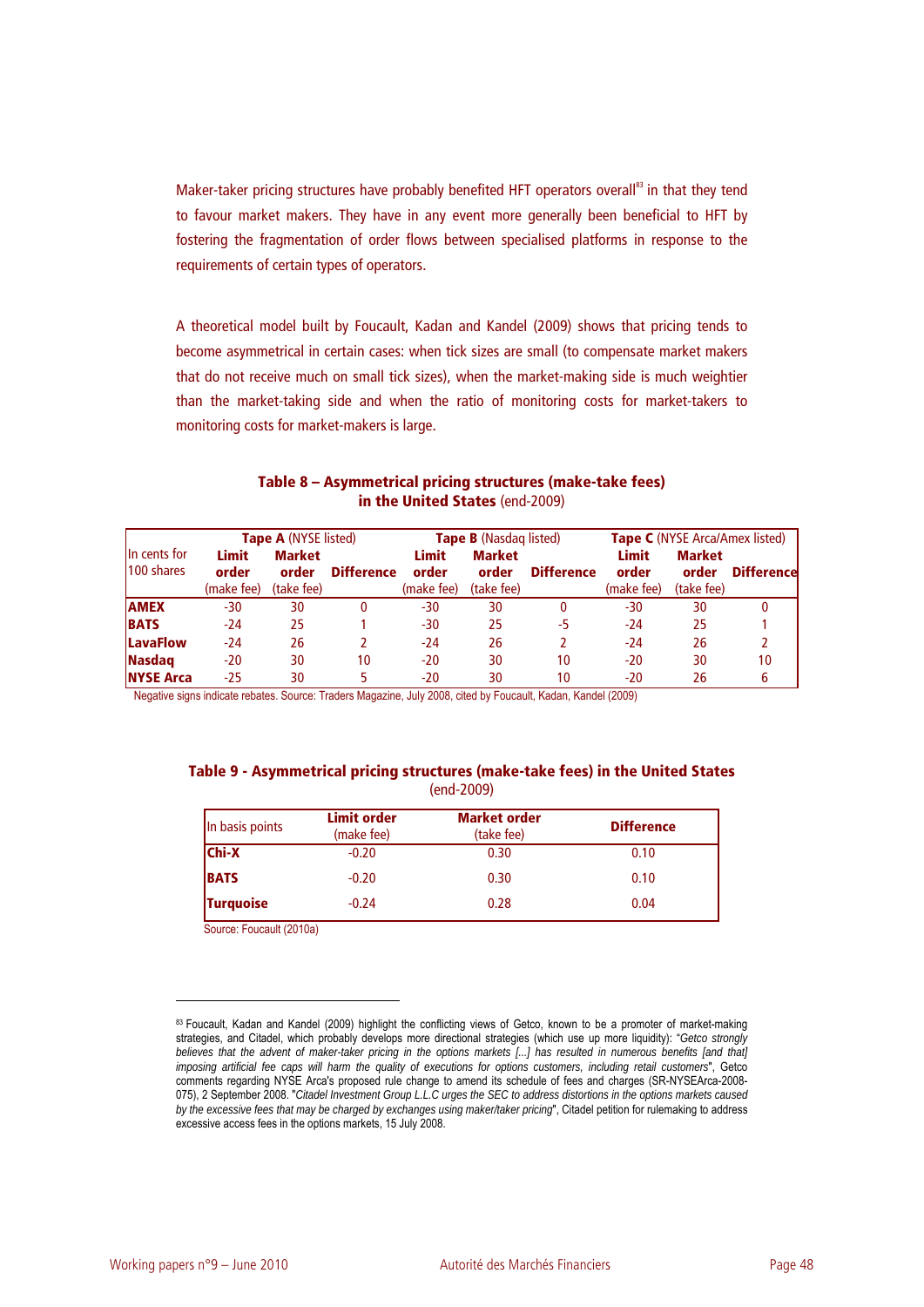## III.2.1.3Effects of HFT on competition between market and operators

#### • **Effects on competition between execution venues**

In industrial terms, market fragmentation and the ensuing competition have had two partially contradictory effects. First, they have fostered a differentiation in the offer of services in order to satisfy varied trading requirements. They have therefore been accompanied by a multitude of innovations in terms of market structure (technologies, new types of orders, dark pools of liquidity, etc.) and the emergence of new operators. Second, they have encouraged the use of costly systems capable of "consolidating" these fragmented and complex markets, thereby fostering the consolidation of the markets and the operators capable of trading on them, whether they be brokers or hedge funds. To a certain extent, these effects have been successive, with the multitude of new execution platforms tending to consolidate into a smaller number of operators.

Without addressing the issue of whether MRs, SMNs and crossing networks (CNs) enjoy a level playing field, we note that the boundaries between these different types of operators are becoming blurred as the markets can increasingly be understood as multilateral systems matching the interests of various participants.

#### • **Indirect effects on brokerage**

It is important to note that changes in the competitive landscape and the development of a highfrequency market structure have had an impact on brokers. In industrial terms, this has clearly translated into a consolidation of the brokerage industry led by a handful of players with global reach, who make a profit from providing access to all venues between which liquidity is split (membership of markets and possibly a direct-access infrastructure), who possess the systems required to consolidate pre-trade information between the various venues (TCA) and interconnect markets (SOR), as well as execution-optimisation know-how (algorithms). It is hard to gauge the effects of this change in the competitive landscape on the well-being of endinvestors. Economies of scale achieved by a consolidated industry should benefit end-clients, but some market operators have actually noted an increase in execution costs for institutional buyside investors<sup>84</sup>.

<sup>84</sup> In an article in The Trade dated 15 March 2010 entitled "Buy-side needs more sophistication to cut trading costs", Celent cites the results of a survey of institutional investors, showing that their trading costs have remained stable or increased since the implementation of MiFID, all else being equal: "*the trend behind the numbers – that MiFID has increased transaction costs rather than cut them – still stands regardless of any volatility impact*". More fundamentally, CA Cheuvreux (2010), a broker working exclusively with third parties, claims that its execution costs increased by 24% between 2007 and 2009.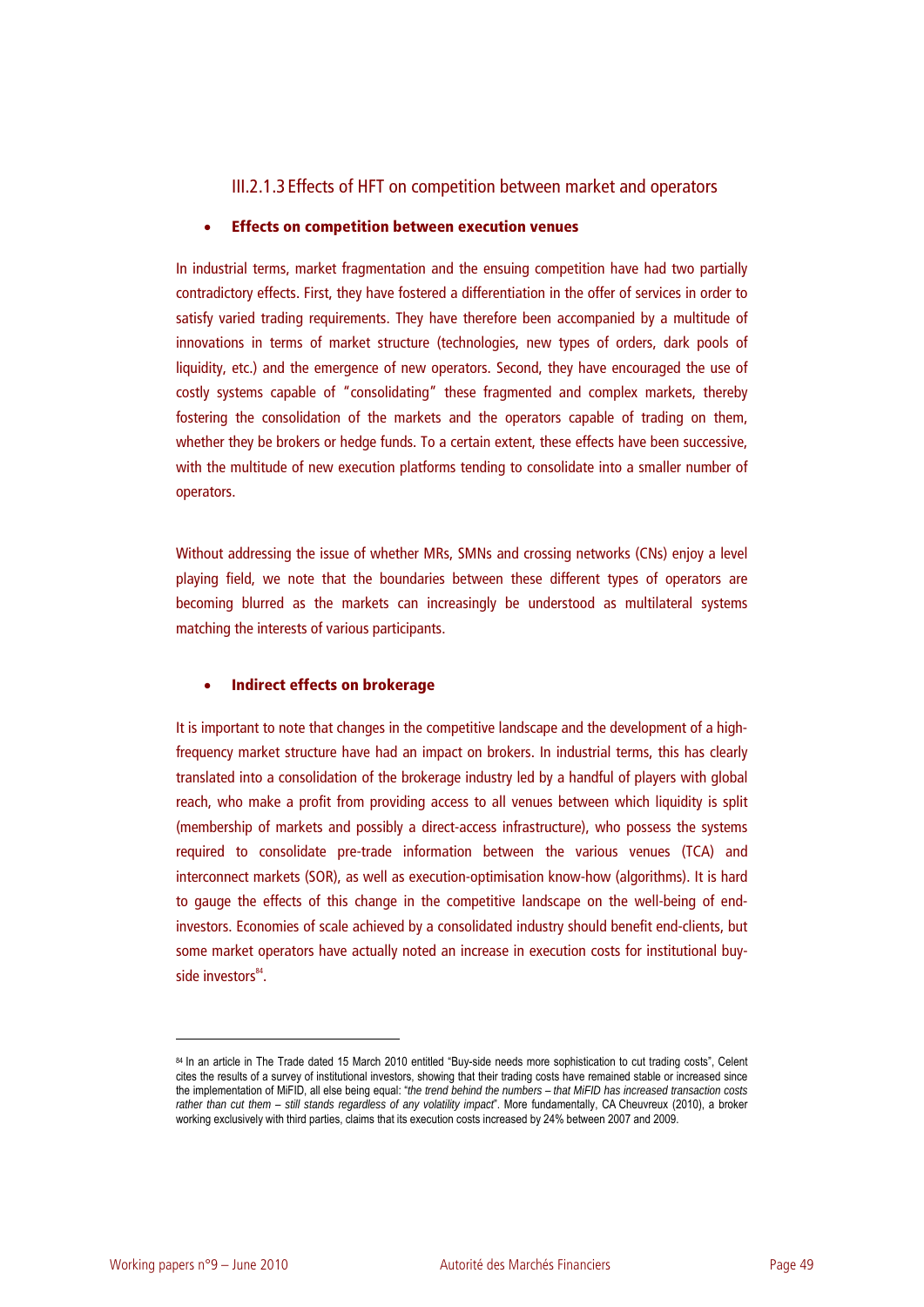## III.2.2 Assessing the effects of HFT on market quality

In terms of algorithmic and high-frequency trading, the academic literature under review tends to concur with that cited above, which fostered the adoption of systems resulting in market fragmentation as a means of promoting competition between trading venues (Reg NMS and MiFID) and reduce transaction costs. Generally speaking, it therefore tends to stress the benefits of adopting automated trading facilities, perceived as a technical progress and, as such, a means of increasing market access. In practical terms, academics only have limited access to pertinent data, and empirical research is faced with the difficulty of identifying order flows attributable to algorithmic trading (AT) and, in turn, the HFT subcategory.

# III.2.2.1The benefits in terms of liquidity still have to be assessed in Europe

Angel, Harris and Spatt (2010) note the improvement in liquidity (in particular a significant fall in realised spreads<sup>85</sup>) in the United States and stress that "*the introduction of computerised trading* systems and high-speed communications networks allowed exchanges, brokers, and dealers to better serve and attract clients. With these innovations, transaction costs dropped substantially over the years, and the market structure changed dramatically". Generally speaking, the academic literature echoes the point of view according to which technology increases competition, integrates markets and reduces transaction costs.

This analysis is based on various theoretical studies (see below)<sup>86</sup> showing that the use of automated trading technologies reduces adverse selection and bolsters liquidity. Hendershott, Jones and Menkveld (2010) confirm this perception in an empirical study of the NYSE in the United States. On the basis of an indicator of the prevalence of algorithmic trading – in this instance the number of messages (new orders, annulations, executions) – they show the positive impact of algorithmic trading on liquidity. More specifically, they establish causality between its development and the increase in liquidity, i.e. a big fall in realised and effective spreads (see Charts 10 and 11). One may nevertheless note that while these findings hold for listed blue chips, the same cannot be said for small caps.

<sup>85</sup> On the basis of securities exchanges' regulatory statistics (see the footnote on 9 for more details on the SEC's rule 605).<br>86 See Biais and Foucault (2010).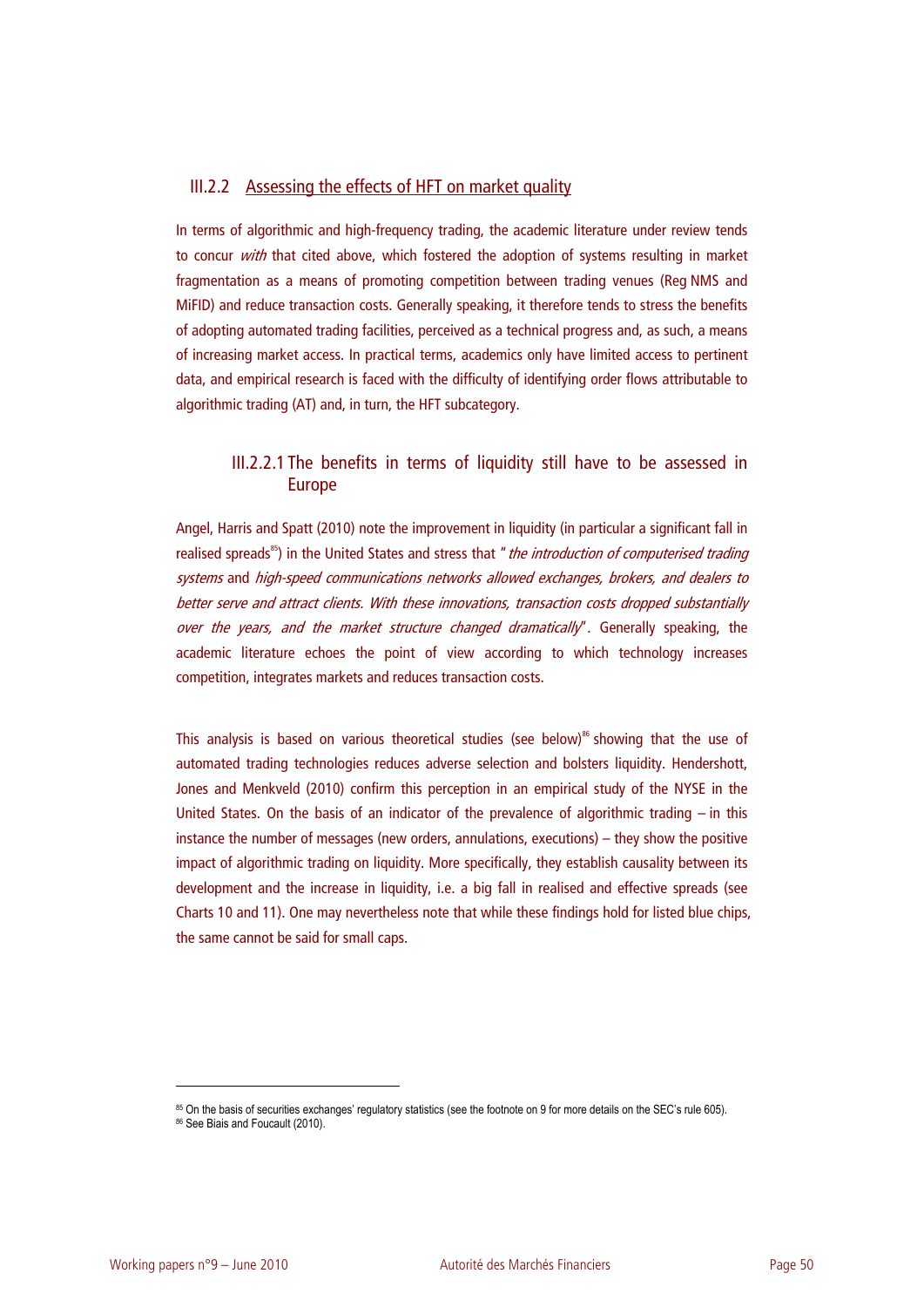

**Chart 10 – Effective spreads on NYSE stocks**  (by market capitalisation quintiles, Q1 representing the largest capitalisations)

Source: Hendershott, Jones and Menkveld (2010) Source: Angel, Harris and Spatt (2010)

**Chart 11 – Effective spreads** (publication by exchanges by virtue of rule 605 of the SEC, in cents)

In the absence of analysis evaluating the impact of the development of algorithmic trading on spreads in Europe over time, we note that liquidity has not increased to the same extent in Europe as it has in America over recent years.

We offer two interpretations. First, liquidity levels were probably not the same at the outset. In the early 2000s, the use of electronic order books was already widespread on European markets, and initial forms of competition between markets had been observed. By contrast, electronic trading was not as well developed in the United States. Decimalisation came relatively late, while open outcry and the privileges of the specialists of the NYSE prevailed until recently. It is therefore probable that the American markets benefited particularly from the competition between markets observed since then, especially since best-execution rules there were favourable to the structures and technologies of modern markets. In fact, if we compare change in effective spreads cited by Gresse (2010b) with those of Hendershott, Jones and Menkveld (2010) in Chart 10, we see that effective spreads on the biggest capitalisations on the NYSE fell from about  $15bp^{87}$  in 2001 to roughly 5bp in 2004, where they remained until 2006. Judging from Chart 11, further falls have apparently been noted since 2009, especially on the NYSE. In Europe, Gresse (2010b) shows that spreads on non-financial CAC 40 stocks narrowed from 4.93bp to 4.14bp between October 2007 and September 2009, and from 7.44bp to 5.91bp on those of the FTSE 100.

<sup>87</sup> The half spreads in the chart need to be doubled to compare them with those of Gresse (2010b).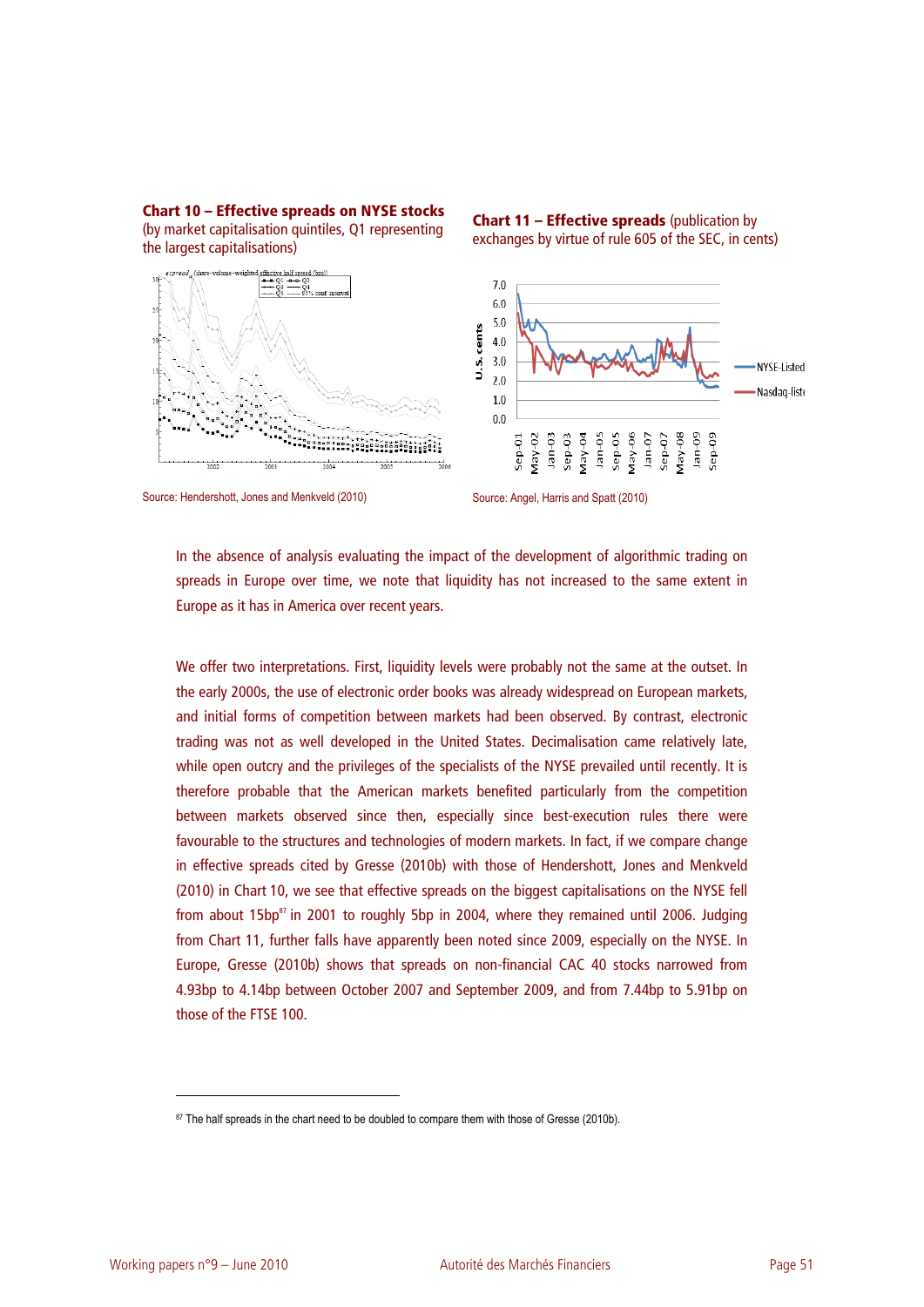Another interpretation is simply that HFT has developed more quickly and taken on greater importance in the United States than in Europe, and has had more beneficial effects on liquidity there. In reality, these two interpretations are potentially complementary: on the one hand, there is more to the development of electronic markets than simply that of HFT; on the other hand, the development of HFT can be linked to the presence of arbitrage opportunities and imperfections in the market structure.

In broad terms, the increase in liquidity attributable to the introduction of competition in the markets comes across as being less material in Europe and, if this is confirmed, could stem from the fact that the benefits flowing from the development of algorithmic trading were less substantial there. However, an assertion of this nature can only be put forward as a hypothesis at this time.

Note lastly that there are limits to the notion of liquidity in a high-frequency environment:

- Hendershott and Riordan (2009) show that classic aggregated liquidity indicators are not necessarily relevant, as the nature of liquidity matters particularly: while algorithmic trading can be seen to consume liquidity – on the Deutsche Börse, demand for liquidity attributable to algorithmic trading accounts for 52% of trading volumes on DAX 30 stocks, while the supply of liquidity related to algorithmic trading accounts for  $50\% -$  it is important to consider that this liquidity is provided when it is most scarce.
- Hasbrouck and Saar (2009) look more specifically, on Nasdaq's Inet platform, at the role of fleeting orders, which are not intended to be executed and are cancelled less than two seconds after they are submitted to the market. They show that the dynamic underlying strategies consist mainly in tracking prices (repositioning orders when transactions stray from the interest expressed to spur their execution) or searching for latent liquidity – i.e. not simply hidden liquidity, but also that of counterparties that actively monitor the market and are ready to process an aggressive order without making an unconditional expression of interest (by submitting an open or hidden order). They deduce from this that fleeting orders are increasingly part of aggressive strategies and that the classic distinction between market making and market taking is less and less pertinent.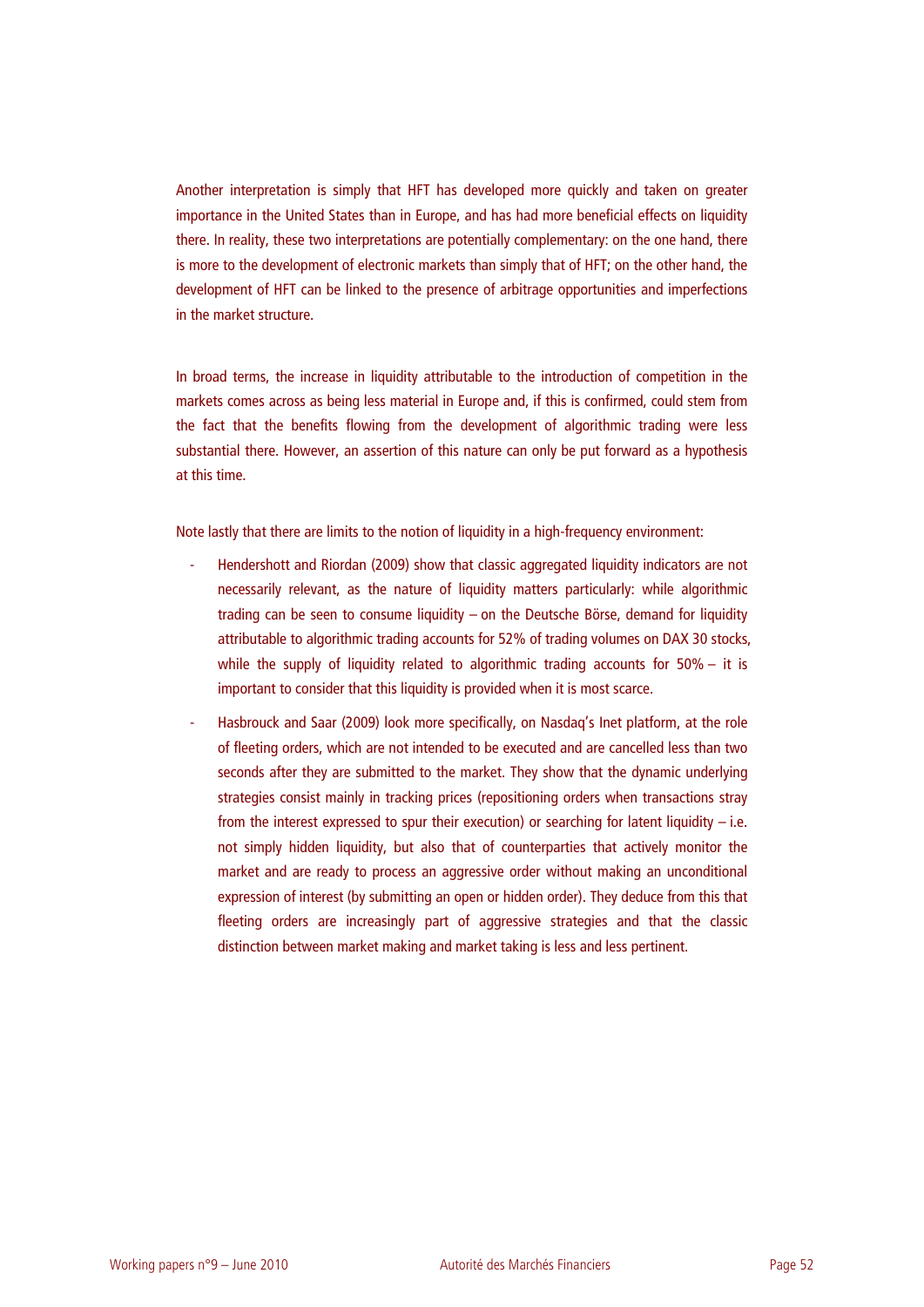## III.2.2.2Benefits in terms of price formation are generally clearer

Academic research clearly shows the benefits of algorithmic trading in the process of price formation. They explain this phenomenon in theoretical terms<sup>88</sup>. Foucault, Roell et Sandas (2003) show that liquidity suppliers who use algorithms and access the market quickly face less adverse selection risk, which has a beneficial effect on liquidity and the efficiency of price formation. Biais and Weill (2009) argue that there is a "cognitive effect", by virtue of which operators only have limited capacity, linked to the cost of monitoring the markets, to assess the relevant information on the value of securities. Bearing in mind that this slows down the process by which the market prices in information, automated trading technologies come across as being particularly useful as a means of improving the price-formation process and absorbing liquidity shocks. Seen from this angle, algorithmic trading increases the benefit of exchanges at multiple levels: it increases liquidity, reinforces resilience to shocks, reduces transient price volatility and bolsters the market's informational efficiency.

Empirically, studies of both Europe and the United States confirm that algorithmic and highfrequency trading have reduced adverse selection and increased the informational content of trading. This conclusion comes across clearly in the study by Hendershott, Jones and Menkveld (2010) on the NYSE in the United States and that of Hendershott and Riordan (2009) on the Deutsche Börse. Hendershott and Riordan<sup>89</sup> note that " liquidity demanders use algorithms to try to identify when a security's price deviates from the efficient price by quickly processing information contained in order flow and price movements in that security and other securities across markets. Liquidity suppliers must follow a similar strategy to avoid being picked off. Institutional investors also utilise AT to trade large quantities gradually over time, thereby minimising market impact and implementation costs". All things considered, they conclude, "AT consumes liquidity when it is cheap and supplies liquidity when it is expensive. AT contributes more to the efficient price by placing more efficient quotes and AT demanding liquidity to move the prices towards the efficient price".

In a similar vein, Chaboud, Chiquoine, Hjalmarsson and Vega (2010) show that, contrary to perceived wisdom, HFT does not increase volatility observed on a daily basis, that it increases the supply of liquidity in the hour following the release of macroeconomic data, concluding that "the rapid growth of algorithmic trading has not come at the cost of lower market quality".

<sup>88</sup> See Biais and Foucault (2010).

<sup>89</sup> Note that the contribution to price formation is assessed here on the basis of the Hasbrouck model, as described in the first part of this study, and as such accepts the efficient market hypothesis.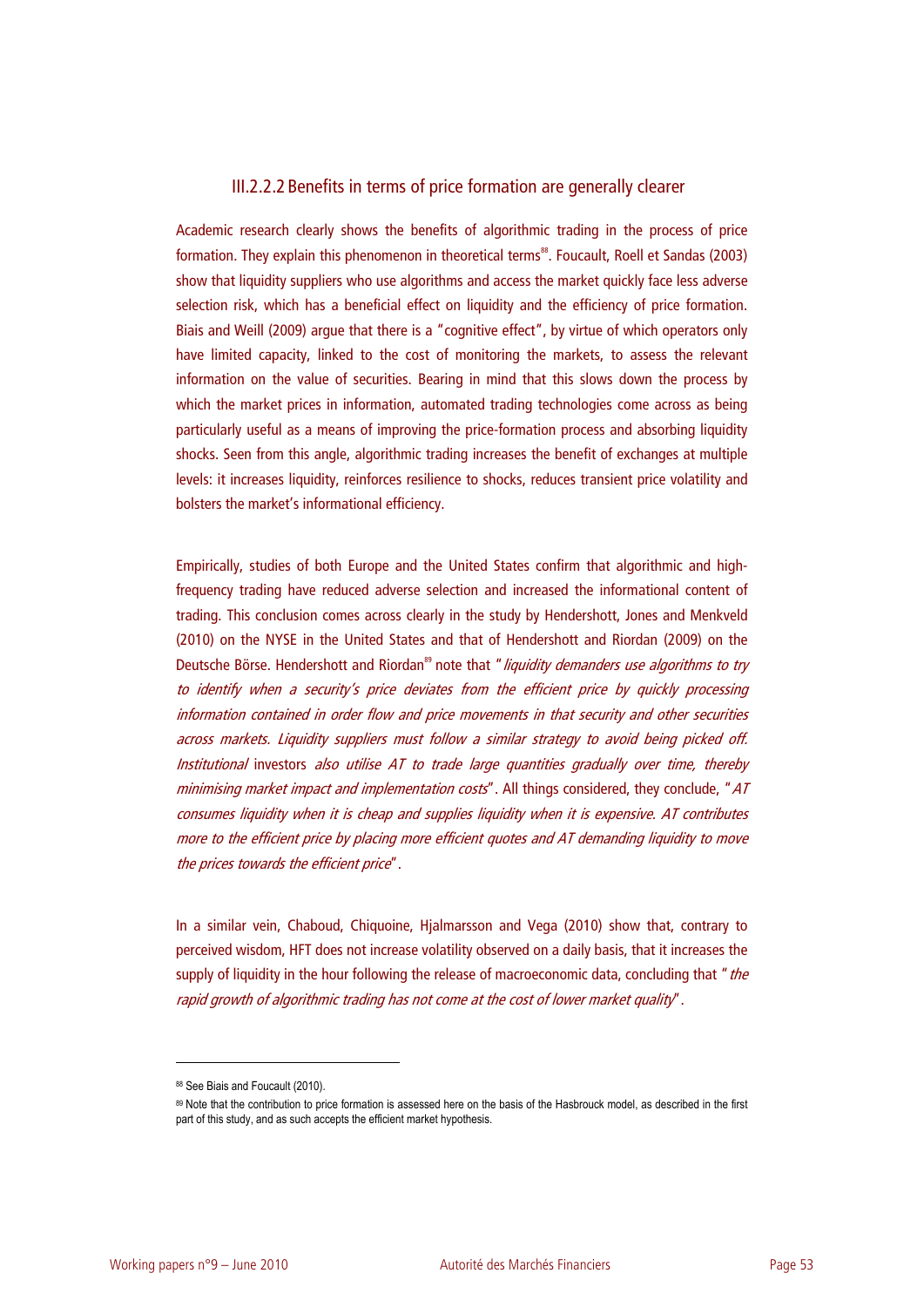We still need, however, to establish more precisely which of the benefits of algorithmic trading on price formation is more specifically attributable to high-frequency trading.

## III.2.2.3Open questions on the effects in terms of collective well-being

In this context, there would appear to be two main questions in terms of the effects of algorithmic and high-frequency trading on well-being: questions on the capacity of HFT operators to exploit informational advantages to the detriment of collective well-being and questions on the short-term dynamics created by the new high-frequency market structure.

### • **The effects of algorithmic trading in terms of well-being can be ambivalent**

CA Cheuvreux (2010b) notes that informational thresholds transform, for most operators, execution into a probabilistic exercise: the frequency with which orders are renewed is such that in most cases the state of the order book at the time when an order arrives in the market differs from that when the order was actually sent to the market.





\* Legend: the dots above the horizontal line designate the frequency with which the order book is renewed so that an operator located 2 ms from the order book can only utilise pre-trade information on a probabilistic basis. Source: CA Cheuvreux (2010b).

Hendershott, Jones and Menkveld (2010) note that, on the NYSE, in contrast with effective spreads, realised spreads do not narrow when algorithmic trading is practised: " Surprisingly, we find that algorithmic trading increases realised spreads and other measures of liquidity supplier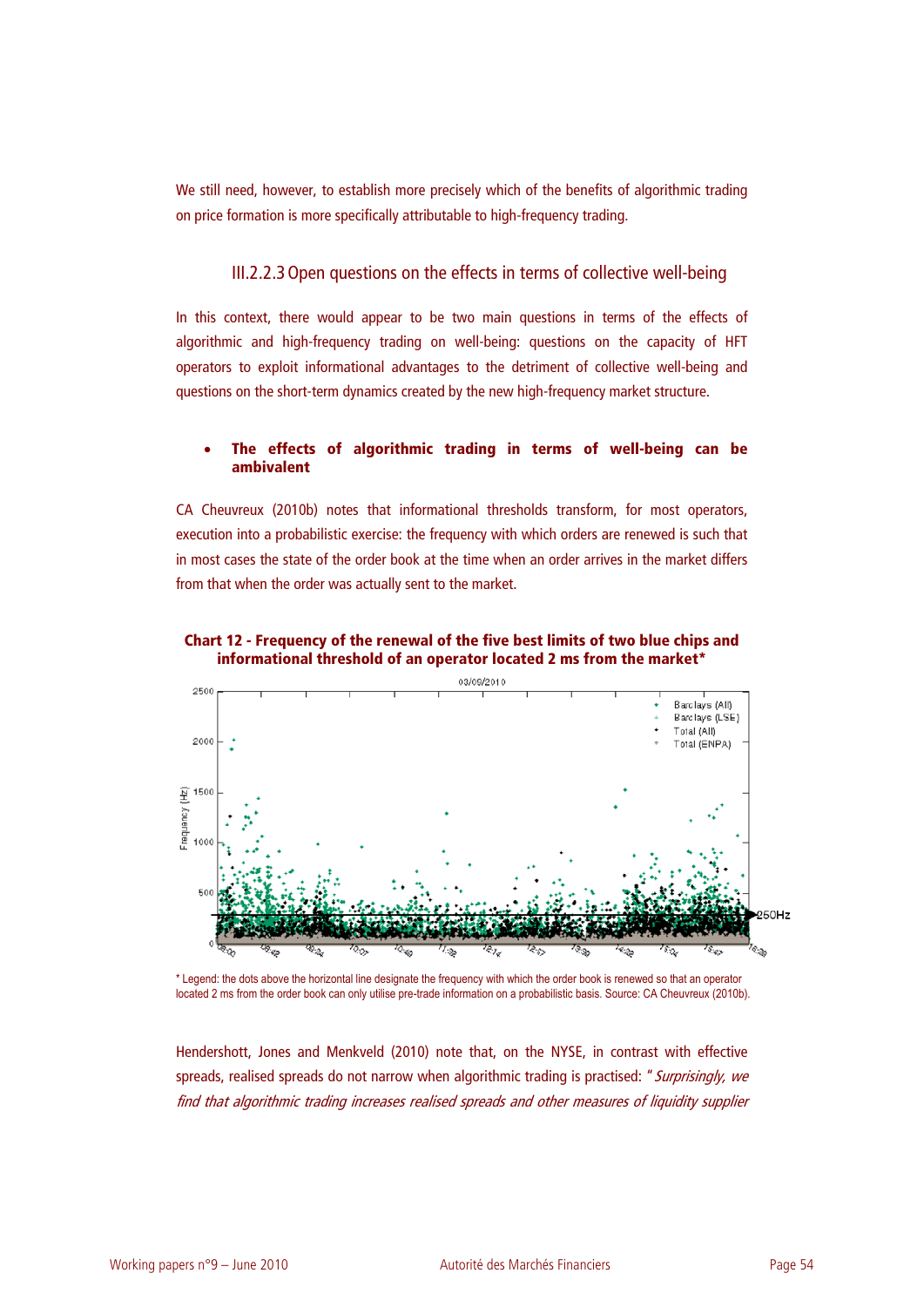revenues. This is surprising because […] we thought that […] algorithmic liquidity suppliers were low-cost providers who suddenly became better able to compete with the specialist and the floor […] thereby improving overall liquidity by reducing aggregate liquidity provider revenues. Instead, it appears that liquidity providers in aggregate were able to capture some of the surplus created […]". "To put it starkly, in a world without algorithms, liquidity supplier revenues depend on the degree of competition between liquidity supplier humans. In a world with algorithms, liquidity supplier revenues depend on the degree of competition between algorithms. Our results suggest that, at least immediately [...], there was less competition between the best algorithms, perhaps because new algorithms require considerable investment and time-tobuild." In other words, HFT could benefit from a competitive rent stemming from their technological advantage.

Jovanovic and Menkveld (2010) demonstrate empirically using Euronext and Chi-x data, that the "middlemen" (meaning market making proprietary traders) have informational advantages over average *investors* and that they exploit them effectively by reacting more quickly to market information – and in the right direction. The impact in terms of well-being stems from two antagonistic effects: while adverse selection is initially high, HFT reduces its importance (which has a positive effect on volumes processed and liquidity). By contrast, if adverse selection is initially low (or non-existing, if no operators have an informational advantage), the arrival of HFT can create a phenomenon of adverse selection and reduce collective well-being (which has a negative impact on volumes processed and liquidity). The empirical findings are not conclusive, as the participation of HFT comes with both an increase in liquidity (reduction in quoted spreads) and a reduction in trading volumes.

#### • **Short-term dynamics still need to be analysed**

- "High-frequency" liquidity cycles are generally noted by empirical literature on the equity markets.<sup>9091</sup> Different theories have been devised to explain them. Foucault, Kadan and Kandel (2009) put forward a model that ascribes the responsibility for such fluctuations to the asymmetry *between* market-monitoring costs borne by suppliers and consumers of liquidity and in maker-taker pricing. Again factoring in market-monitoring costs, Biais and Weill (2009) study the capacity of limit orders to absorb transient liquidity shocks and describe the ensuing cyclical fluctuations:

<sup>90</sup> On this point, Foucault, Kadan and Kandel (2009) cite Biais, Hillion and Spatt (1995), Coopejans, Domowitz and Madhavan (2003), Degryse, De Jong and Van Rvenswaaij, Wuyts (2005) and Large (2007).

<sup>91</sup> Note too that Chaboud, Chiquoine, Hjalmarsson and Vega (2010) show that HFT increases the intraday correlation between trades in the currency markets as well. Among possible explanations, they note that the "*algorithmic strategies used in the market are not as diverse as those used by non-algorithmic traders" and that "many institutions use similar algorithms*".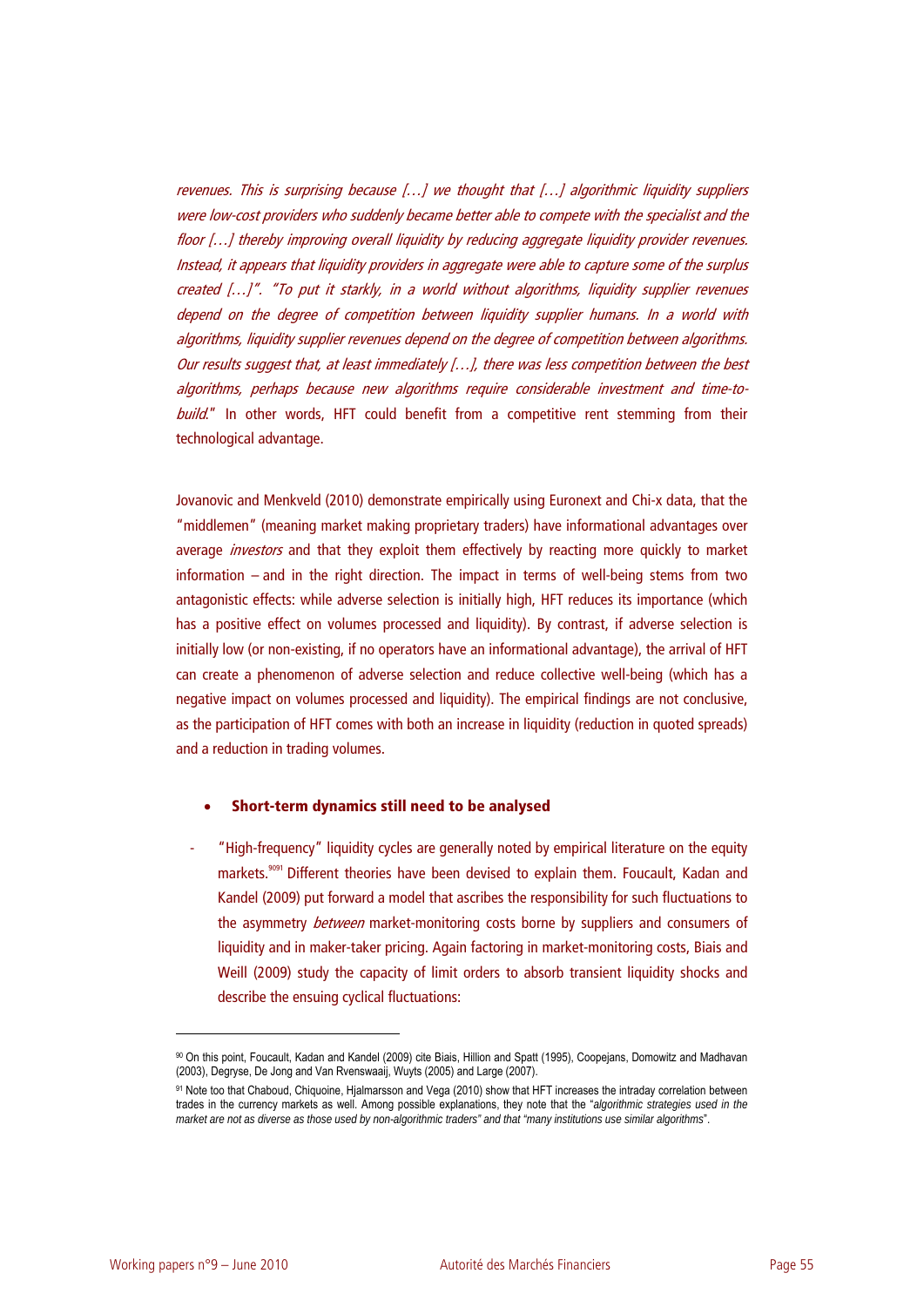"After a liquidity shock, there are two phases. First, there is a 'buyers' market', in which the flow of sell orders exceeds the flow of buy orders and trades hit the bid quote. During that phase, the bid-ask spread is initially high, but progressively tightens, while in parallel, the depth in the order book builds up. Second, there is a 'sellers' market' in which the flow of buy orders exceeds the flow of buy orders, and trades hit the ask side of the order book. The dynamics generated by our model match the stylised facts on order books, with clustering of activity at the best quotes, undercutting, and serial correlation in order types.

Our model also sheds light on the consequences of the increased computerisation of markets and the growth of algorithmic trading. Our analysis implies that these changes imply an increase in trading volume and an even stronger increase in message traffic, corresponding to frequent cancellations and modifications. These results also corroborate empirical evidence."

These models accordingly describe how HFT fits in with market dynamics and explain its prevalence. However, analysis of how HFT impacts classically observed cyclical fluctuations is still only in its early stages. Does it play a destabilising role by amplifying liquidity shocks? Or does it help absorb them? These two possibilities are not mutually exclusive, assuming that they come into play successively, or, in other words, that market-making strategies alternate with directional strategies. In this case, it would be worthwhile, from a regulatory angle, to question the capacity of operators, and particularly HFT operators, to provoke these fluctuations (not necessarily intentionally), and to gain from them.

Whatever the answer, market movements observed over recent years (especially in the second week of August 2007 and, more recently, on 6 May 2010 in the United States) throw these shortterm dynamics in the equity markets under a new light.<sup>92</sup> They highlight in particular the news of Khandani and Lo (2007), who, on the basis of an analysis of fluctuations observed in August 2007, note an increase in risks (described as systemic) stemming, on the one hand, from the interconnection between markets and, on the other hand, from the role played by market makers. In other words, the effects of deleveraging linked to the subprime crisis on the long/short equity strategies of some hedge funds were compounded by a sudden withdrawal of liquidity suppliers. The "Preliminary findings regarding the market events of 6 May 2010" of the SEC and the CFTC reiterate similar questions on market interconnections (namely between ETFs and futures markets and those of the underlying equities) and the role of market makers.

<sup>92</sup> On the detail of the events of 6 May 2010, see the SEC-CFTC "Preliminary Findings Regarding the Market Events of 6 May 2010", dated 18 May 2010.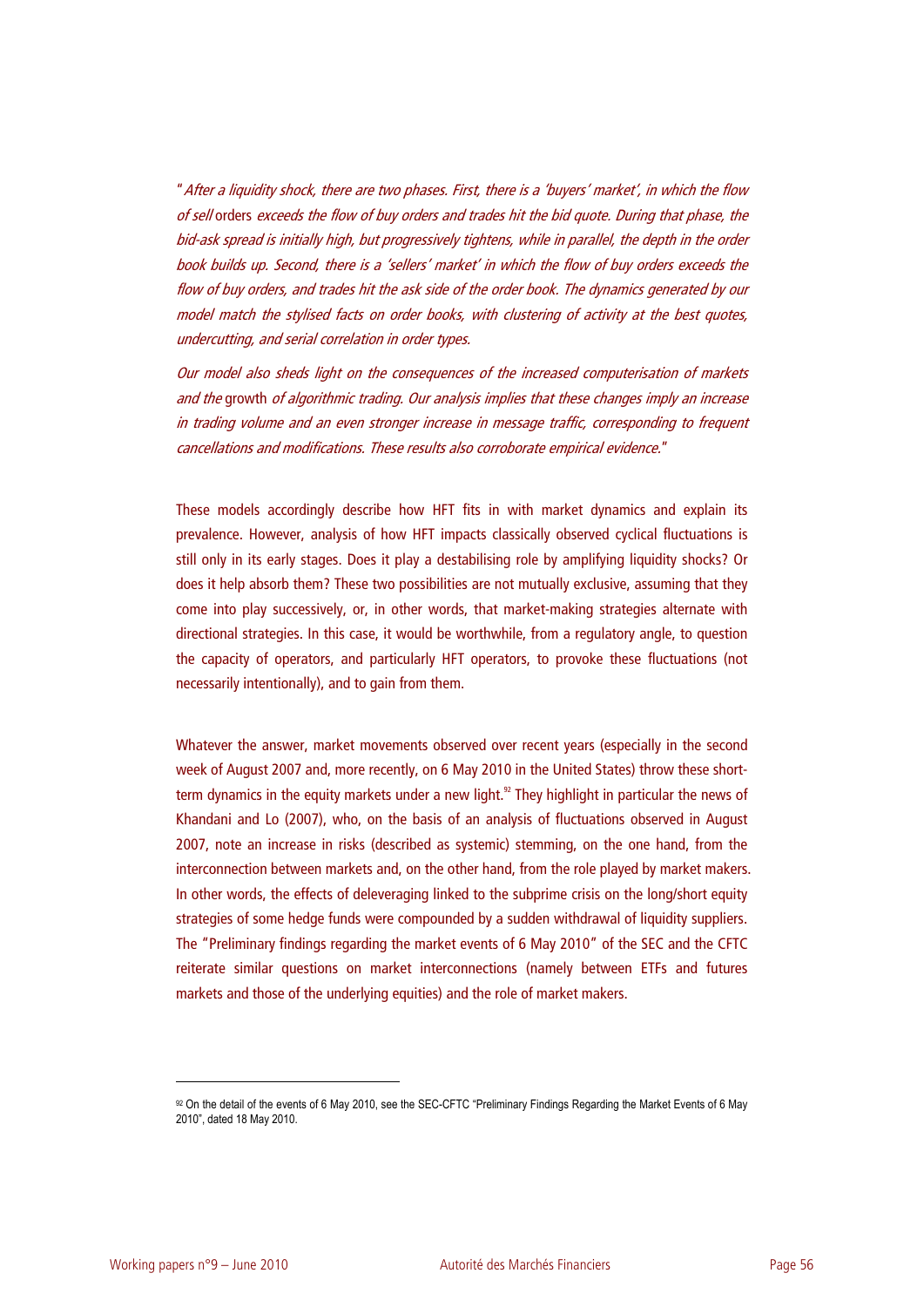# **IV. RISKS TO FINANCIAL REGULATION INCURRED BY NEW MARKET STRUCTURES**

New market structures carry new types of regulatory risk. Four main risks have been identified here. Better controlling such risks will, in all cases, require more detailed observation and a reduction in the factors of analytic complexity that characterise them. From a more operational point of view and for the regulator's future use, this section will raise certain questions deemed important in highlighting outstanding issues and research needs.

# **IV.1.Risks to market quality and financial system efficiency**

## IV.1.1 Market quality has not worsened, but requires more in-depth analysis

As we saw previously, academic research has made an especially valuable contribution to analysing liquidity and market quality.

To sum up, normal liquidity indicators suggest that market quality has not worsened significantly on fragmented markets. On the whole, liquidity has increased significantly in the United States, while the trend is less clear in Europe. Perceptions also depend rather closely on the indicators considered. They are generally clearer in quoted spreads than in effective spreads. The trend realised spreads observed by Hendershott, Menkveld and Jones (2010) on the NYSE is counterintuitive. Observing market depth only at "best limits" probably makes less sense for highfrequency trading on markets on which the average tick and transaction size have dropped (see Gresse, (2010b)). More fundamentally, Hasbrouck and Saar (2009), as well as, potentially, O'Hara (2010), suggest that the traditional distinction between liquidity making and liquidity taking be revisited, given that limit orders generated with high frequency are not necessarily intended to be executed.

In this literature, the liquidity benefits of fragmentation are mirrored in the price discovery benefits of trading algorithms and high-frequency technologies (see 3.2.2.2 above). Counterintuitively, cyclical, short-term fluctuations (considered as "natural" liquidity cycles) and the increase in very short-term volatility (inevitable when the frequency of transactions increases) have not been found to harm market quality. These short-term dynamics are however subject to further study. On the whole, analyses – empirical ones in particular – of HFT's effects on liquidity,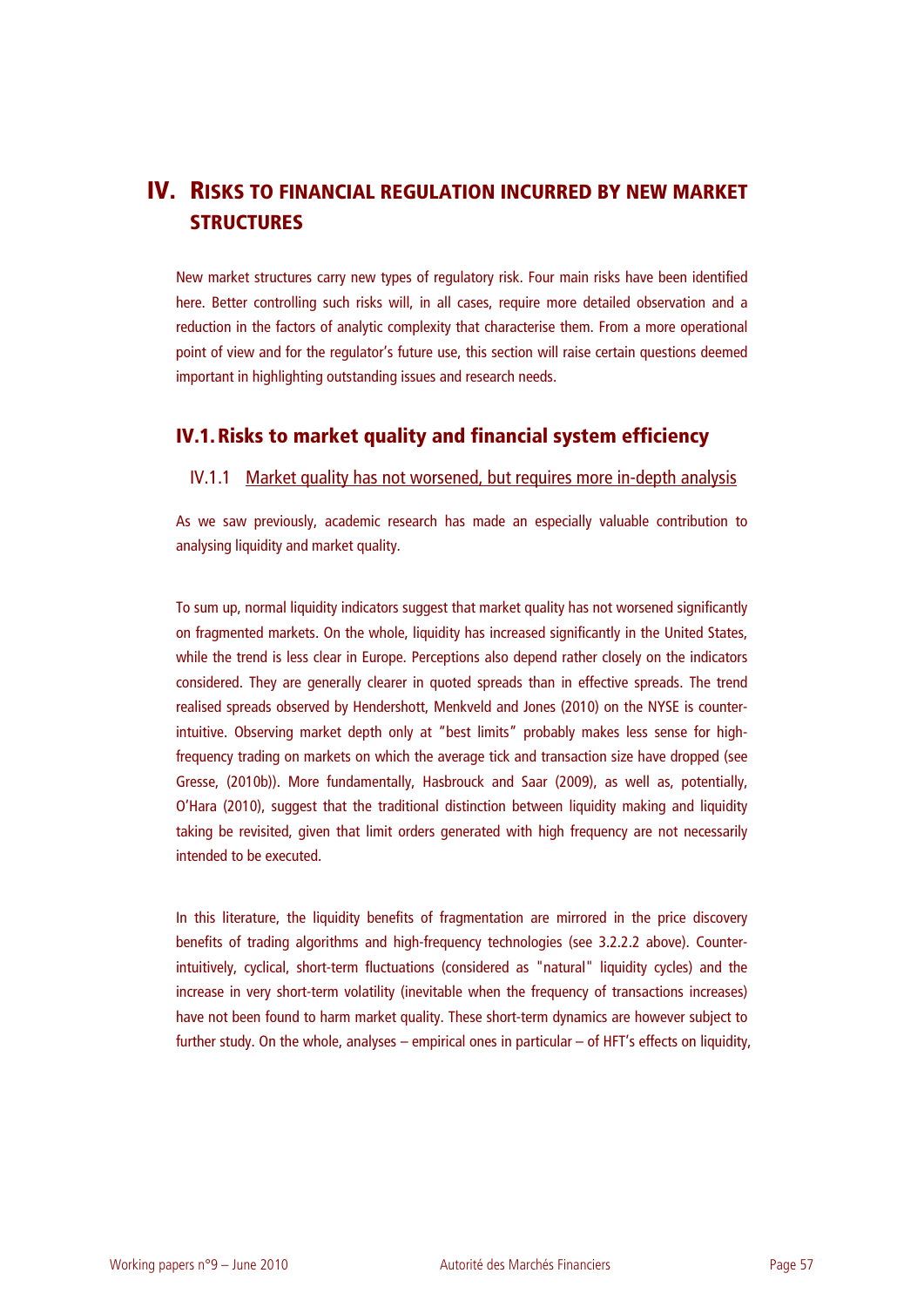and of its prevalence in the long-run, in a field in which relevant data are costly and even regulators do not possess a complete picture, remain scarce<sup>93</sup>.

## IV.1.2 Organising fragmentation requires specific rules

## • **Rules on demarcating the competitive landscape and market structure innovations**

Financial markets, and secondary equity markets in particular, render a public service, in particular by helping discover prices that are then broadly disseminated to all economic actors. MiFID has had the effect of fragmenting markets, in order to organise competition between execution venues. It is now worth looking at the demarcations of the competitive landscape.

As has been amply demonstrated in the microstructure literature, this issue is best addressed by observing the factors in this area that are closely linked to the specificities of market structures. The question is therefore to what extent the market structures involved should be considered to be public goods or, on the contrary, as mere parameters of competition. Of particular interest are the restrictions that should be set:

#### o **on market opacity**

In a context in which opacity (understood as the lack of pre-trade transparency) on trades raises fears over public price discovery and liquidity (see Hendershott (2010)), it is necessary, first of all, to measure its extent statistically (in its various forms) and its trend over time $^{94}$ . In addition to obstacles involving the availability of information and statistical methodologies, estimating the extent of opacity is also an analytical challenge, given the large number and complexity of structures that make it possible to conceal all or part of the expressed interests and strategies for dynamically managing public displays of interests.

As such opacity is increasing, its impacts are worth examining. This is an analytical challenge, given that the benefits of some opacity must be weighed against its undesirable effects on liquidity and price discovery (see 2.2, above).

<sup>93</sup> Additional information requests from the SEC (see footnote 50) could help change this state of affairs in the United States.

<sup>94</sup> Bloomberg News; *Investment Banks to Report European Dark-Pool Trades*, of 24 May 2010 seems to suggest a shift in declaring transactions on banks' crossing networks. This shift should make it possible to better analyse the effects of opacity on the market as a whole.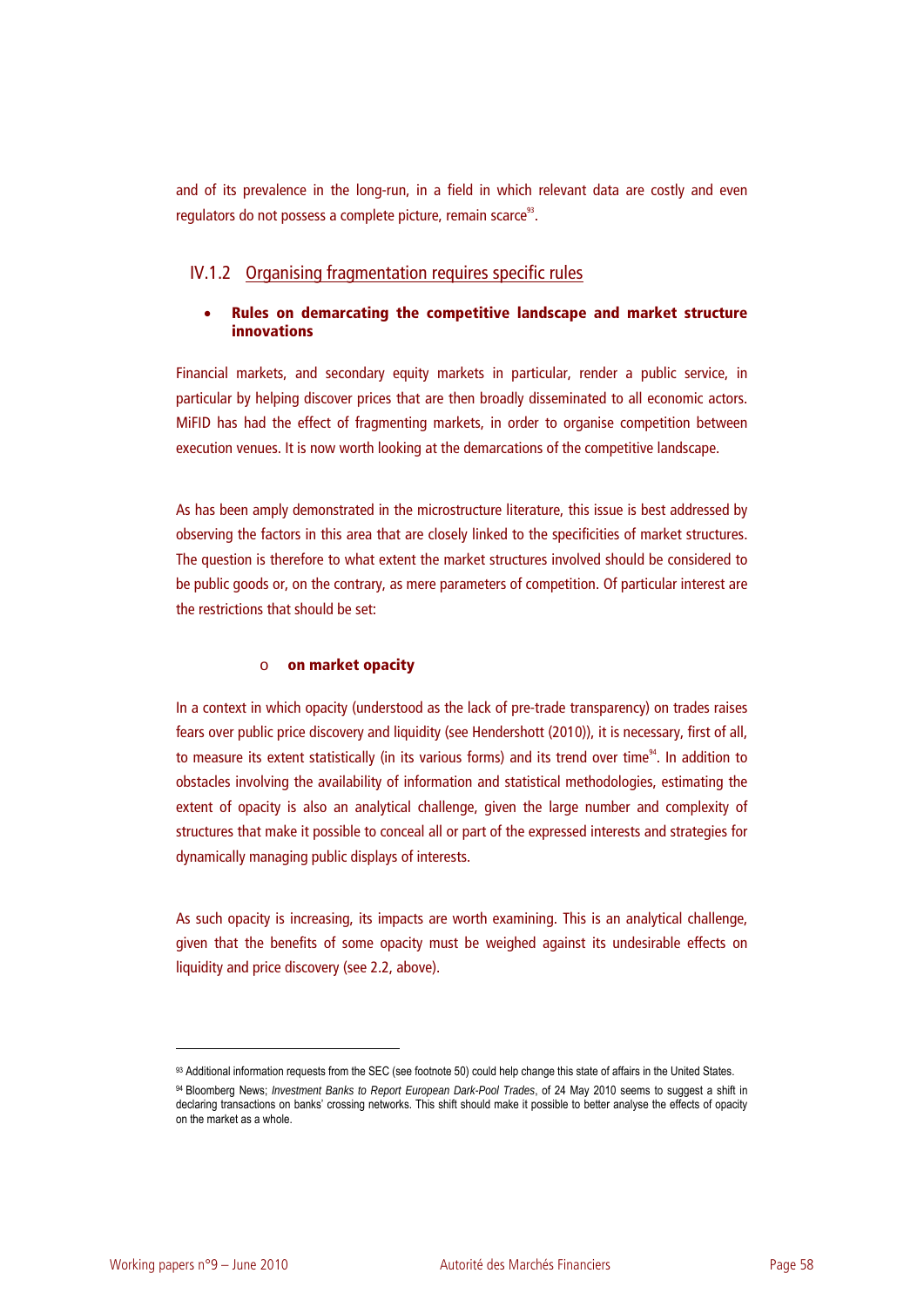When examined more closely, innovation generates major challenges. O'Hara (2010)<sup>95</sup> underlines this by asking "What is a quote?", and investigates the meaningfulness of market participants announcing their interests. The author approaches the issue from two points of view: 1) what restrictions should be placed on innovation in types of orders meant to limit divulgation of information to the market?; and 2) conversely, how should we interpret orders that are visible and executable but that are cancelled so fast that they have almost no chance, in practice, of producing a transaction (artificial quotes, or "stealth orders" as they are called by the AMF)? Another issue is the meaningfulness of automated multilateral comparison of orders when they contain certain expressions of interest for a private circle of potential counterparties, such as the indications of interest (IOIs) in some dark pools. Given that such automated comparisons no longer carry an obligation to announce orders publicly, where is the border between a bilateral over-the-counter trade and a public market?

#### o **on order pricing**

Any limits to be set on free pricing of orders by the markets and pricing structure (asymmetries depending on the type of participant). Foucault and Colliard (2010) note – while not fundamentally questioning the market benefits of competition between trading venues – that excessively low explicit trading commissions can be a source of concern. The reason for this is that the lower costs generated by competition between markets can, in some cases, promote strategic behaviour by investors that is likely to reduce transaction volumes and lead to an inefficient allocation of their roles. Accordingly, in some particular cases, reduction in explicit trading costs can result in sub-optimal equilibrium levels in terms of collective welfare.

Asymmetric pricing of orders can lead to undesirable effects, as noted by Angel, Harris and Spatt (2010): "The distortions arise because orders are priced on different bases in different markets. The problem is large and growing larger as bid-ask spreads and commissions decrease. It has distorted order routing decisions, aggravated agency problems among brokers and their clients, unlevelled the playing field among dealers and exchange trading systems, produced fraudulent trades, and produced quoted spreads that do not represent actual trading costs." US best execution rules that are not calculated "cum fees" probably exacerbate these perverse effects. However, their presence must not be underplayed in Europe, where the authors' recommendation: "that the [financial regulator] requires that all brokers pass through the fees and liquidity rebates to their clients" could also be applied.

<sup>95</sup> Maureen O'Hara is a Professor of finance at Cornell University, Ithaca, NY, and also a member of the ITG board of directors.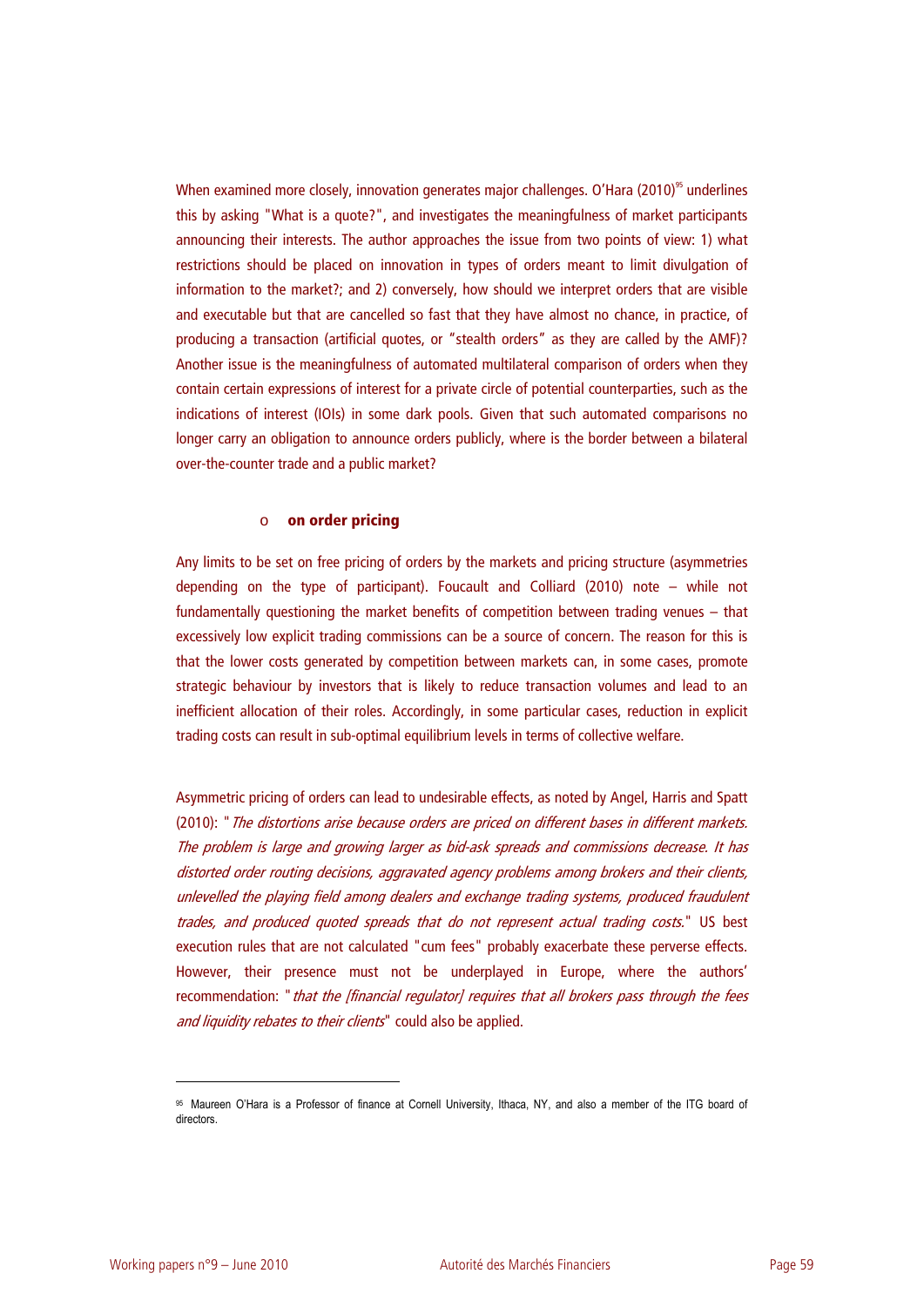#### o **on setting price ticks**

The comparison made by CA Cheuvreux (2009) between NYSE Euronext and the LSE found a "spatial atomisation" of liquidity after a reduction in price ticks<sup>96</sup>, and its effects are worth looking into.

Ample research has found benefits to liquidity when price ticks are reduced (i.e. not constrained on the downside, as appears to be the case on the LSE (see chart)). At first, this resulted from the work of Christie, Harris and Schultz (1994), who found evidence of collusion by Nasdaq market makers<sup>97</sup> (back then, they only traded on price ticks of  $\frac{1}{4}$  dollars!). Reducing price ticks clearly reduces the minimum spread possible between the best bid and ask prices (the minimum theoretical spread), and competition clearly requires the possibility of improving on existing prices. However, the liquidity benefits of reducing price ticks can be contested on some grounds. Based on a study on the effects of reducing price ticks at Euronext Paris in 2001, Bourghelle and Declerck (2002) denounce the negative impacts of such tick size reduction on transparency<sup>98</sup>. Intuitively, in the recent context, it seems that, beyond a certain threshold $^{99}$ , reducing price ticks provides material benefits only for a few high-frequency traders able to make large numbers of low-profit transactions, whereas it incurs a significant collective cost from the resulting increase in the number of stealth orders, as well as new possibilities for manipulation. CA Cheuvreux (2009) thus suggested: "Automatically, a coercive tick size increases the weighting of passive orders and limits small orders aimed at manipulating the market. Furthermore, as the order book density is higher, the amount needed to deform the order book is higher. This results in higher risk and thus a higher investment".

<sup>96</sup> Note that competition in price ticks is a European phenomenon. In the United States regulations require higher price ticks than those that were set by the market.

<sup>97</sup> See Christie, Harris and Schultz (1994), and Christie and Schultz (1994).

<sup>98 &</sup>quot;*It appears that a new pricing grid does not necessarily lead to change execution costs but it changes the level of transparency in the liquidity supply*".

<sup>99</sup> In the absence of regulatory restrictions, the industry (led by FESE) last July agreed to recognise two "tick size schedules" meant to break off the tick war mentioned by CA Cheuvreux (2010). For some stocks, these harmonisation tables allow price ticks of one thousandth of a cent.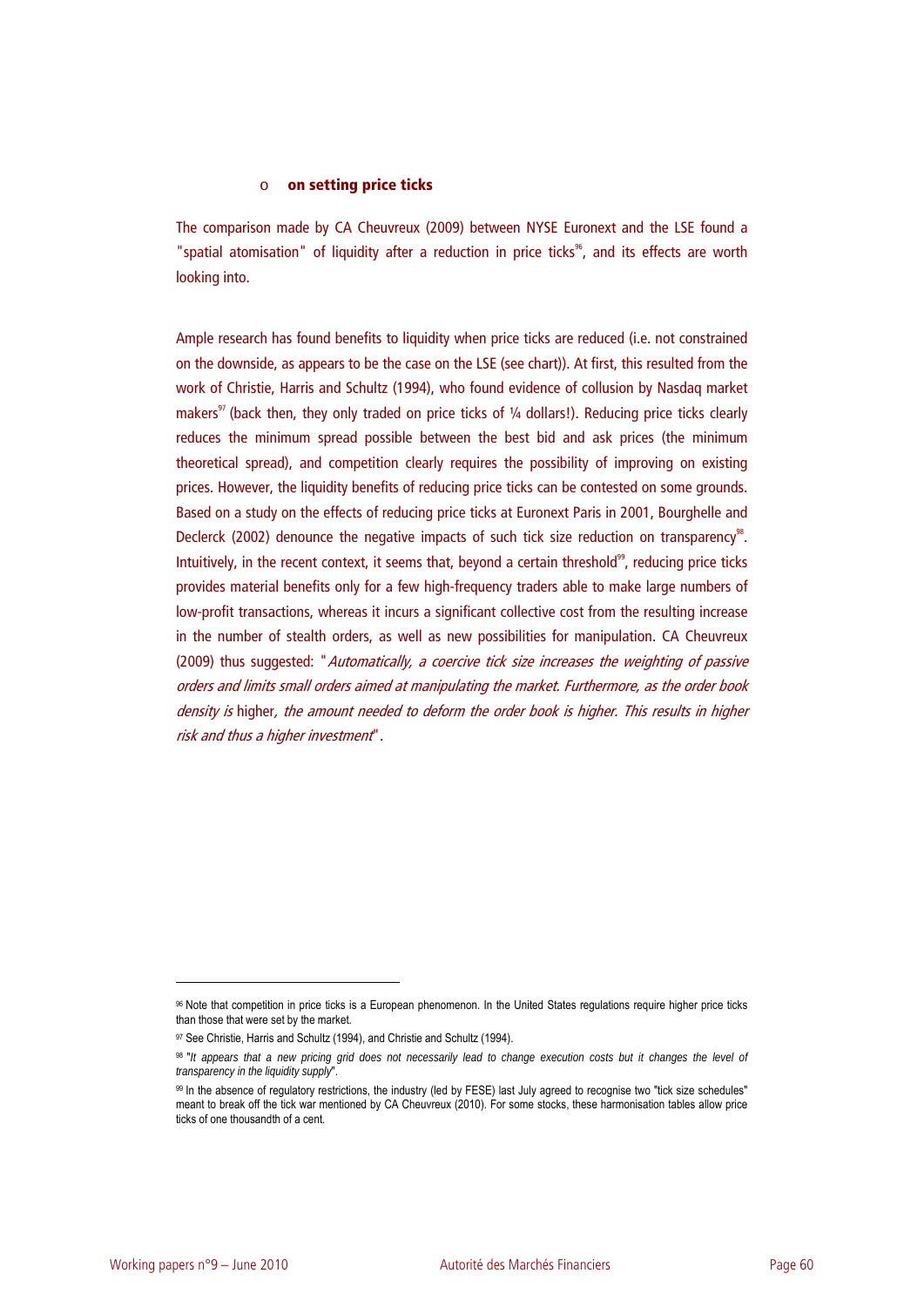### **Chart 13 - Relation between volume-weighted average spread** (VWAS, in %) **and volume-weighted average price** (VWAP)



Note: Each point shows the relation between the volume-weighted average price of a share during a trading session (VWAP, x axis) and its actual spread (VWAS, y axis); moreover, the density of the red depends on the volumes traded. Each point therefore depicts three indicators per security during for a given trading day. The actual spread (between a transaction price and the mid-price of the spread prevailing at the time of execution) and relative spread (relative to the mid-point of this spread), expressed in basis points (bp) can therefore not be below the relative price ticks (ticks relative to price), which is depicted by a black line. Price ticks depend on the share's price (hence the "skips" in this line). Naturally, the relative tick decreases as a function of price, hence the slopes between two skips. Source: Crédit Agricole Cheuvreux Quantitative Research.

#### • **on binding best execution rules**

Academic research into microstructures notes that, while fragmentation is very favourable to competition between trading venues, its benefits nonetheless depend on market participants' incentives to consolidate markets. According to O'Hara and Ye (2009), and Foucault (2010a), setting best-execution rules probably makes a big contribution to the impact on market liquidity of Reg NMS in the US and MiFID in Europe.

Expansion in HFT has had the indirect effect of promoting a concentration of market intermediation by participants who have sufficient critical mass to make the most of their rapid access to all relevant markets and technical trading and execution systems (algorithms). Few studies have been done on the impact of competition between trading venues on financial intermediation. Moreover, the extent and structure of OTC equity markets has been little explored.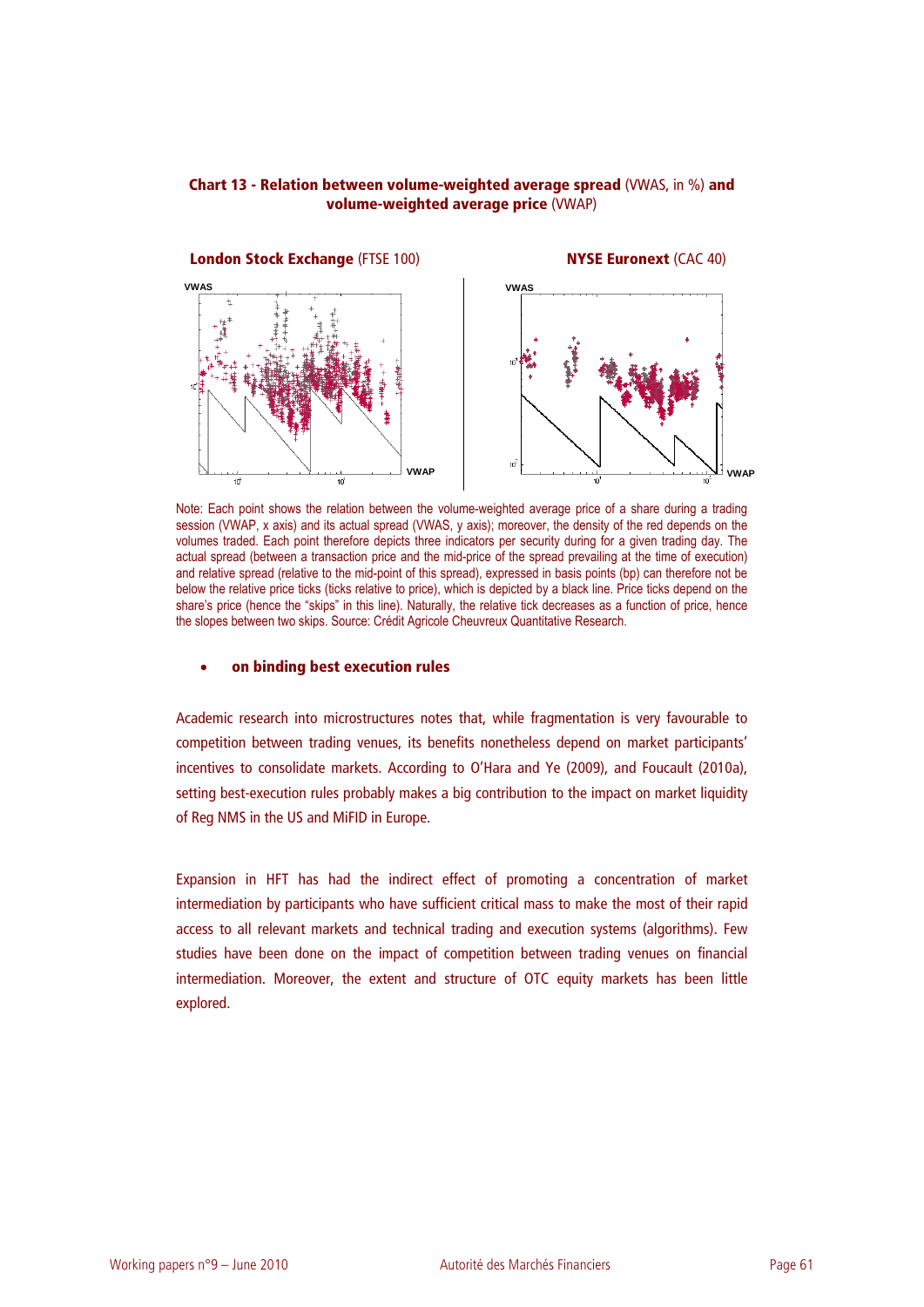# **IV.2. Risks to fair access**

Academic research possesses tools for analysing the effects of shifts in market structure on the welfare of various market participants. In a teaching model based on the distinction between high-frequency traders and "low-frequency participants", Biais and Foucault (2010) find that market equilibriums could exist that do not enhance collective welfare. Accordingly, they propose a game theory model combining the possibilities of adverse selection phenomena that are unfavourable to low-frequency investors and the possible occurrence of exceptional, systemic-type liquidity shocks. On these bases, they show that (Nash/prisoner's dilemma) inefficient market equilibria are possible in which the expansion in algorithmic trading does not fully serve collective welfare. In such cases, the use of algorithms by some leads other market participants to do likewise even though this is not collectively optimal in terms of welfare. Theoretical work and above all empirical work remains to be done in this area.

More precisely, in a high-frequency market context, a number of factors seem likely to favour the emergence of adverse selection phenomena and thus raise issues on how "low-frequency" participants are to participate in the market (even more important when they possess information relevant to the fundamental value of securities).

Two main types of issues are identified here:

- Issues over access by various participants notably institutional (or retail) investors to techniques used for HFT proprietary trading and their ability to fully benefit from competition between these participants. Despite arguments developed by Rosenblatt (2009) and Kearns, Kulesza, Nevmyvaka (2010) to alleviate media fears in this area, the social cost of the intermediation services indirectly rendered by HFT participants remains to be evaluated, and their profitability is a closely guarded secret. More precisely, given its importance for market structure, identifying factors in HFT profitability is important for those who want to anticipate its medium-term future.
- Issues of asymmetries of information that are likely to benefit market intermediaries. On the demand side, it is worth asking how able clients of intermediaries are of judging the quality of executions by their brokers (and, where applicable, the quality of algorithms used)<sup>100</sup>. This is obviously due to the cost of such an evaluation and of the high-frequency

<sup>100</sup> According to an article in the New York Times of 24 July 2009, entitled "Stock Traders Find Speed Pays, in Milliseconds: "*You want to encourage innovation, and you want to reward companies that have invested in technology and ideas that make the markets more efficient," said Andrew M. Brooks, head of United States equity trading at T. Rowe Price, a mutual fund and investment company that often competes with and uses high-frequency techniques. "But we're moving toward a two-tiered marketplace of the high-frequency arbitrage guys, and everyone else. People want to know they have a legitimate shot at getting a fair deal. Otherwise, the markets lose their integrity*."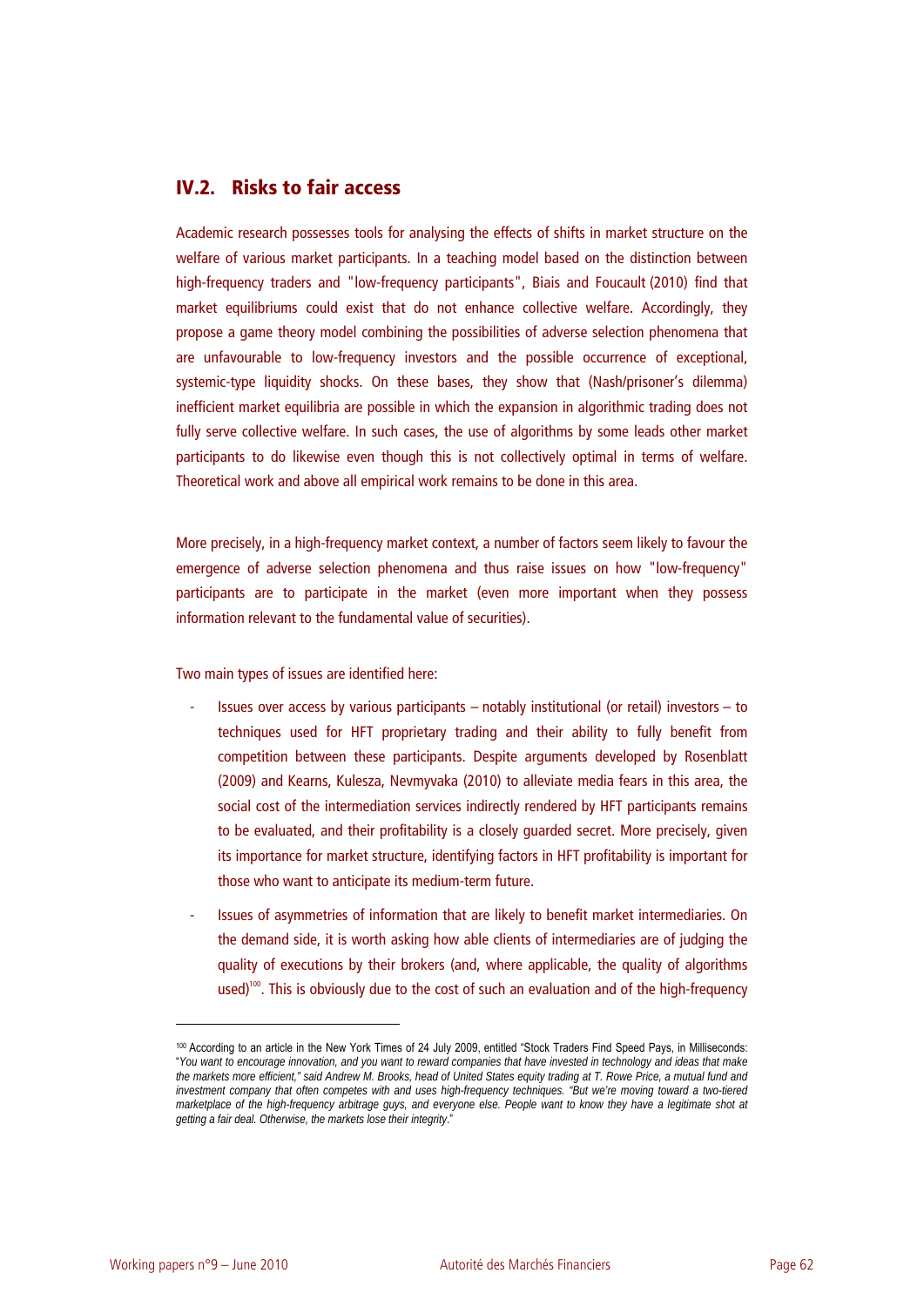data needed. But in a context in which the factors in opacity in order flows continue to increase and in which pre-trade information must now be used probabilistically (see Cheuvreux (2010)), this also raises fundamental and theoretical questions on which evaluation standards are relevant. Regarding the offer of intermediation services, this issue in fact involves the management of conflicts of interest that may arise between intermediaries' proprietary and third-party trading activities.

Menkveld, Sarkar, van der Wel (2009), for example, show that bond market intermediaries possess informational advantages that they exploit for their own account<sup>101</sup>. It remains to be seen whether a parallel exists on equity markets, and if so, how great the resulting social cost is. We might add that this point is not merely theoretical and has potentially very concrete implications in regulating market access techniques, pre-trade transparency and, beyond that, best execution obligations.

# **IV.3. Risks to operational resiliency of equity markets**

The goal here is, on the one hand, to identify the nature of extreme risks to equity markets and their potentially systemic nature, and, on the other, to evaluate the capacity to control them and the practical means of doing so. Where risks can be managed, it is necessary to measure the cost of managing them. The events of 6 May 2010, have led to a re-evaluation of risk-management systems used in the United States<sup>102</sup>. However, it seems that, quite aside from the matter of possible malfunctions in these systems, the risks linked to the short-term dynamics of equity markets could have increased recently, without being precisely qualified or measured (see III.2.2.3 above). Three points are worth making here:

The value of executing transactions with little latency time has led to the development of direct execution access through which a market member can, either for proprietary trading as a market intermediary, or on behalf of a client, use resources and infrastructures that shrink the times needed for transmitting orders to the market and for

<sup>101 &</sup>quot;*Our results provide evidence against the market maker being just an uninformed liquidity supplier. On the contrary, he seems to actively speculate on private information signals*."

<sup>102</sup> Note here that the characteristics of circuit breakers and best execution that are specific to the US have generated effects that are particular to their market structure. The SEC's in-depth analysis can therefore not be applied, as is, in Europe.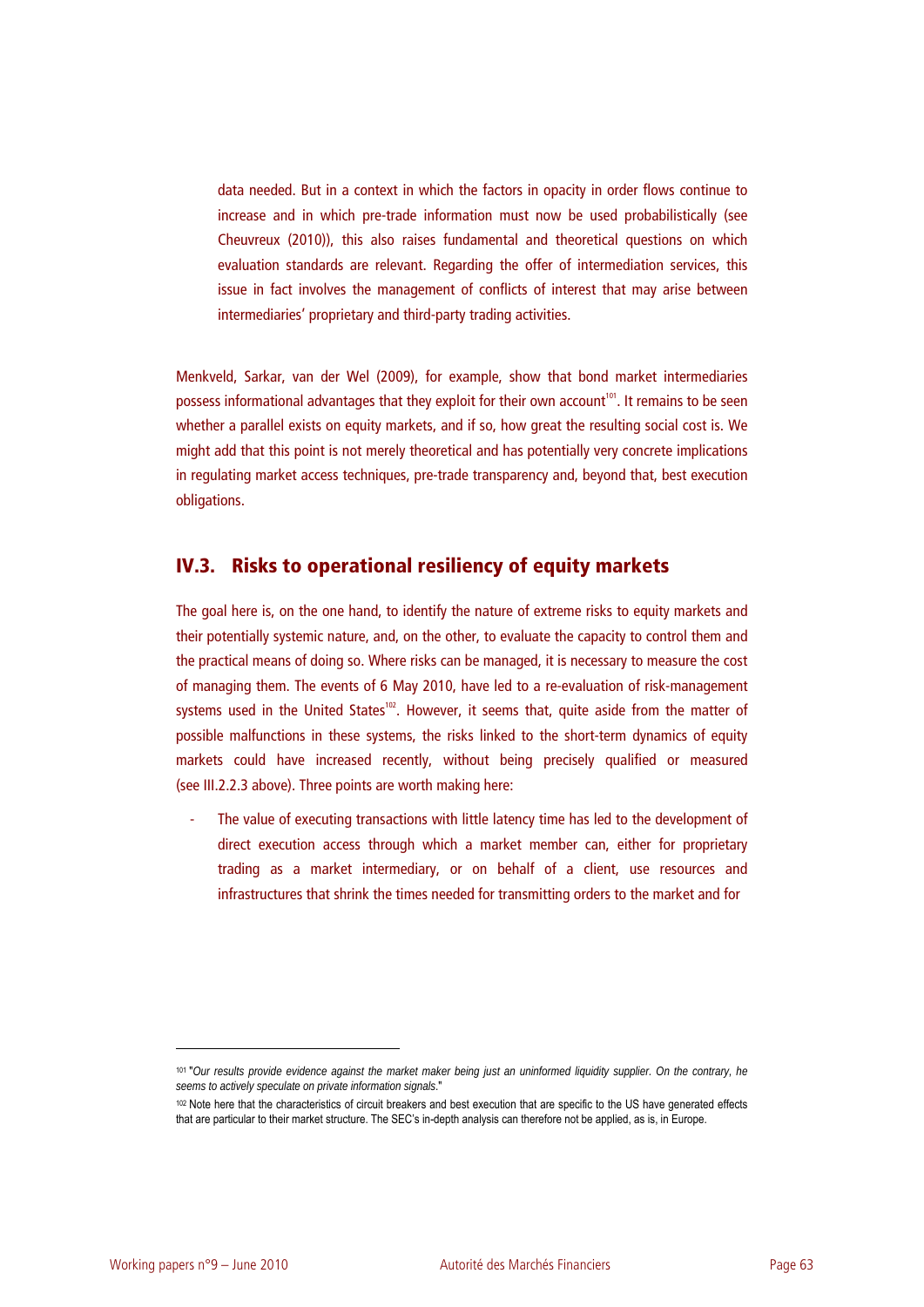execution latency<sup>103</sup>. From this point of view, managing risks is a critical part of the order execution chain and thus becomes a parameter of high-frequency trading strategies. Among the various factors likely to have exacerbated equity market risk, the importance of these new market access technologies should be evaluated precisely.

Identifying the thresholds beyond which fluctuations become risky is also a crucial issue. The chart below identifies sudden cyclical fluctuations in the theoretical opening price of almost 5% in amplitude and that probably result in "resonance" from two algorithms entered during the last five seconds of the opening auction of a Euronext 100 stock recently observed. In this context, it is worth looking into the threshold beyond which such disruptions must be considered harmful to the markets' price discovery mechanism and their normal operations.





Source: AMF-DESM

In contrast, setting circuit breakers on such fluctuations probably does have an impact on the risks that they produce. For example, it is possible that market participants' reactions upon approaching the thresholds could be influenced by the fear that their orders will not be executed promptly. This would make the fear of exceeding the threshold a selffulfilling prophecy and lead to an interruption in trading. The capacity of high-frequency market participants to identify trends of this type and to adopt strategies to exploit them

<sup>103</sup> IOSCO (2009) describes in detail the various direct execution access techniques and the risks that they are likely to incur for regulators. The IOSCO Technical Committee is expected to approve a series of recommendations in this area, particularly on the criteria for selecting beneficiaries of sponsored access, the contractual responsibilities and obligations of the markets, their members, and the clients of these members when intermediaries are involved, on control standards and market entry screens (applicable to intermediaries and markets).

Under the oversight of their regulators, platforms that currently authorise sponsored access (Chi-X, LSE, Euronext) have subjected this mechanism to screening and preliminary verification of orders, the parameters of which are under the member's responsibility and control, even if these screens are not geographically located in the member's systems.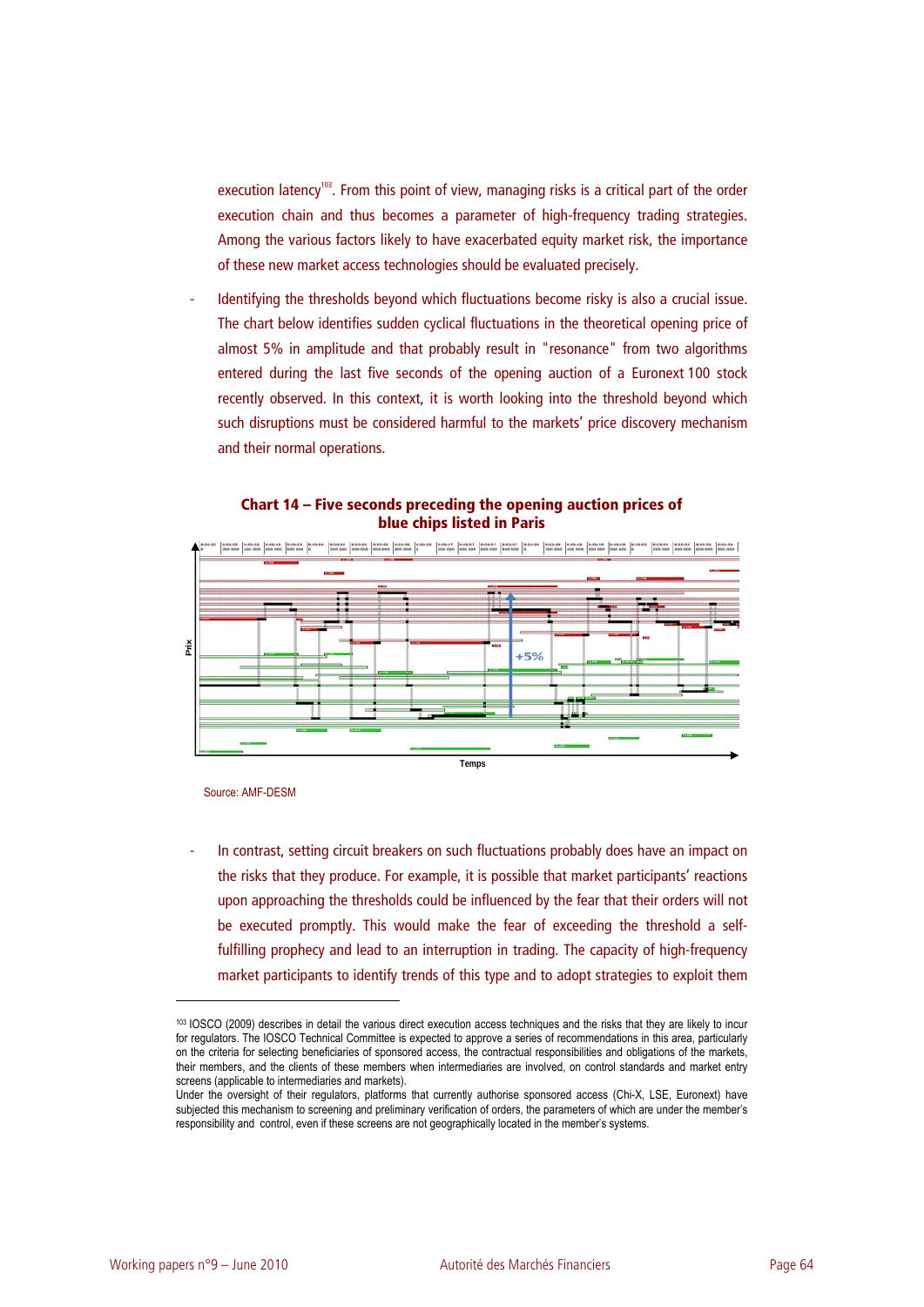may also, where applicable, affect fluctuations. In other words, an analysis of fluctuations useful to regulators should probably take risk management mechanisms into account endogenously.

It is therefore important that academic research help identify and qualify the risks incurred by market fluctuations in a new structure, some of whose dynamics are not controlled. In this regard, microstructure research appears to be hindered by the structuring effects that riskmanagement systems have on the market.

# **IV.4. Risks to market integrity and surveillance**

Manipulative and abusive strategies are rarely new. They generally consist of strategies based on abusive use of informational advantages (front running, insider trading, etc.<sup>104</sup>), strategies consisting in giving false or misleading information to the market in order to incite behaviour from other market participants and then to exploit that behaviour (spoofing/layering<sup>105</sup>, momentum ignition<sup>106</sup>, etc.), and anti-competitive behaviour (abusive market making, for example). However, the possibilities for manipulation and/or the difficulty in detecting it is likely to be exacerbated by fragmentation, the increasing diversity of market structures (order confrontation algorithms, types of orders, price ticks, etc.), the development of derivatives markets, structured products, the growing interconnection between asset classes, and the complexity of products. Algorithmic trading techniques also provide new tools for automating illicit strategies.

Some authors note this trend while pointing out certain new possibilities. Angel, Harris and Spatt (2010) note the risks of front running in securities that are correlated but that belong to different asset classes: "Although front-running a customer's order in the same instrument is illegal, we are concerned about front running in correlated instruments. For example, buying S&P 500 futures contracts while holding a large open customer buy order in an S&P 500 ETF (to profit from the expected price impact of the customer order) should be illegal since arbitrageurs will

<sup>104</sup> Front running consists in a financial intermediary's attempt to profit, for its own account and in contradiction with its fiduciary responsibilities, from information that it possesses on its client's orders.

<sup>105</sup> Spoofing strategies consist in a market participant displaying one or more orders that are contrary to its real interests, in order to incite other participants to do likewise and then to withdraw these orders when they risk being executed. The goal is to create a pricing dynamic that is favourable to the participant's real interests and then to exploit that dynamic by making a transaction. Layering is a type of spoofing that consists in multiplying and sequencing the display of such orders in the limits of the order book, to boost the misleading image of the order book.

<sup>106</sup> Momentum ignition strategies, meanwhile, consist in making a transaction and, in some cases, displaying other orders in the same direction, in order to incite other market participants to do the same and to create a directional price movement. By unwinding the initial transaction through a transaction in the opposite direction, it is then possible to exploit the dynamic that has been created. Such strategies, which, in practice, are hard to distinguish from speculative transactions, require a manipulative intention from the start.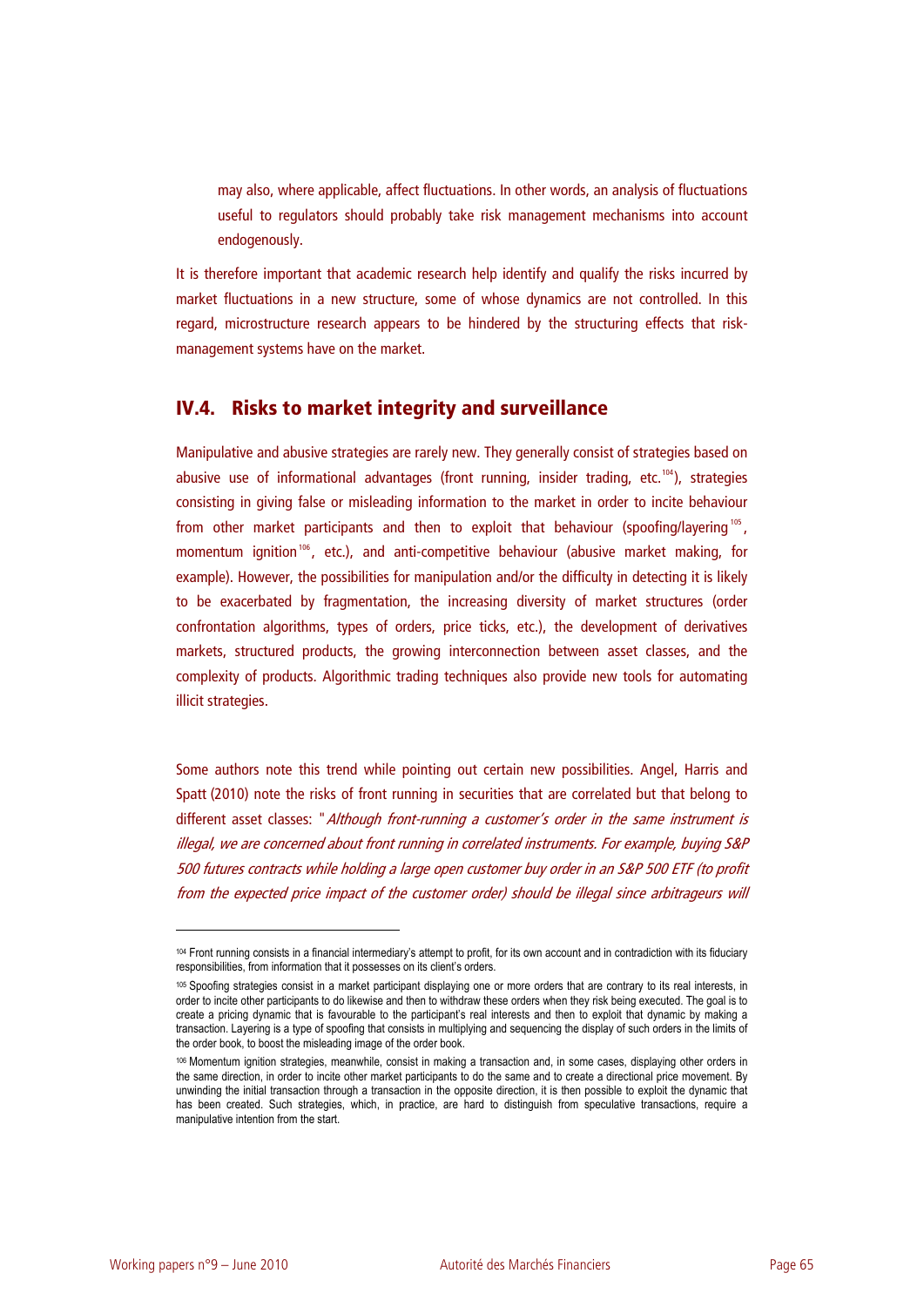quickly shift the price impact of the broker's order in the futures market to the ETF market where it will increase the cost of filling the customer's order". CA Cheuvreux (2009) notes the risk incurred by narrow price ticks: "the current tick size regime represents a weaker market constraint on NYSE Euronext than on the LSE, and […] the available space thus remaining favours order book manipulations".

Along the same lines as CA Cheuvreux (2010a), O'Hara (2010) has observed the proliferation of orders that are not truly meant to be executed (so-called artificial quotes) and suggests: "While arguably such quotes could be part of some complex (arcane?) trading strategy, a more disquieting explanation is that they are used in a new form of manipulation that works off of algorithmic trading and crossing. If a quote is never intended to be traded at, is it really a quote? The potential for manipulation arises from two sources: the predictable behaviour of trade algorithms and the use of reference prices for crossing networks". It would therefore appear that technical innovation and market structures raise rather fundamental issues on how to characterise certain behaviour as regards market integrity or, at the very least, the need for a more precise delineation between authorised and illicit strategies.

One last point: risks to market integrity must be regarded against a backdrop of the means that market oversight authorities have to detect and punish abuses. The cost of such oversight is considerably augmented by the mass of data and technical and human means that it requires<sup>107</sup> and by the need to broadly coordinate policies in this area on an international scale. Economic challenges are therefore involved and this must be considered at an initial stage of market organisation.

<sup>107</sup> Section VI Consideration of Costs and Benefits of the Proposal on a consolidated audit trail by the SEC of May 26, 2010 estimates the cost of setting up a real-time order-tracking system in the United States in billions of dollars.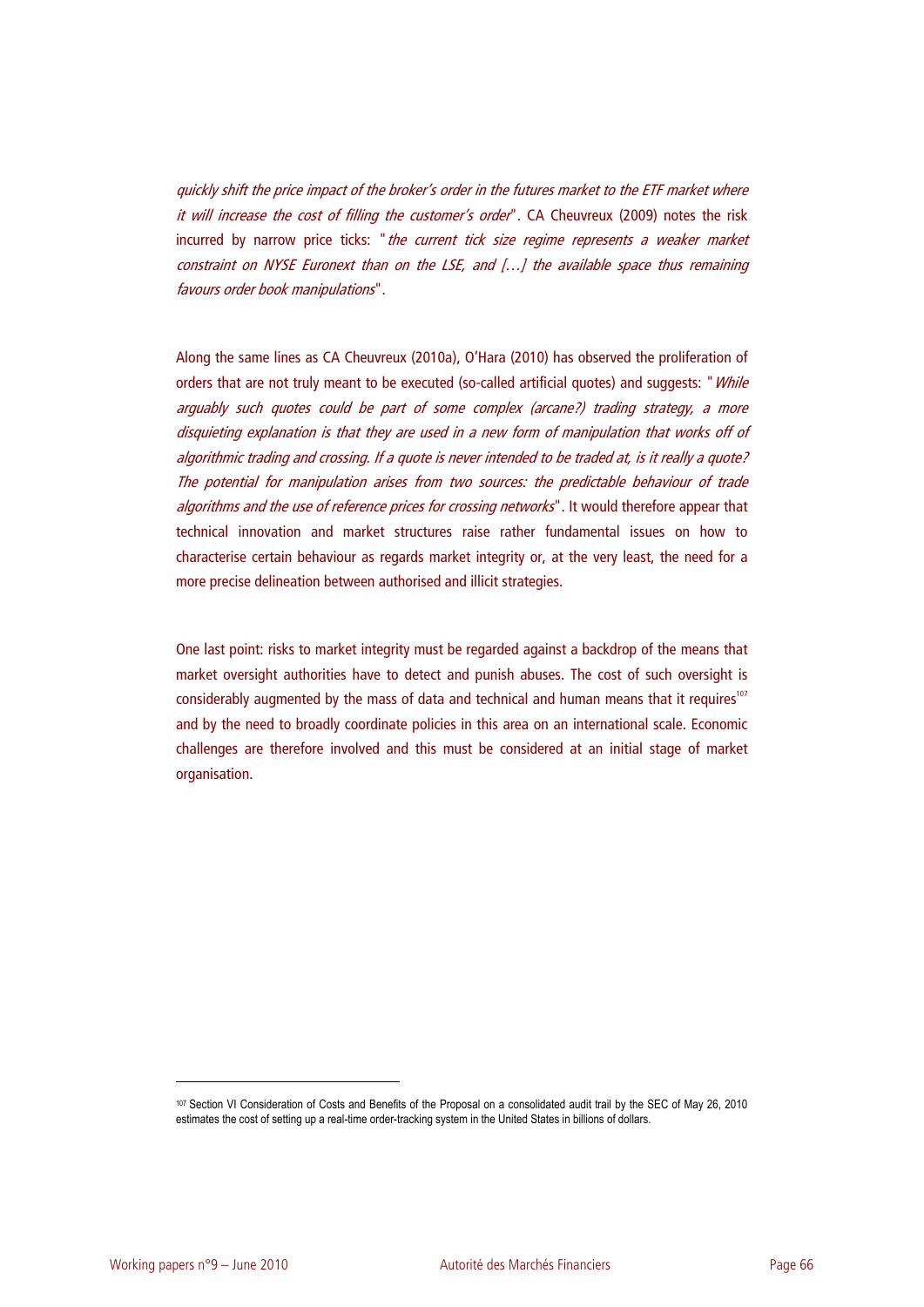# **Bibliography**

#### **Academic references**

- Anand, Puckett, Irvine and Venkataraman (2010); "Market Crashes and Institutional Trading"; Mar.
- Angel, Harris, Spatt (2010); "Equity Trading in the 21<sup>st</sup> Century"; Marshall School of Business WP; FBE 09-10; Feb.
- Aragon, Strahan (2009); "Hedge funds as liquidity providers-Evidence from the Lehman Bankruptcy"; NBER WP 15336; Sep.
- Barclay, Hendershott(2004);"Liquidity Externalities and Adverse. Selection: Evidence from Trading after Hours"; Journal of Finance, 59
- Bessembinder, Kaufman (1997); "A cross-exchange comparison of execution costs and information flow for NYSE-listed stocks", Journal of Financial Economics, 46
- Bessembinder, Panayides, Venkataraman (2010); "Hidden Liquidity: An Analysis of Order Exposure Strategies in Electronic Stock Markets"; Journal of Financial Economics, forthcoming
- Biais (2010); "Algorithmic Trading"; Keynote address at the AMF Scientific Committee Conference; May 27
- Biais, Glosten, Spatt (2005); "The Microstructure of Stock Markets"; Journal of Financial Markets; Mar.
- Biais, Weill (2009);"Liquidity shocks and order book dynamics"; NBER WP 15009; May
- Boehmer, Saar, Yu (2005); "Lifting the Veil-An Analysis of Pre-Trade Transparency at the NYSE"; Journal of Finance, 60
- Bortoli, Frino, Jarnecic (2004); "The Cost of Trade Execution Services in Futures Markets"; Journal of Financial Research, 26
- Bourghelle, Declerck (2002); "Why markets should not necessarily reduce the tick size"; Journal of Banking and Finance, 28-2
- Chaboud, Chiquoine, Hjalmarsson, Vega (2009); "Algorithmic Trading in the FX Market Board of Governors of the Federal Reserve System"; International Finance Discussion Paper, 980; Oct.
- Christie, Schultz (1994);"Why do Nasdaq market makers avoid odd-eighth quotes?";Journal of Finance, 49-5
- Colliard, Foucault (2010); "Competition for liquidity, trading fees and efficiency"; Jun.
- D'Hondt, De Winne (2003); "Hidden Orders on Euronext Nothing is quite as it seems..."; 10<sup>th</sup> Annual meeting of the German Finance Association; Sep.
- Davydoff, Gajewski, Gresse, Grillet-Aubert (2002); "Trading Costs Analysis: A Comparison of Euronext Paris and the London Stock Exchange", Dec.
- Davydoff, Grillet-Aubert, Naacke (2004); "Order Book Analysis of the LSE's Dutch Trading Service"
- Degryse (2009);"Competition between markets: What can be expected from MiFID"; Financial Markets and Portfolio Management, 23-1
- Degryse, Van Achter, Wuyts (2008);"Shedding Light on Dark Liquidity Pools"; Institutional Investors Liquidity Guide. B. Bruce (Ed.)
- Degryse, Van Achter, Wuyts (2009); "Crossing networks: Competition and Design"; Competition and Regulation in Network Industries, 1-4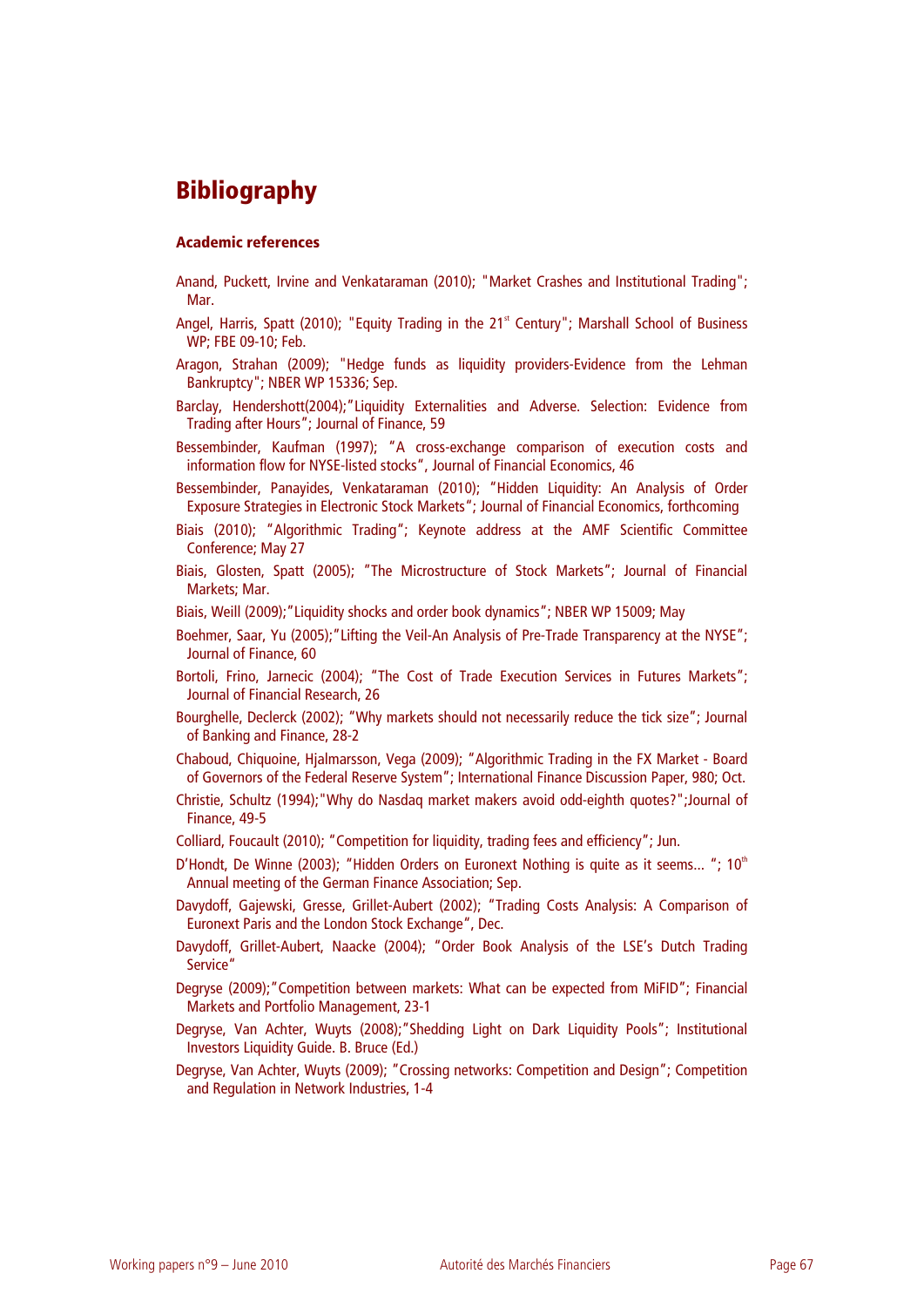- Degryse, Van Achter, Wuyts (2009); "Dynamic Order Submission Strategies with Competition between a Dealer Market and a Crossing Network"; Journal of Financial Economics, 91
- Degryse, Van Achter, Wuyts (2010); "Internalisation, Clearing and Settlement, and Liquidity"; May
- Draus (2010); "Does Inter-Market Competition lead to less Regulation?"; Job market paper
- Easley, Kiefer, O'Hara (1996); "Cream-skimming or profit-sharing? The curious role of purchased order flow", Journal of Finance 51
- Flood, Huisman, Koedijk, Mahieu (1999); "Quote disclosure and price discovery in multipledealer financial markets"; Review of Financial Studies 12
- Fong, Madhavan, Swan (2008); "Why do Markets Fragment. A Panel-Data Analysis of Off-Exchange Trading"; EFA 0729
- Foucault (2006); "Liquidity, cost of capital and the organisation of trading in stock markets"; Revue d'Economie Financière; Apr.
- Foucault (2010); "Market Fragmentation and Liquidity"; Slides of EIFR Breakfast presentation; Feb. 15
- Foucault, Kadan et Kandel (2009); "Liquidity Cycles and Make-Take Fees in Electronic Markets"; EFA 2009 Bergen Meetings Paper
- Foucault, Menkveld (2008); "Competition for order flow"; Journal of Finance, 58-1
- Foucault, Parlour (1999); "Competition for listings"; HEC WP 666
- Gajewski, Gresse (2007); "Centralised Order Books versus Hybrid order Books: A paired comparison of Trading Costs on NSC (Euronext) and SETS (London Stock Exchange)"; Journal of Banking & Finance; 31-9
- Gomber, Gsell (2009); "Algorithmic Trading Engines Versus Human Traders Do They Behave Differently in Securities Markets?"; CFS WP 2009-10
- Gresse (2001); "Fragmentation des marchés d'action et concurrence entre systèmes d'échange" ; Economica;
- Gresse (2006); "The Effect of Crossing-Network Trading on Dealer Market's Bid-Ask Spreads"; European Financial Management; vol. 12-2
- Gresse (2010a); "Multimarket Trading and Market Liquidity-The Post-MiFID Picture"; Jan.
- Gresse (2010b); " Post-MiFID developments in equity market liquidity"; AMF Working Paper n°8; June
- Gsell (2008); "Assessing the impact of algorithmic trading-A simulation"; CFS WP 2008-49
- Hamilton (1979); "Marketplace Fragmentation, Competition and the Efficiency of Stock Exchanges", Journal of Finance; 34-1
- Harris (1997); "Order Exposure and Parasitic Traders"; DBAG Symposium "Equity Market Structure for Large-and Mid-Cap Stocks"; Dec. 12
- Harris (2003); "Trading and Exchanges Market Microstructure for Practitioners"; Oxford University Press
- Hasbrouck (1995); "One security, many markets: Determining the contributions to price discovery"; Journal of Finance, 50-4
- Hasbrouck (1999); "Trading fast and slow Security markets in real time"; Preliminary Draft
- Hasbrouck (2010); "Trading Costs and Returns for US Equities: The Evidence from Daily Data"; Journal of Finance, forthcoming
- Hasbrouck, Saar (2010); "Technology and Liquidity Provision: The Blurring of Traditional Definitions"; Journal of Financial Markets, forthcoming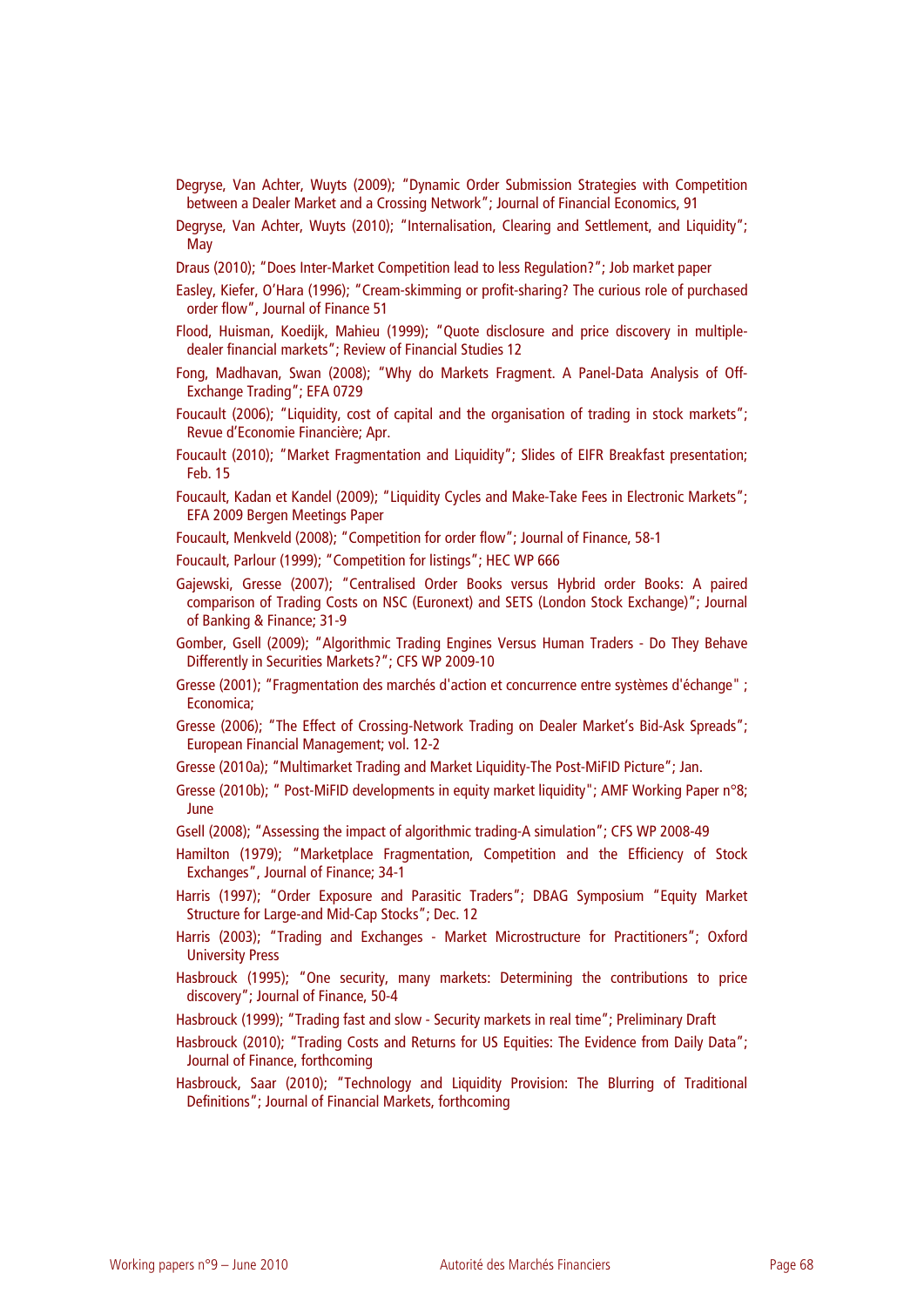- Hasbrouck, Saar (2009); "Technology, Latency, Strategy"; Presentation to the World Federation of Exchanges
- Hasbrouck, Schwartz (1988); "Liquidity and Execution Costs in Equity Markets"; Journal of Portfolio Management; Spring
- Hautcoeur, Lagneau, Riva (2010); "L'information boursière comme bien public"; PSE WP 2010-1
- Hendershott (2010); "Technology, Competition, Market Structure, and Regulation"; Keynote address at the AMF Scientific Committee Conference; May 27
- Hendershott, Jones (2005); "Island Goes Dark-Transparency, Fragmentation"; Review of Financial Studies 18-3
- Hendershott, Mendelson (2001); "Crossing Networks and Dealer Markets-Competition and Performance"; Journal of Finance, 55-5
- Hendershott, Menkveld (2009); "Price Pressures"; WFA 2010 WP; Feb.
- Hendershott, Riordan (2009); "Algorithmic Trading and Information"; NET Institute WP 09-08
- Hendershott; Jones; Menkveld (2010); "Does Algorithmic Trading improve Liquidity?"; Journal of Finance; forthcoming
- Ho, Stoll (1983), "The dynamics of dealer markets under competition", Journal of Finance, 38-4
- Idier, Jardet et Le Fol (2009); "How Liquid are Markets-An Application to Stock Markets"; Bankers, Markets and Investors, 103; Nov.-Dec.
- IMF (2004); "Compilation Guide on Financial Soundness Indicators"; July 30
- Jovanovic, Menkveld (2010); "Middlemen in securities markets"; June
- Kasch-Haroutounian, Theissen (2006); "Competition between Exchanges: Euronext vs Xetra"; CFR WP 07-10
- Kearns, Kulesza, Nevmyvaka (2010); "Empirical Limitations on HFT Profitability"; University of Pennsylvania
- Khandani, Lo (2008); "What happened to the quants in Aug. 2007? Evidence from factors and transactions data"; NBER WP 14465; Nov.
- Klagge, Sarkar, Schwartz (2009); "Liquidity begets liquidity: Implications for dark pools"; Euromoney Institutional Investors"
- Kyle (1985); "Continuous Auctions and Insider Trading"; Econometrica, 53-6
- Lebreton (2009); "Le trading algorithmique"; Quantitative Finance Papers 0810.4000, arXiv.org ; Mar.
- Madhavan (1995); "Consolidation, fragmentation and the disclosure of trading information-RFS
- Madhavan (2000); "Market Microstructure: A Survey"; Journal of Financial Markets, 3-3
- Madhavan (2002); "Market Microstructure: A Practitioner's Guide"; Financial Analysts Journal, 58-5
- Madhavan, Porter, Weaver (2001); "Les marchés de titres devraient-ils être transparents" ; Banque du Canada (a.k.a "Should markets be transparent ?")
- Menkveld, Sarkar, van der Wel (2009); "Are market makers uninformed and passive?"; NY FRB ; Staff Report 395; Sep.
- Moinas (2007); "Does Anonymity Matter in Electronic Limit Order Markets?"; Review of Financial Studies, 20-5
- Moinas (2006); "Hidden Limit Orders and Liquidity in Limit Order Markets"; EFMA 2006 Annual Conference; Jan.
- Moinas (2010); "Hidden Limit Orders and Liquidity in Limit Order Markets"; IDEI WP, n°600, Mar.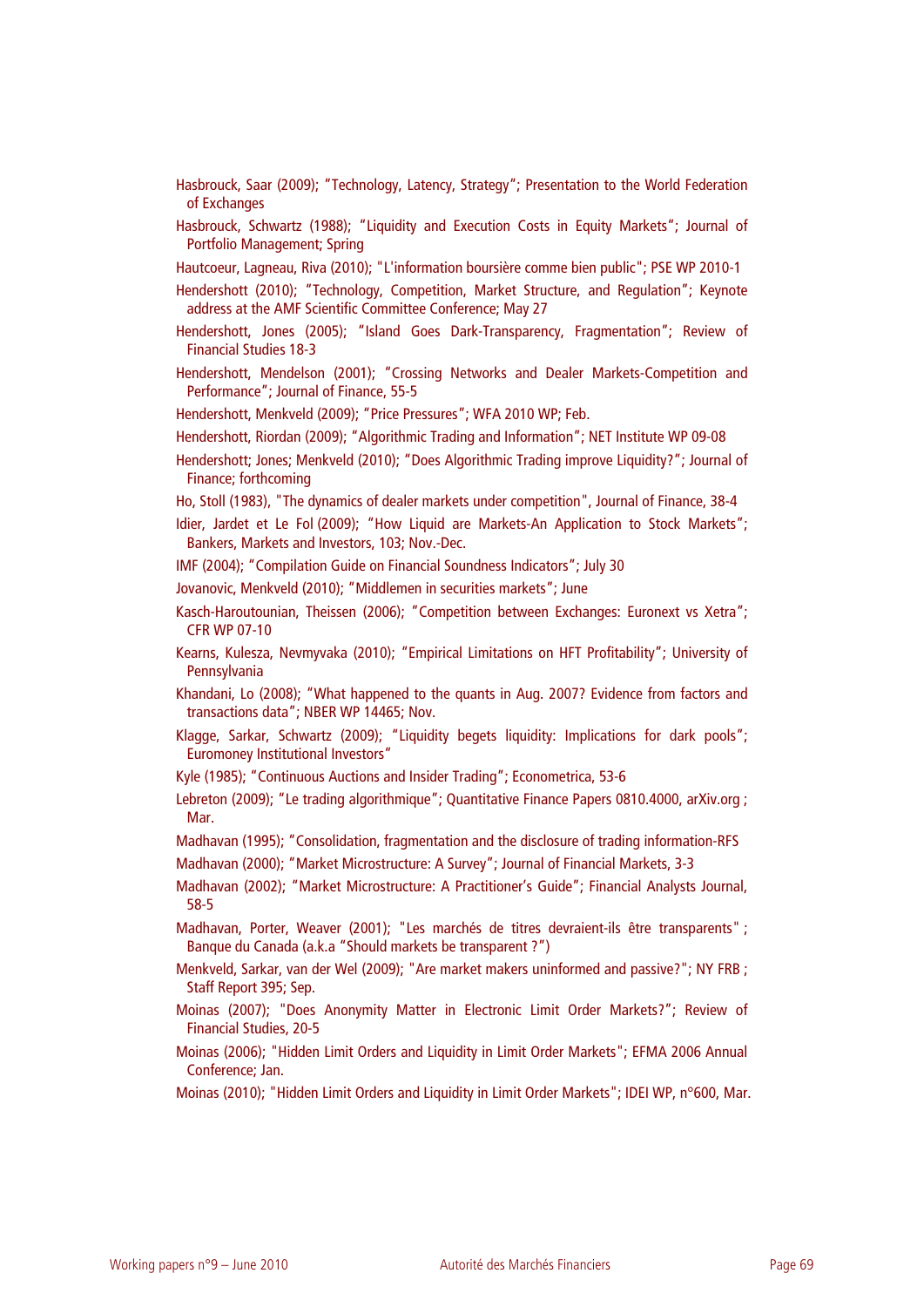- Moinas (2009); "MiFID deux ans après: Premier bilan de la concurrence entre les marchés" ; NYSE Euronext OEE Seminar ; Sep. 11
- Naes, Ødegaard (2009); "Liquidity and Asset Pricing: Evidence on the Role of Holding period"; EFA 2008 Athens Meetings Paper; Mar.
- O'Hara (1995); "Market microstructure theory"; Blackwell Business
- O'Hara (1999); "Market Transparency: who wins and who loses"; Review of Financial Studies, 12-1

O'Hara (2010); "What is a quote"; Journal of Trading, 5-2

O'Hara and Ye (2009); "Is market fragmentation harming quality?"; Mar.

Oriol (2009); "Block Trades, Fragmentation and MiFID"; AMF WP 6

- Pardo, Pascual (2006); "On the Hidden Side of Liquidity"; University of. Valencia WP; June
- Revest (2001); "Place des institutions dans la microstructure" ; Revue d'économie industrielle, 96
- Schwartz (2009); "Dark Pools and Fragmented Markets"; Annual Meeting of the World Federation of Exchanges, Vancouver, Oct. 5
- Rochet, Tirole (2001); "Platform Competition in Two-Sided Markets"; Journal of the European Economic Association, MIT Press, 1-4
- Sarkar, Schwartz (2009); "Market Sidedness: Insights into Motives for Trade Initiation"; Journal of Finance, 64-1
- Schwartz (2009); "Dark Pools and Fragmented Markets"-Speech at the Annual Meeting of the World Federation of Exchanges, Vancouver, Canada, Oct. 5-7
- Schwartz, Ozenbas, Wood (2002), "Volatility in U.S. and European Equity Markets: An Assessment of Market Quality", International Finance, Blackwell Publisher, 5-3
- Serifsoy (2008); "Demutualisation, Outsider Ownership and Stock Exchange Performance: Empirical Evidence"; Economics of Governance, 9
- Sheng (2006); "Stock exchange demutualization: a precondition for their capacity to innovate?" ; Revue d'Economie Financière, 82
- Stoll (2006); "Electronic Trading in Stock Markets"; Journal of Economic Perspectives, 20-1
- Tuttle (2003); "Hidden Orders, Trading Costs and Information"; Fisher College of Business, Department of Finance; Nov.

### **Practitioners and consultancies**

- CA Cheuvreux (2009); "Navigating Liquidity 3; Making sense of liquidity fragmentation"; Sep.
- CA Cheuvreux (2010a); "Navigating Liquidity 4; Market microstructure; A paradigm shift"; Apr.
- CA Cheuvreux (2010b); "MiFID Debate: CA Cheuvreux's Contribution"; 25/03/10

CA Cheuvreux; Transaction Auditing Group; Monthly Market Indicators

- Celent (2009); "Demystifying and Evaluating High Frequency Equities Trading; Fast Forward or Pause?"; Dec.
- CFA (2010); "Market Microstructure; The Impact of Fragmentation under the Markets in Financial Instruments Directive"

EDHEC Risk (2009); "MiFID: One Year On"; May

- Equinox Consulting; AFTI (2008); "Nouvelle organisation des marchés européens; Enjeux et perspectives pour le post marché"; Bonin, Pertriaux; 19/06/08
- Federation of European Stock Exchanges; Online statistics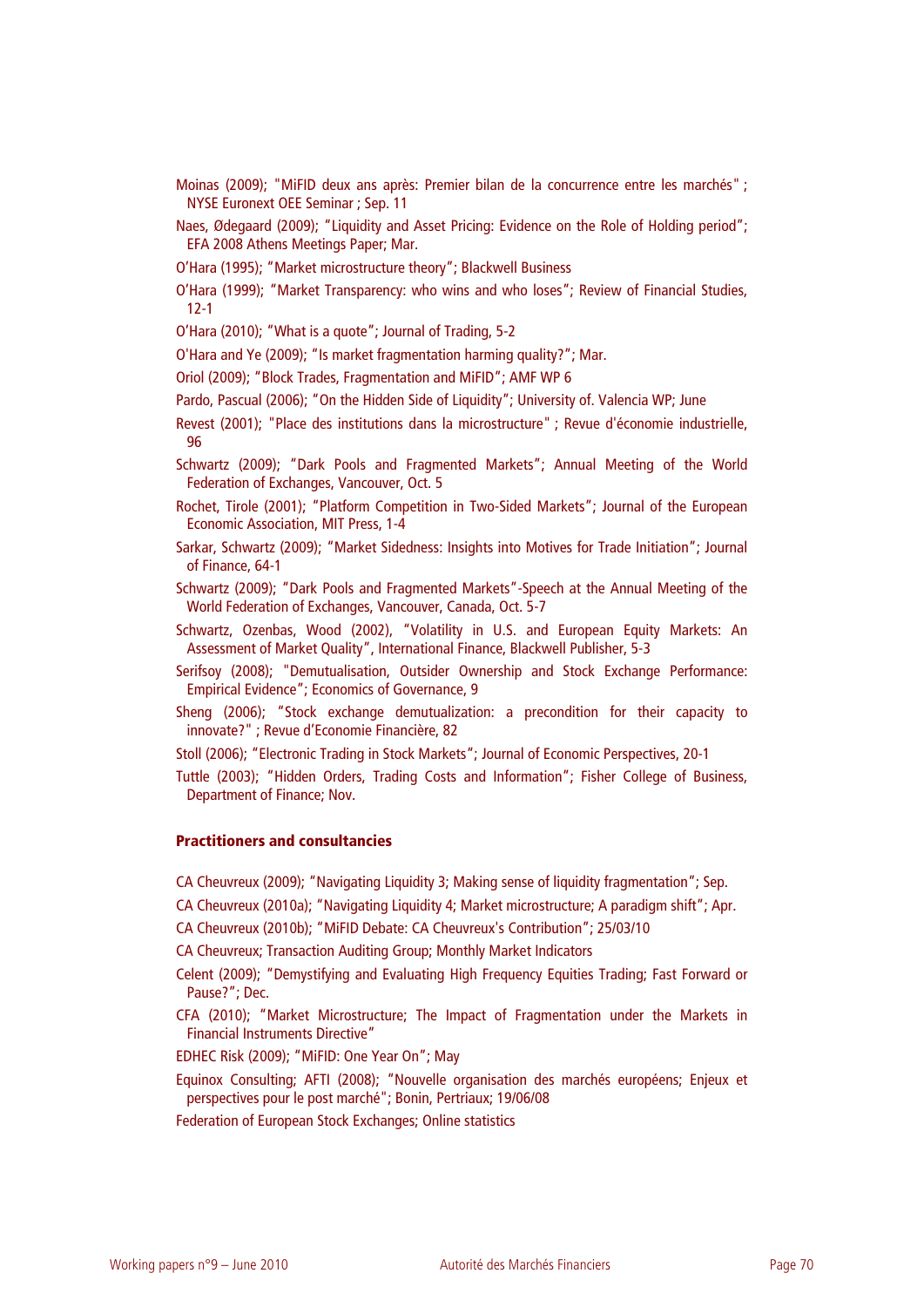Federation of European Stock Exchanges; Tick size schedules

Goldman Sachs (2009); "Market Structure Overview"; Sep.

Intelligent Financial Statistic; Online fragmentation statistics

ITG (2008);"Cul de Sacs and Highways ; An Optical Tour of Dark Pool Trading Performance"; by Domowitz, Fynkelshteyn, Yegerman; Aug.

- ITG (2010); "Alternative Trading Systems in Europe; Trading Performance by European Venues Post; MiFID; by Brandes and Domowitz
- Morgan Stanley; Oliver Wyman (2009); "Wholesale Banks Outlook for Global Wholesale & Investment Banking"; 30/03/09
- NYSE Euronext (2009); "MiFID deux ans après: Premier bilan de la concurrence entre les marchés"; Fournier presentation slides; NYSE Euronext OEE Seminar; 09/11/09
- Observatoire de l'Epargne Européenne (2009); "MiFID deux ans après: Premier bilan de la concurrence entre les marches"; NYSE Euronext OEE Seminar; D. Davydoff presentation slides; 09/11/09

PriceWaterhouseCoopers (2009); "Study on Liquidity in relation to the Markets in Financial Instrument Directive"; Final Report to the DG Markt of the European Commission; Jan.

Rosenblatt (2009); "An In-depth Look at High Frequency Trading"; 30/09/09

The Trade (2010a); TABB; "MiFID narrows European blue-chip spreads"; 10/02/10

The Trade (2010b); AITE; "Algos and DMA to rise to 70% of European trading"; 31/03/10

Transaction Auditing Group (2010); Monthly reports in "Best Execution"

World Federation of Exchanges; Online statistics and "Focus" Monthly Reports

#### **Financial Regulators**

AMF (2010); Risques et tendances n°9; "Cartographie 2010 des risques et des tendances sur les marchés financiers et pour l'épargne"; 26/05/10

Banque de France (2009); "Indicateurs de liquidité"

- Bank for International Settlements (2001), "The Implications of Electronic Trading in financial Markets"; Committee on the Global Financial System, Jan.
- CESR MiFID Database; http://mifiddatabase.cesr.eu/
- CESR (2009); "Waivers from Pre; trade Transparency Obligations under MiFID"; 30/10/09
- CESR (2009); "Classification and identification of OTC derivative instruments for the purpose of the exchange of transaction reports amongst CESR members"; 22/07/09
- CESR (2009); "Impact of MiFID on equity secondary markets functioning"; 26/11/09
- CESR (2010); "Technical Advice to the European Commission in the Context of the MiFID Review"; Equity Markets; 13/04/10
- CESR (2010); "Technical Advice to the European Commission in the context of the MiFID Review-Transaction Reporting"; 13/04/10
- CESR (2010); "Technical Advice to the European Commission in the Context of the MiFID Review; investor protection and intermediaries"; 13/04/10
- CESR (2010); "Call for evidence on microstructural issues"; 01/04/10
- CPSS; IOSCO (2009); "Review of standards for risk management of a central counterparty"; 21/07/09
- European Commission; European Securities Markets Expert Group (ESME) (2009); "Fact Finding Regarding the Availability of Post; Trade Data in Equities in the EU"; 19/03/09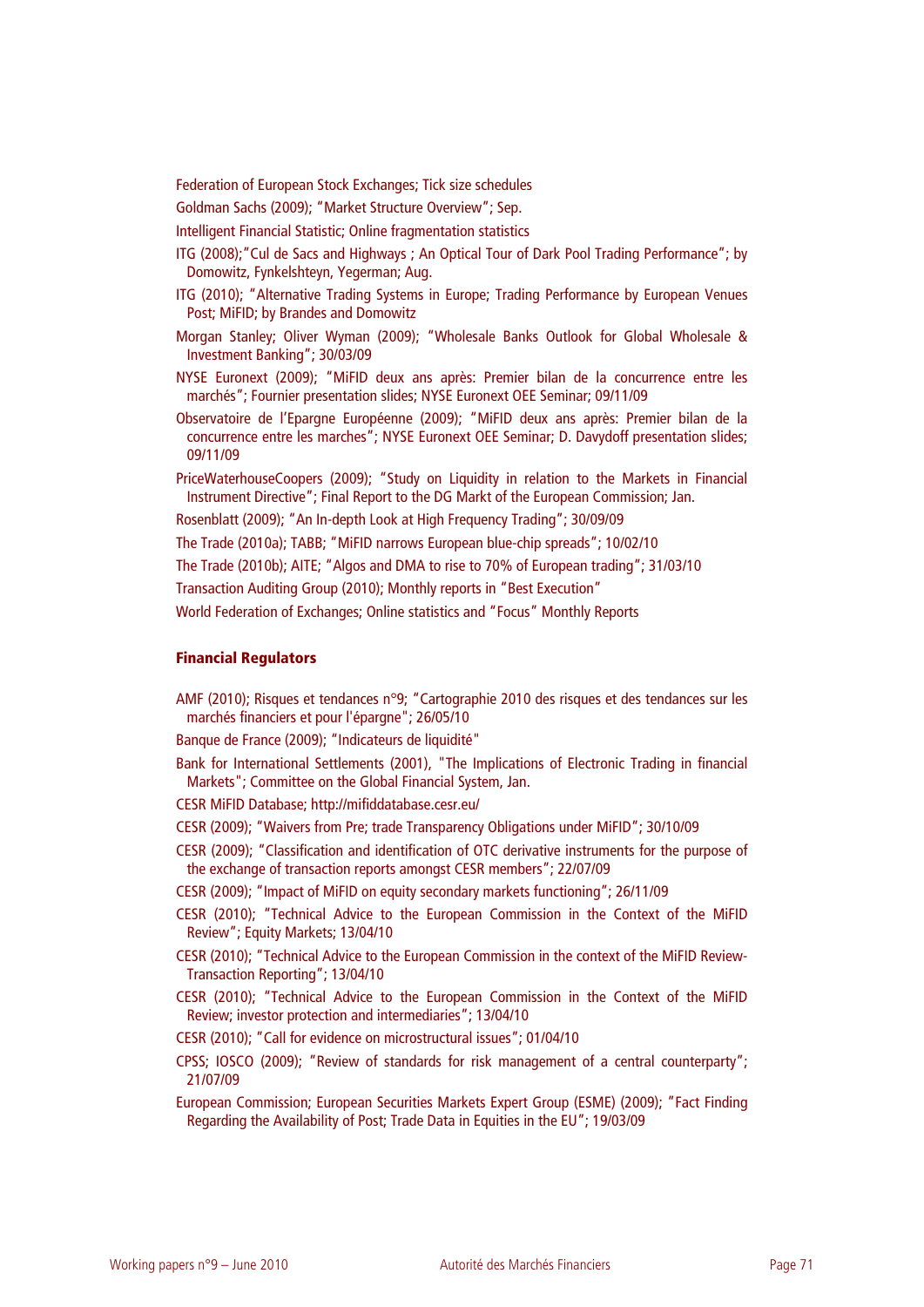European Commission; European Securities Markets Expert Group (ESME) (2009); "Fact Finding Regarding the Developments of certain Aspects of Pre; Trade Transparency in Equities under MiFID"; 27/07/09

FSA (2010); "Financial Risk Outlook 2010"

- Ministère de l'Économie, de l'Industrie et de l'Emploi (2010); Rapport au Ministre de la mission Fleuriot sur la révision de la directive sur les Marchés d'Instruments Financiers; Fév.
- FINRA 2009); Kulczak; "Origins and Operation of the Consolidated Transaction Tape in the United States"; CESR hearing; 18/11/09
- IOSCO (2009); "Policies on Direct Electronic Access"; IOSCO Technical Committee Consultation Report; Feb.
- SEC (2009); "Strengthening the Regulation of Dark Pools"; 21/10/09
- SEC (2010); "Trade execution; What every investor should know? "; SEC Website
- SEC (2010a); "Risk Management Controls for Brokers or Dealers with Market Access"; 19/01/10

SEC (2010b); "Concept Release on Market Structure"; 10/02/10

- SEC (2010c); "Regulation of Non; Public Trading Interest (dark pools) "; 22/02/10
- SEC (2010d); "Proposed rule on Large Trader Reporting System"; 14/04/10
- SEC (2010e); "Proposal on Consolidated Audit Trail"; 14/04/10
- SEC; CFTC (2010); "Preliminary report; May 6, 2010"; 18/05/10

Vandelanoite (2007); Internal presentation at the French Finance Ministry; Apr. 23